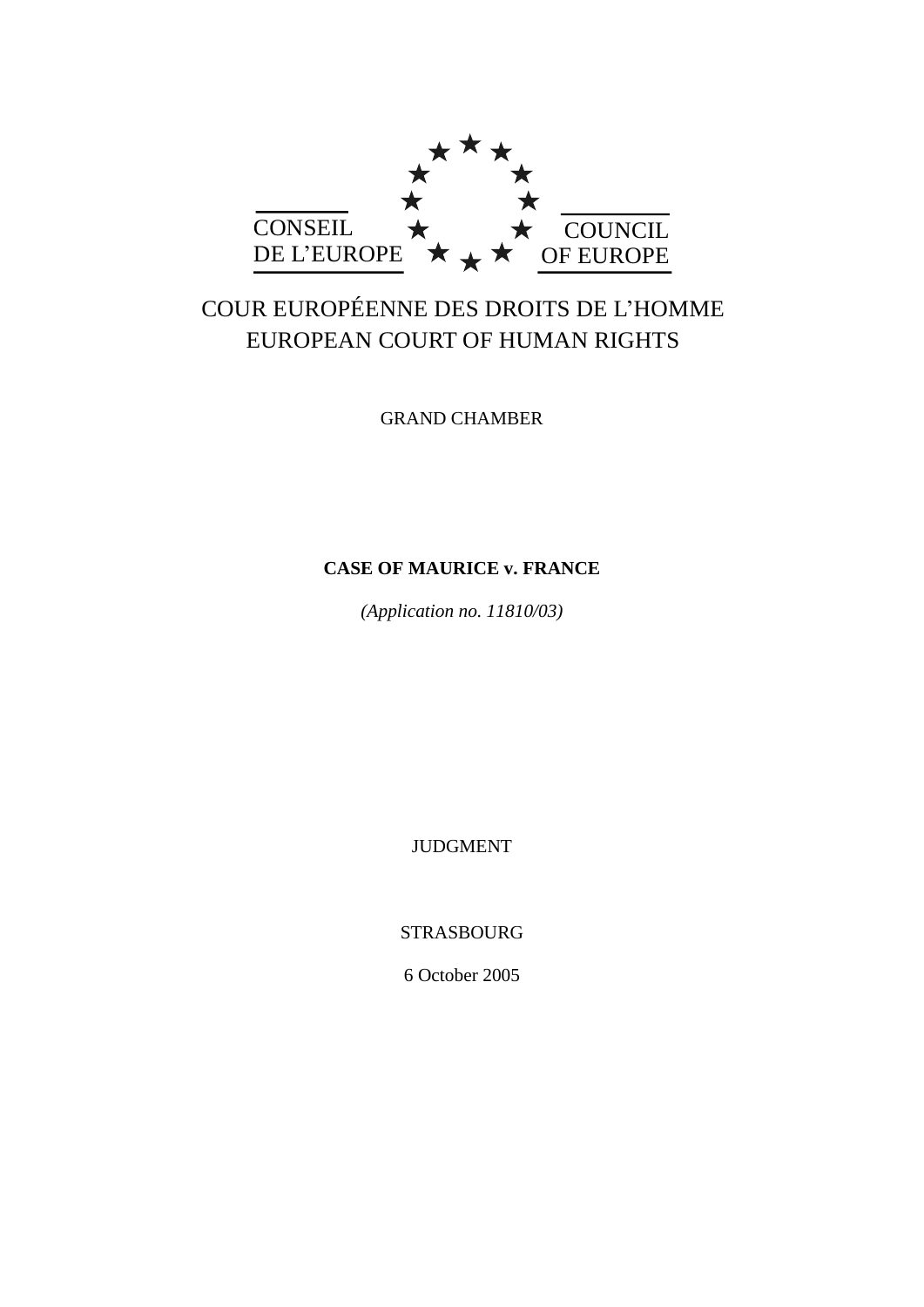#### **In the case of Maurice v. France,**

The European Court of Human Rights, sitting as a Grand Chamber composed of:

Mr L. WILDHABER, *President*,

- Mr C.L. ROZAKIS,
- Mr J.-P. COSTA,
- Sir Nicolas BRATZA,
- Mr G. BONELLO,
- Mr L. CAFLISCH,
- Mr L. LOUCAIDES,
- Mr C. BÎRSAN,
- Mr P. LORENZEN,
- Mr K. JUNGWIERT,
- Mr V. BUTKEVYCH,
- Mr A.B. BAKA,
- Mr M. UGREKHELIDZE,
- Mr V. ZAGREBELSKY,
- Mr K. HAJIYEV,
- Mrs R. JAEGER,
- Mrs D. JOČIENĖ, *judges*,

and Mr T.L. EARLY, *Deputy Grand Chamber Registrar*,

Having deliberated in private on 23 March and 31 August 2005,

Delivers the following judgment, which was adopted on the lastmentioned date:

## **PROCEDURE**

1. The case originated in an application (no. 11810/03) against the French Republic lodged with the Court under Article 34 of the Convention for the Protection of Human Rights and Fundamental Freedoms ("the Convention") by two French nationals, Mr Didier Maurice and Mrs Sylvia Maurice ("the applicants"), on 28 February 2003. The applicants acted both in their own right and as the legal representatives of their minor children.

2. The applicants were represented by Arnaud Lyon-Caen, Françoise Fabiani, Frédéric Thiriez, a law firm authorised to practise in the *Conseil d'Etat* and the Court of Cassation. The French Government ("the Government") were represented by their Agent, Mrs E. Belliard, Director of Legal Affairs at the Ministry of Foreign Affairs.

3. The application concerns the birth of a child with a disability not detected during pregnancy on account of negligence in establishing a prenatal diagnosis. The applicants claimed compensation, but during the course of the proceedings the action was barred by new legislation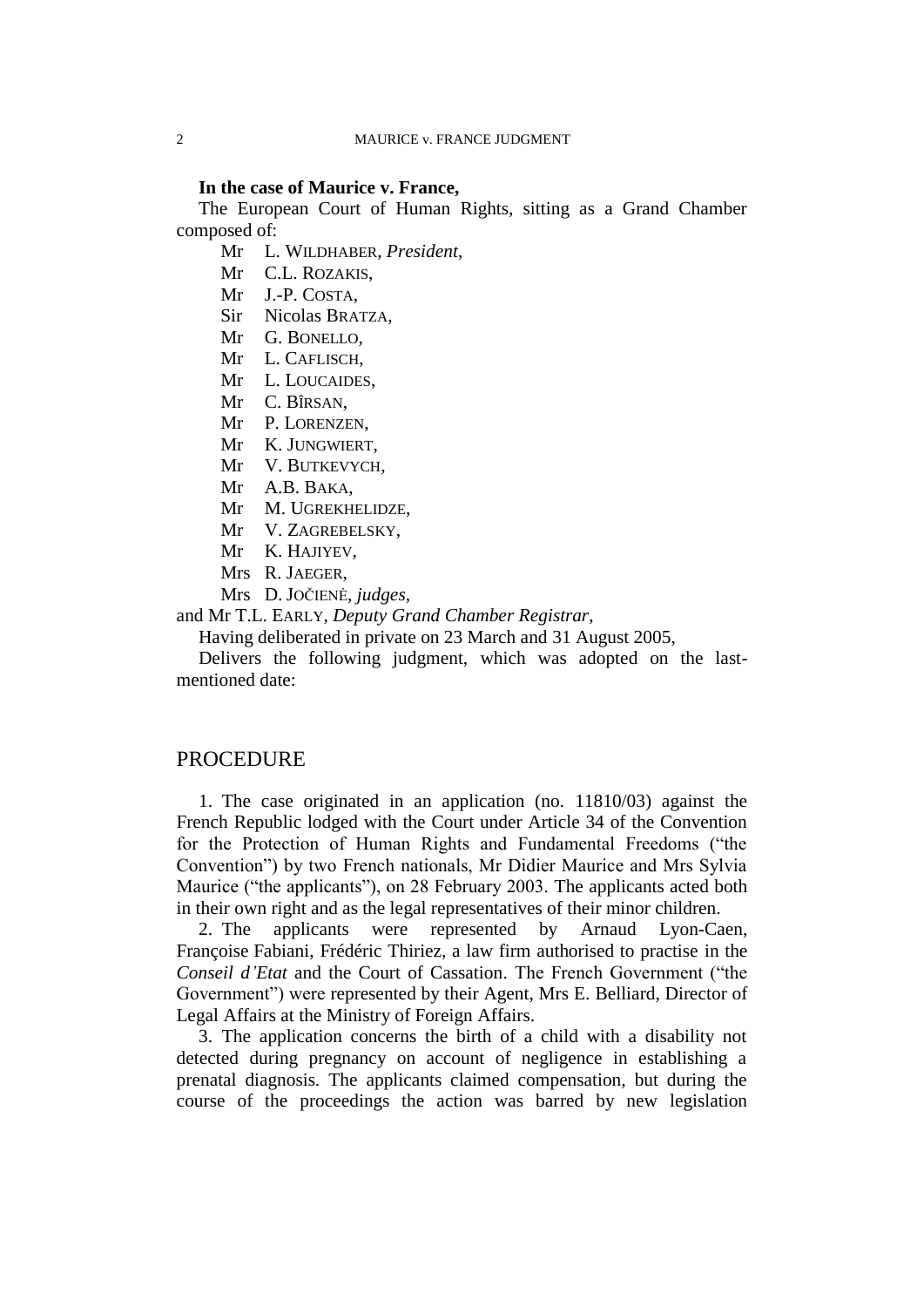applicable to pending cases. The applicants relied in particular on Articles 6 § 1, 8, 13 and 14 of the Convention and Article 1 of Protocol No. 1, complaining of the retrospective nature of the new legislation and challenging its substantive provisions.

4. The application was allocated to the Court's Second Section (Rule 52 § 1 of the Rules of Court). Within that Section a Chamber composed of Mr A.B. Baka, President, Mr J.-P. Costa, Mr L. Loucaides, Mr K. Jungwiert, Mr V. Butkevych, Mrs W. Thomassen, Mr M. Ugrekhelidze, judges, and Mrs S. Dollé, Section Registrar, decided on 17 June 2003 to give notice of the application to the respondent Government (Rule 54  $\S$  2 (b)) and to give it priority (Rule 41).

5. On 6 July 2004 the Chamber declared the application partly admissible.

6. On 19 October 2004 the Chamber relinquished jurisdiction in favour of the Grand Chamber, neither of the parties having objected to relinquishment (Article 30 of the Convention and Rule 72).

7. The composition of the Grand Chamber was determined according to the provisions of Article 27 §§ 2 and 3 of the Convention and Rule 24. The place of Mr Davíd Thór Björgvinsson, who was originally to have been a member of that Grand Chamber, was taken by Mr G. Bonello, substitute judge. Mr B. Zupančič and Mrs E. Steiner, who were unable to take part in the final deliberations, were replaced by Mr L. Caflisch and Mrs D. Jočienė, substitute judges (Rule 24 § 3).

8. After consulting the parties, the President decided that the present case should be examined together with *Draon v. France* (no. 1513/03), also pending before the Grand Chamber (Rule 42 § 2).

9. The applicants and the Government each filed observations on the merits.

10. A hearing in the present case and the above-mentioned *Draon* case took place in public in the Human Rights Building, Strasbourg, on 23 March 2005 (Rule 59 § 3).

There appeared before the Court:

(a) *for the Government*

Mr J.-L. FLORENT, Deputy Director of Legal Affairs, Ministry of Foreign Affairs, *Agent*,

Mrs L. NOTARIANNI, administrative court judge, on secondment to the Legal Affairs Department of the Ministry of Foreign Affairs, Human Rights Section, *Counsel*,

Mr P. DIDIER-COURBIN, Deputy Director responsible for disabled persons, General Social Action Department, Ministry of Health,

Mrs J. VILLIGIER, central administrative assistant,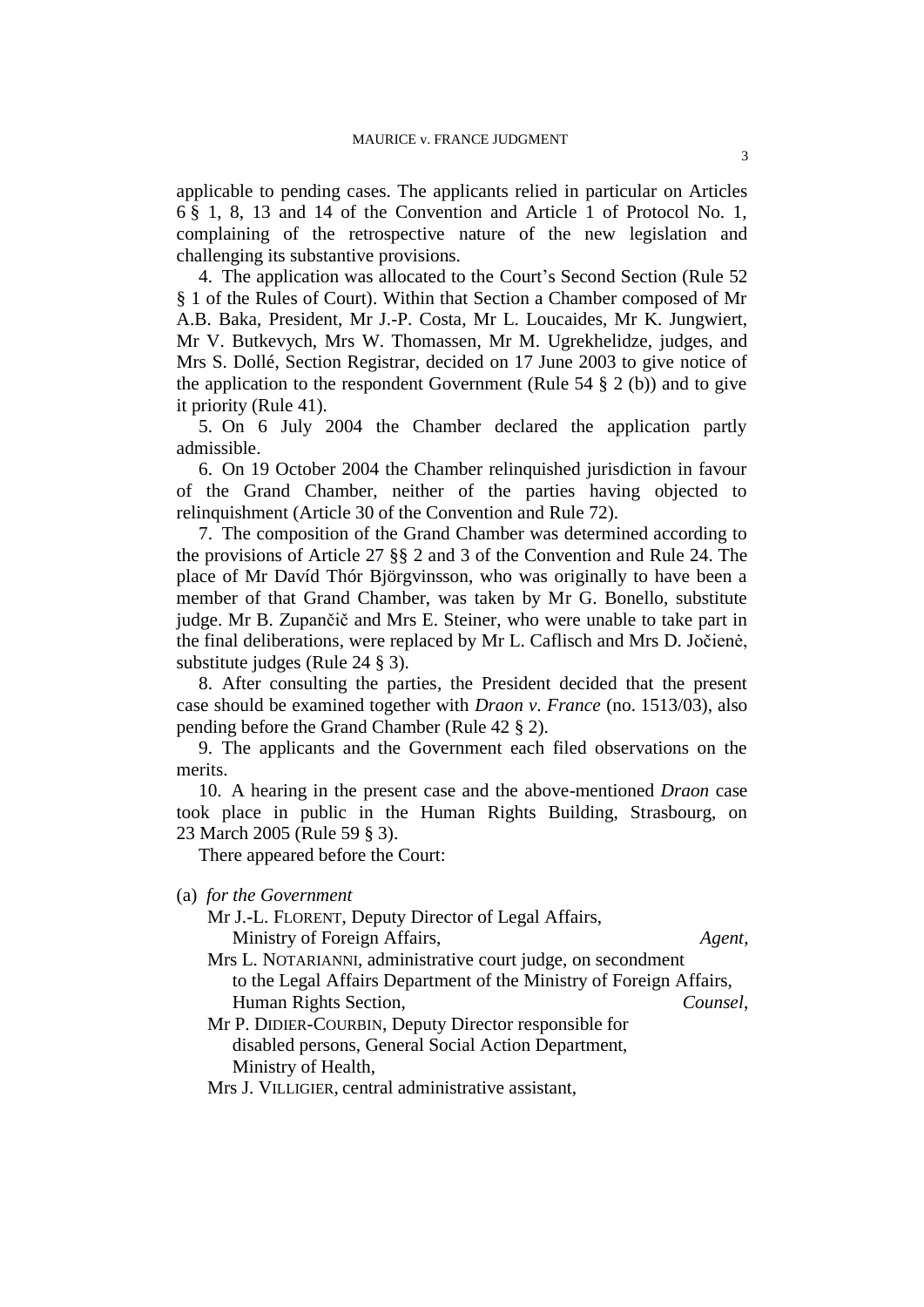General Social Action Department, Ministry of Health, (Disabled Children's Office),

| Mr S. PICARD and Mr C. SIMON, legal advisers,              |           |
|------------------------------------------------------------|-----------|
| General Administration of Personnel and Budget Department, |           |
| Legal and Litigation Division, Ministry of Health,         |           |
| MrF. AMEGADJIE, legal officer, European and                |           |
| International Affairs Service, Ministry of Justice,        | Advisers; |
| (b) for the applicants                                     |           |

Mr A. LYON-CAEN, of the *Conseil d'Etat* and Court of Cassation Bar, *Counsel*.

11. The Court heard addresses by Mr Lyon-Caen and Mr Florent, and their replies to judges' questions.

## THE FACTS

## I. THE CIRCUMSTANCES OF THE CASE

12. The applicants were born in 1962 and 1965 respectively and live in Bouligny.

13. In 1990 the applicants had their first child, A., who was born with type 1 infantile spinal amyotrophy, a genetic disorder causing atrophy of the muscles.

14. In 1992 Mrs Maurice became pregnant again. A prenatal diagnosis conducted at Nancy University Hospital revealed that there was a risk of the unborn child's being afflicted by the same genetic disorder. The applicants chose to terminate the pregnancy.

15. In 1997 Mrs Maurice, who was pregnant for the third time, again requested a prenatal diagnosis. This was conducted at Briey General Hospital, which sent the sample to the molecular diagnosis laboratory of the Necker Children's Hospital Group, run by Assistance publique-Hôpitaux de Paris ("AP-HP"). In June 1997, in the light of that laboratory's diagnosis, Briey General Hospital assured the applicants that the unborn child was not suffering from infantile spinal amyotrophy and was "healthy".

16. C. was born on 25 September 1997. Less than two years after her birth it became apparent that she too suffered from infantile spinal amyotrophy. On 22 July 1999 a report by the head of the laboratory at the Necker Children's Hospital in Paris revealed that the mistaken prenatal diagnosis was the result of transposing the results of the analyses relating to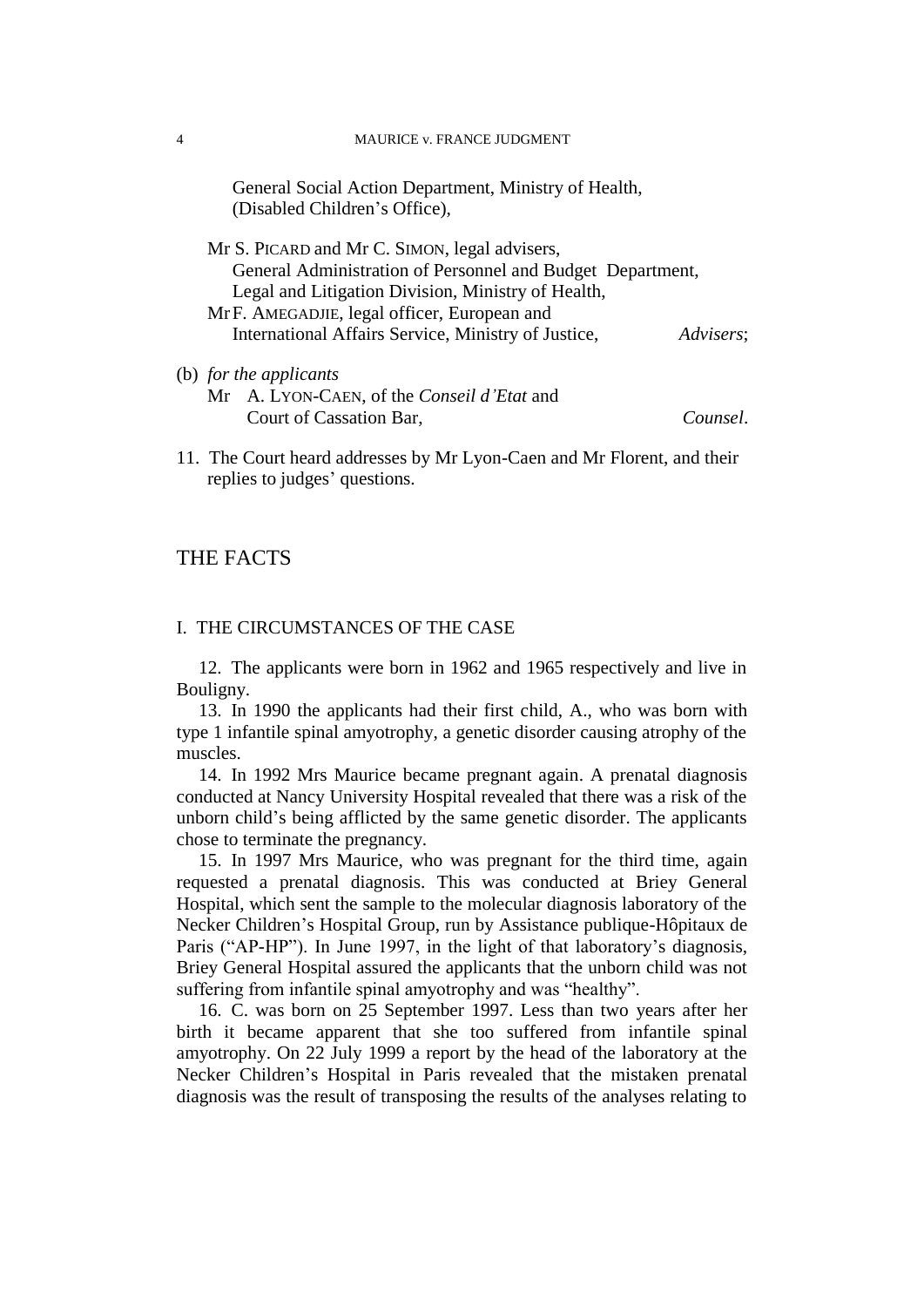the applicants' family and those of another family, caused by the switching of two bottles.

17. According to medical reports, C. presents grave disorders and objective signs of functional deficiency – frequent falls from which she is unable to get up unassisted, unsteady walk, tiredness at any effort. She needs the assistance of another person (particularly at night in order to turn her over so as to prevent her from suffocating, since she is unable to turn over alone). She cannot sit on her own and moves around with an electric scooter. She has to receive treatment several times a week and cannot be admitted to school because the latter is not suitably equipped. Her family doctor has expressed the view that "one must have reservations until the time of puberty both about motor and respiratory functions and about possible orthopaedic deformations". These facts gave rise to several sets of proceedings.

### **A. Applications under the urgent procedure**

18. On 13 November 2000 the applicants submitted a claim to AP-HP seeking compensation for the pecuniary and non-pecuniary damage suffered as a result of C.'s disability.

19. They also submitted to the urgent applications judge at the Paris Administrative Court a request for an interim award and for an expert to be appointed. The latter was appointed by an order issued on 4 December 2000.

20. In an order made on 26 April 2001, the urgent applications judge at the Paris Administrative Court dismissed the request for an interim award on the ground that, as the expert had not yet delivered his report, "AP-HP's obligation to pay [could] not be regarded as indisputable".

21. The expert submitted his report on 11 June 2001, concluding that on the occasion of the prenatal diagnosis conducted at the AP-HP laboratory there had not been medical negligence, because "the techniques employed [had been] consistent with the known scientific facts", but there had been "negligence in the organisation and functioning of the service causing the transposition of results between two families tested at the same time".

22. The applicants lodged a further application, asking for the hospital to be ordered to pay them an advance of 594,551 euros (EUR). In an order made on 19 December 2001, the urgent applications judge at the Paris Administrative Court ordered AP-HP to pay an advance of EUR 152,449. He observed in particular:

"... it is apparent from the investigation that in May 1997, at Briey General Hospital, a sample of amniotic fluid was taken from [Mrs Maurice] ...; that the analysis of that amniotic fluid was carried out by Assistance publique-Hôpitaux de Paris; that while the results given [to the applicants] indicated that the unborn child was not suffering from infantile spinal amyotrophy, they related to a sample taken from another family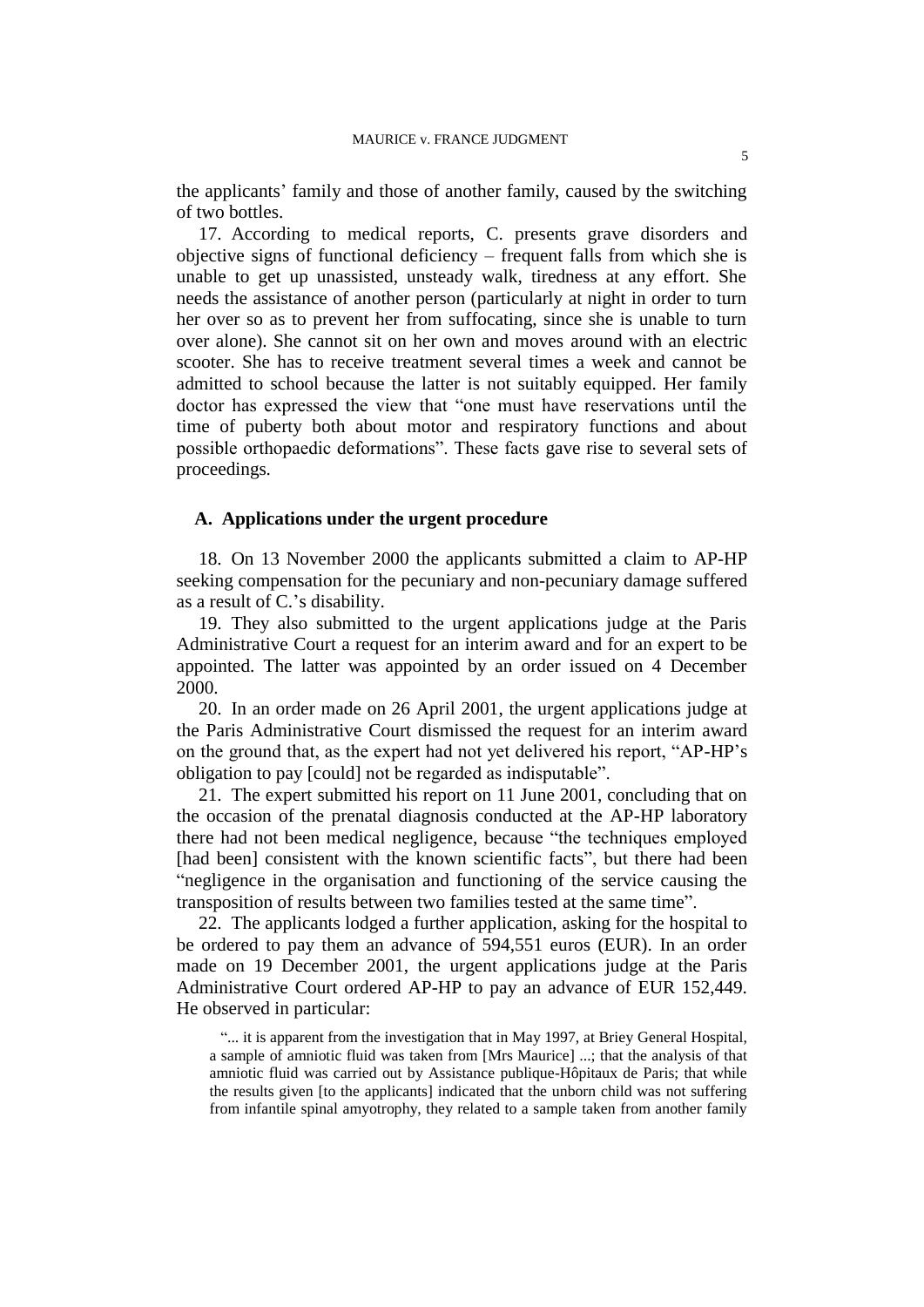tested at the same time and did not mention that, the sample of amniotic fluid having been contaminated by the mother's blood, they were attended by uncertainty; that [the applicants] are therefore entitled to argue that Assistance publique-Hôpitaux de Paris was guilty of negligent acts or omissions; that those negligent acts wrongly led [the applicants] to the certainty that the child conceived was not suffering from infantile spinal amyotrophy and that [Mrs Maurice's] pregnancy could be carried to term in the normal way; that these negligent acts must be regarded as the direct causes of the damage sustained by [the applicants] from the disorder from which C. suffers; and that, this being the case, the existence of the obligation claimed by [the applicants] is not seriously open to challenge."

23. AP-HP appealed. In its submissions it argued that, while the transposition of the analyses had indeed constituted negligence in the organisation and functioning of the public hospital service, the only result of that negligence had been to deprive the applicants of information apt to enlighten their decision to seek a termination of the pregnancy. On the basis of the above-mentioned expert report, AP-HP submitted that even if the samples had not been transposed, the results would have been uncertain, having regard to the presence of the mother's blood in the sample taken. Consequently, the applicants would not in any case have had reliable information available to them.

24. In a judgment of 13 June 2002, the Paris Administrative Court of Appeal varied the order issued by the urgent applications judge, reducing from EUR 152,449 to EUR 15,245 the amount of the interim award to the applicants. In its judgment it observed:

"Liability:

... after the birth [of C.], as the child had been found to be suffering from [infantile spinal amyotrophy], it emerged that the reason incorrect information had been given to the parents was that the results of the analyses carried out on two patients had been switched. It is not contested that the results were switched by the staff of [AP-HP] ...The negligence thus committed, as a result of which [Mrs Maurice] had no reason to request an additional examination with a view to termination of the pregnancy on therapeutic grounds, must be regarded as the direct cause of the prejudice suffered by [the applicants]."

#### The court went on to say:

"Entitlement to the interim award requested:

... the infantile spinal amyotrophy from which the child C. suffers is not the direct consequence of the above-mentioned negligence ... Accordingly, pursuant to the provisions ... of paragraph I of section 1 of the Law of 4 March 2002 [on patients' rights and the quality of the health service – "the Law of 4 March 2002"], [AP-HP] would only be required to compensate the damage sustained by [the applicants], to the exclusion of the 'special burdens arising throughout the life of the child' from the latter's disability, compensation for disability being a matter for national solidarity according to those same provisions. That being so, [AP-HP]'s plea that, for assessment of [the applicants'] right to compensation, the above-mentioned provisions of the Law of 4 March 2002 should have been applied to the dispute constitutes a serious defence against the applicants' claim at first instance, in the amount awarded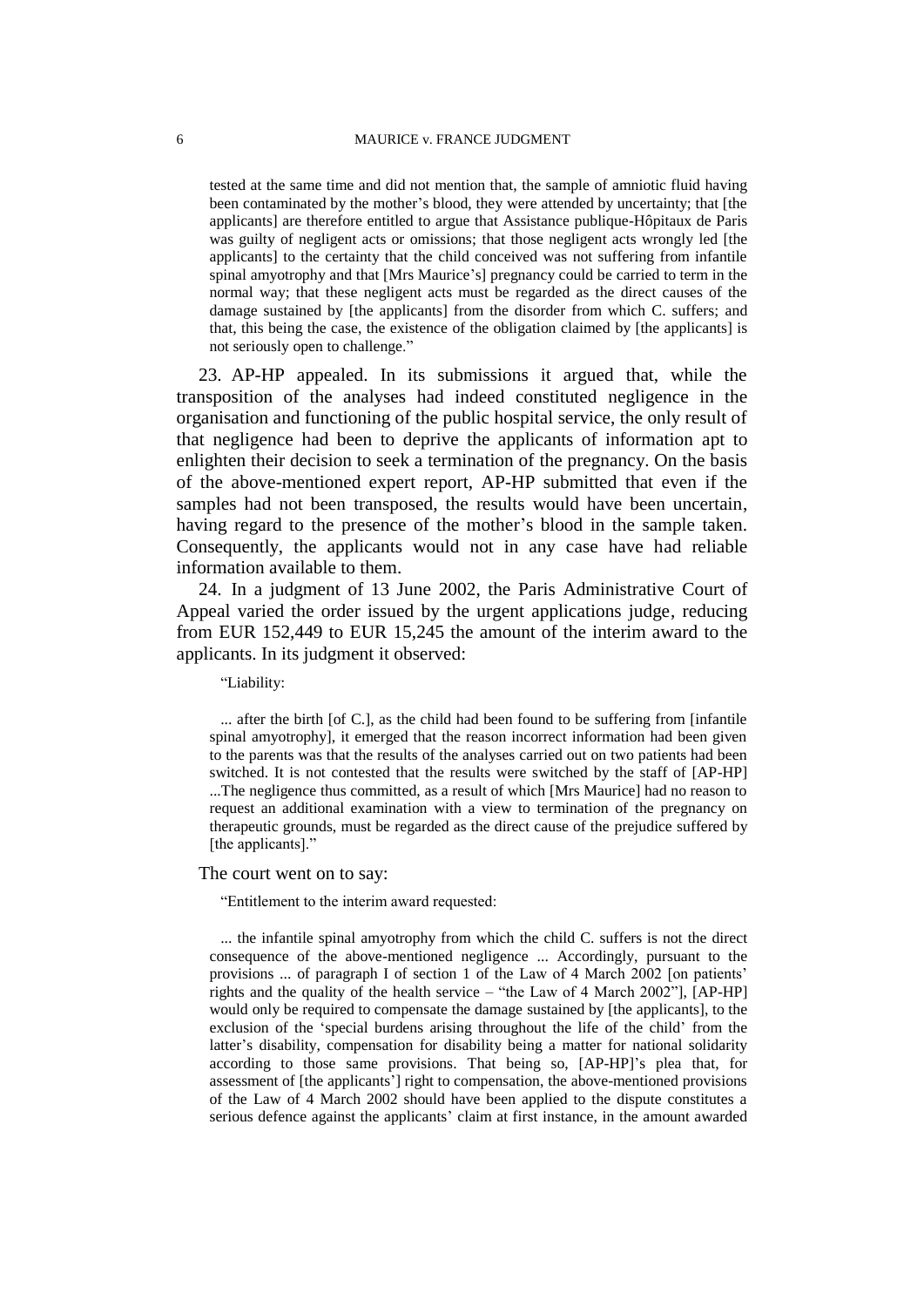by the court below. If the above-mentioned legislative provisions ... are held to be applicable in the main proceedings now pending in the Paris Administrative Court, the only obligation [on AP-HP] which could be regarded as not seriously open to challenge would be the obligation to compensate [the applicants] for their nonpecuniary damage, which should be fixed, in the circumstances of the case, at 15,245 euros. Consequently, the interim award [AP-HP] is required to pay should be reduced to that sum ..."

25. The applicants and AP-HP appealed on points of law. The applicants submitted only one ground of appeal to the *Conseil d'Etat*. Relying on Article 6 § 1 of the Convention and Article 1 of Protocol No. 1, they argued that the immediate applicability of the Law of 4 March 2002 to pending proceedings was contrary to the Convention.

26. Having been seised in the context of a similar case (*Draon*, also submitted to the Court, application no. 1513/03), the *Conseil d'Etat* ruled, in an opinion delivered on 6 December 2002, that the Law of 4 March 2002 was indeed applicable to pending proceedings and was compatible with the provisions of the Convention (see paragraph 52 below).

27. In a judgment of 19 February 2003 the *Conseil d'Etat*, ruling on the above-mentioned appeal on points of law, followed the line set out in that opinion, observing:

"It is not seriously open to challenge that such facts constituting gross negligence [*faute caractérisée*] which deprived [the applicants] of the possibility of terminating the pregnancy on therapeutic grounds, confer entitlement to compensation pursuant to section 1 of the Law of 4 March 2002, which came into force after the ruling of the urgent applications judge at the Paris Administrative Court and is applicable to pending proceedings. It is appropriate, in the particular circumstances of the case, to set at 50,000 euros the amount of the interim award [AP-HP] is required to pay on account of the prejudice sustained by [the applicants] personally."

#### **B. The main proceedings (action for damages against AP-HP)**

28. Having received no reply from AP-HP two months after submitting their claim on 13 November 2000, and the absence of any reply amounting to implicit rejection, the applicants brought proceedings in the Paris Administrative Court. In their application they requested that the implicit rejection be set aside and AP-HP ordered to pay them, in particular, the following amounts: 2,900,000 French francs (FRF) (EUR 442,102) for the construction of a house and the purchase of a vehicle and a wheelchair; FRF 500,000 (EUR 76,225) in respect of non-pecuniary damage and disruption to their lives; FRF 10,000,000 (EUR 1,524,490) for pecuniary damage; and FRF 30,000 (EUR 4,573) in respect of the non-pecuniary damage suffered by their eldest daughter.

29. Following the opinion given by the *Conseil d'Etat* on 6 December 2002, the applicants submitted supplementary observations to the Administrative Court asking it not to consider itself bound by the Judicial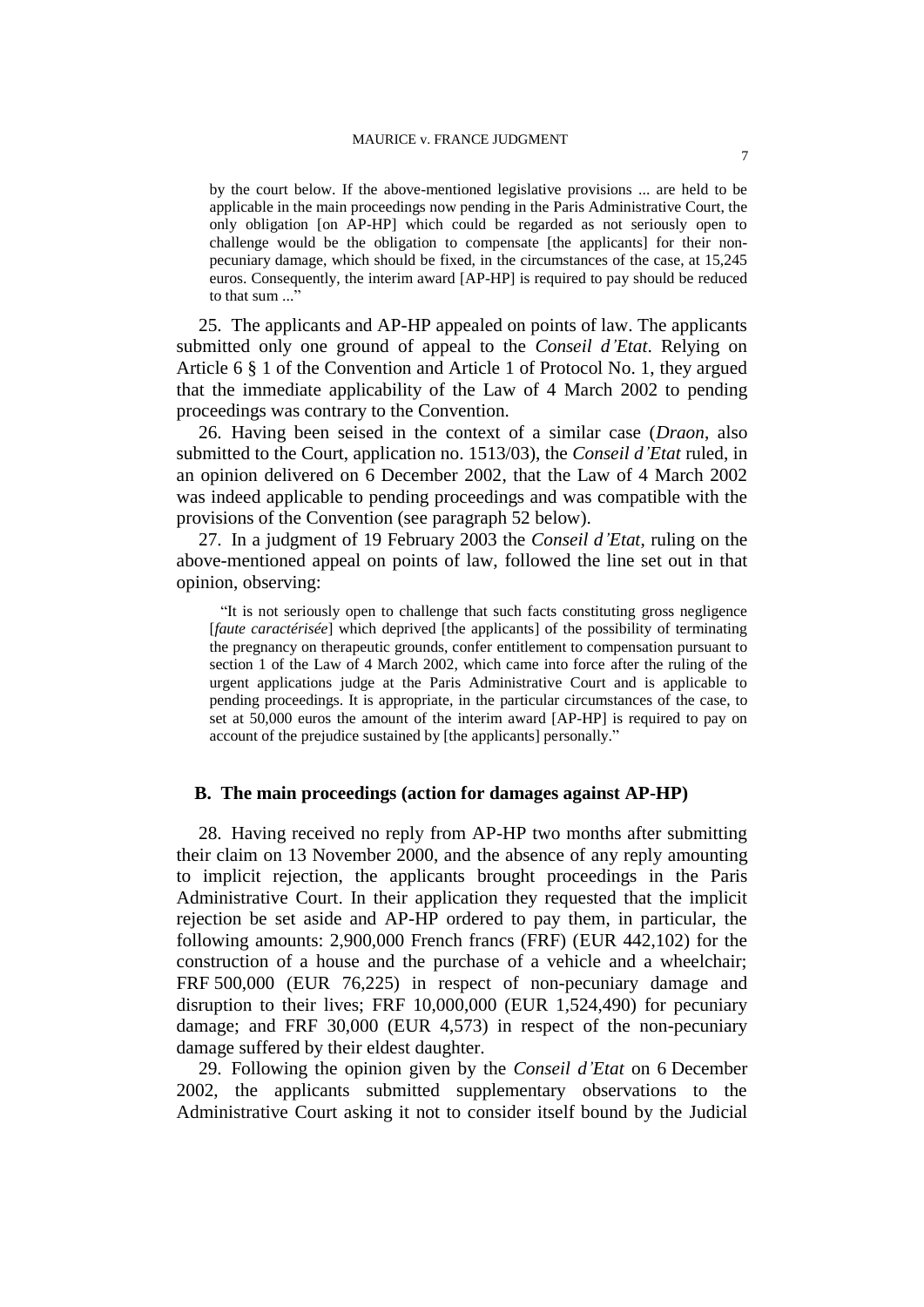Assembly's opinion and to declare the Law of 4 March 2002 incompatible with the provisions of the Convention. AP-HP, for its part, again submitted that the prenatal diagnosis communicated to the applicants would have been uncertain even if the results had not been transposed.

30. In a judgment of 25 November 2003, the Paris Administrative Court ordered AP-HP to pay the applicants a total of EUR 224,500 (EUR 220,000 on their own behalf and EUR 4,500 on behalf of their eldest daughter) in respect of non-pecuniary damage and the disruption to their lives. It observed in particular:

#### "LIABILITY:

[The applicants] seek to establish [AP-HP's] liability for the damage they suffered on account of the fact that their daughter C. was born with a disability not detected during pregnancy.

...

The provisions of section 1 of the Law of 4 March 2002, in the absence of any provisions in the Law providing for deferred entry into force, are applicable under the conditions of ordinary law following publication of the Law in the Official Gazette of the French Republic. The rules which it lays down, as decided by the legislature on general-interest grounds relating to ethical considerations, the proper organisation of the health service and the equitable treatment of all disabled persons, are not incompatible with the requirements of Article 6 of the Convention ..., with those of Articles 13 and 14 of the Convention or with those of Article 1 of Protocol No. 1 to [the] Convention. ... The general-interest ground which the legislature took into account when laying down the rules contained in the first three sub-paragraphs of paragraph I justifies their application to situations which arose prior to the commencement of pending proceedings. Having regard to the wording of the Law of 4 March 2002, neither the fact that the system of compensation has not yet entered into force nor the fact that the mistaken diagnosis is alleged to have resulted from negligence in the organisation and functioning of the service are such as to bar application of the above-mentioned provisions to the present proceedings brought on 16 March 2001.

The administrative courts do not have jurisdiction to determine the constitutionality of statute law. The appellants cannot therefore validly assert that the above-mentioned Law of 4 March 2002 is unconstitutional.

[The applicants], whose eldest daughter suffers from infantile spinal amyotrophy, and who decided in 1992 to terminate another pregnancy after a prenatal diagnosis had revealed that the unborn child was afflicted by the same pathology, had a daughter named C. in 1997 who was discovered during 1999 to be likewise suffering from that disorder despite the fact that, in view of the results of the amniocentesis conducted on [Mrs Maurice], they had been told that the foetus was healthy. That information proved to have been incorrect because the results from two patients had been transposed. The investigation showed that the switch was imputable to [AP-HP], which runs the Necker Children's Hospital on whose premises the sample had been analysed. The switching of the results constituted gross negligence [*faute caractérisée*] for the purposes of the Law of 4 March 2002. In order to absolve itself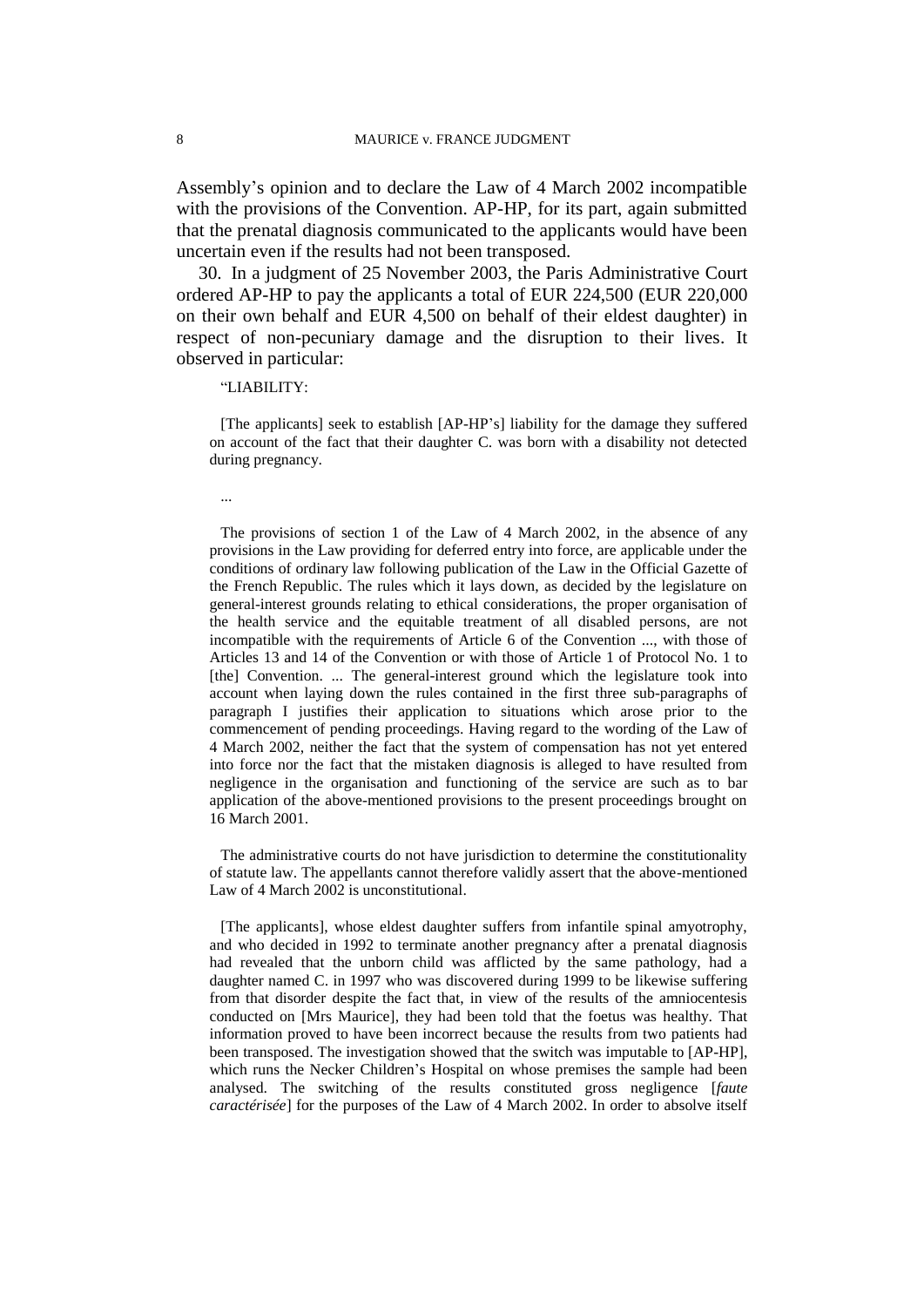of liability, Assistance publique-Hôpitaux de Paris cannot effectively argue that, even in the absence of negligence, the diagnosis would not have been reliable because of the presence of the mother's blood in the foetal sample, since in such circumstances it was incumbent on the practitioner responsible for the analysis to inform [the applicants] accordingly, so that they would then have been able to have a new sample taken. The gross negligence mentioned above deprived the applicants of the possibility of terminating the pregnancy on therapeutic grounds, for which there is no time-limit. Such negligence entitles them to compensation under the conditions laid down in section 1 of the Law of 4 March 2002 ..."

31. As regards assessment of the damage suffered, the court ruled as follows:

"... firstly, the amounts sought in respect of treatment, special education costs and the costs of building a new house and purchasing a vehicle and an electric wheelchair relate to special burdens arising throughout the life of the child from her disability and cannot therefore be sums for which [AP-HP] is liable, regard being had to the abovementioned provisions of section 1 of the Law of 4 March 2002;

... secondly, [the applicants] are suffering non-pecuniary damage and disruptions to their lives, particularly their work, of exceptional gravity, regard being had to the profound and lasting change in their lives resulting from the birth of a second severely disabled child. In the circumstances of the case, these two heads of damage must be assessed at 220,000 euros. Consequently, [AP-HP] is ordered to pay that sum to [the applicants], after deducting the interim award paid;

... thirdly, the above-mentioned provisions of the Law of 4 March 2002 do not bar payment of compensation, under the rules of ordinary law, for the non-pecuniary damage suffered by A. Maurice on account of the fact that her sister was born with a disability. In the circumstances of the case, a fair assessment of that damage requires [AP-HP] to pay the sum of 4,500 euros to [the applicants] acting on behalf of their child;"

32. On 19 January 2004 the applicants appealed against the above judgment. The appeal is at present pending before the Paris Administrative Court of Appeal.

## **C. Action against the State for damage inflicted by reason of legislation**

33. In a complaint submitted to the Prime Minister on 24 February 2003, the applicants requested payment of compensation in the sum of EUR 1,970,593.33 based on the State's liability for damage inflicted by reason of the Law of 4 March 2002.

34. On expiry of the two-month time-limit following the lodging of their complaint, the applicants referred it to the Paris Administrative Court, requesting it to set aside the Prime Minister's implicit decision to reject it and to order the State to compensate them for the damage they considered they had suffered.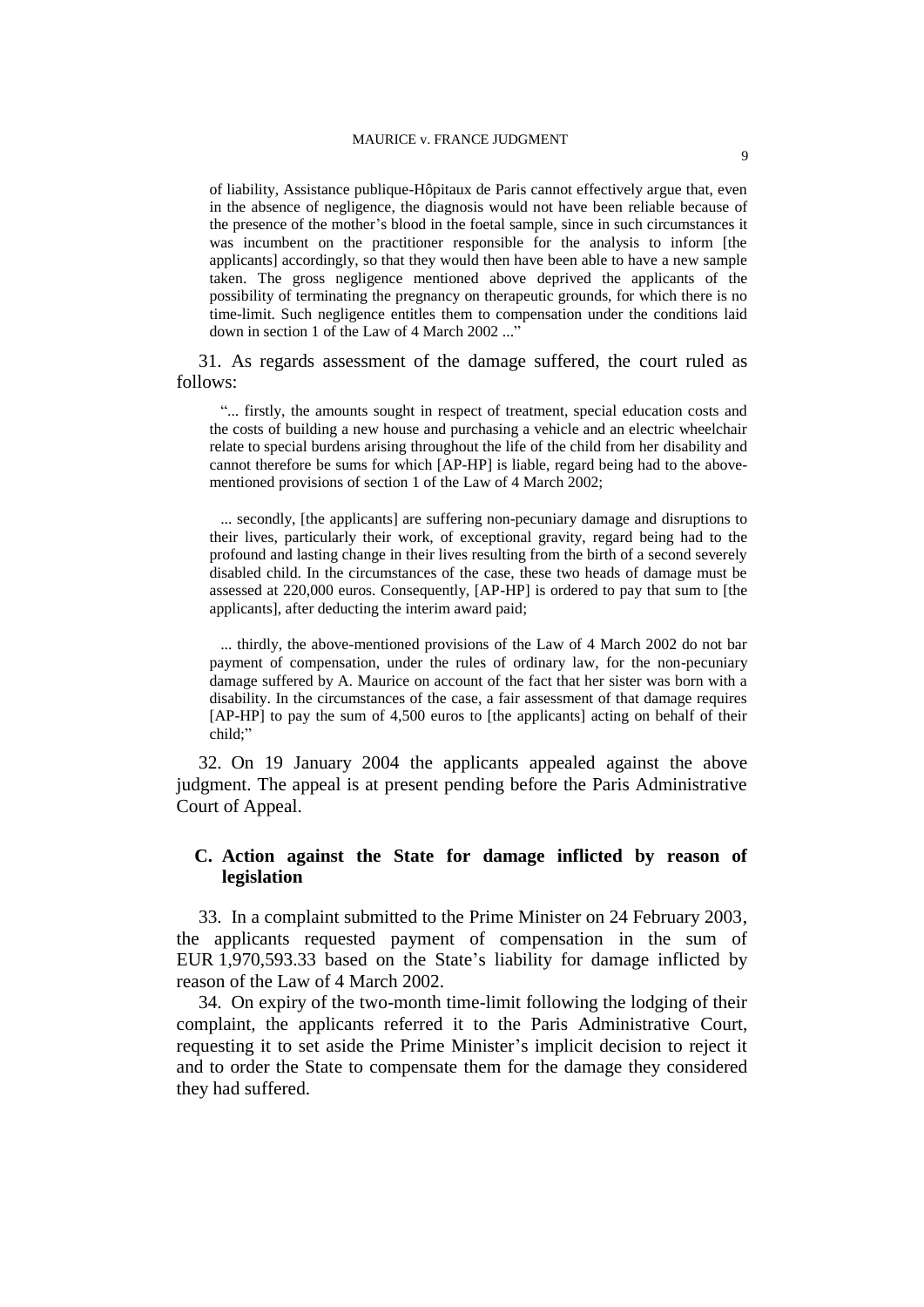35. In a judgment of 25 November 2003, the Paris Administrative Court dismissed the complaint. It observed in particular:

"It is clear from the drafting history of the Law of 4 March 2002 that this provision is based, firstly, on the desire of the legislature not to require health-care professionals or establishments to pay compensation for the burdens occasioned by a disability not detected during pregnancy, and, secondly, on a fundamental requirement: the rejection of any discrimination between disabled persons whose disability would be compensated for in accordance with the principles of liability and those whose disability would be covered by national solidarity, their mother having refused an abortion or the disability being undetectable at the time of the prenatal diagnosis.

This desire on the part of the legislature to eliminate any discrimination between disabled persons is a bar to the establishment [by the applicants] of the State's liability by reason of the immediate application to pending proceedings of the Law of 4 March 2002, for the purpose of obtaining compensation for the special burdens arising from the disability, not detected during pregnancy, of their child C. Consequently, the [applicants'] submissions seeking the annulment of the contested decision and an order requiring the State to pay damages must be dismissed.

..."

36. The applicants appealed against this judgment. The appeal is now pending before the Paris Administrative Court of Appeal.

## II. RELEVANT DOMESTIC LAW AND PRACTICE

37. Before enactment of the Law of 4 March 2002 on patients' rights and the quality of the health service ("the Law of 4 March 2002"), the legal position was established by the relevant case-law.

## **A. Relevant case-law before the Law of 4 March 2002**

38. An action for damages brought by the parents of a child born disabled and by the child itself may come within the jurisdiction of either the administrative courts or the ordinary courts, depending on the identity of the defendant. If the defendant is a private doctor or a private medical laboratory, the dispute is referred to the ordinary courts. Where, on the other hand, as in the instant case, a public hospital service is involved, the dispute falls within the jurisdiction of the administrative courts.

#### *1. The* Conseil d'Etat

39. The *Conseil d'Etat* gave judgment on 14 February 1997 (CE, Sect., 14 February 1997, *Centre hospitalier de Nice c. Quarez*, *Recueil Lebon*, p. 44). Mrs Quarez, then aged 42, had undergone an amniocentesis at her own request in order to verify the health of the foetus she was carrying. Although the result of that examination revealed no anomaly, she gave birth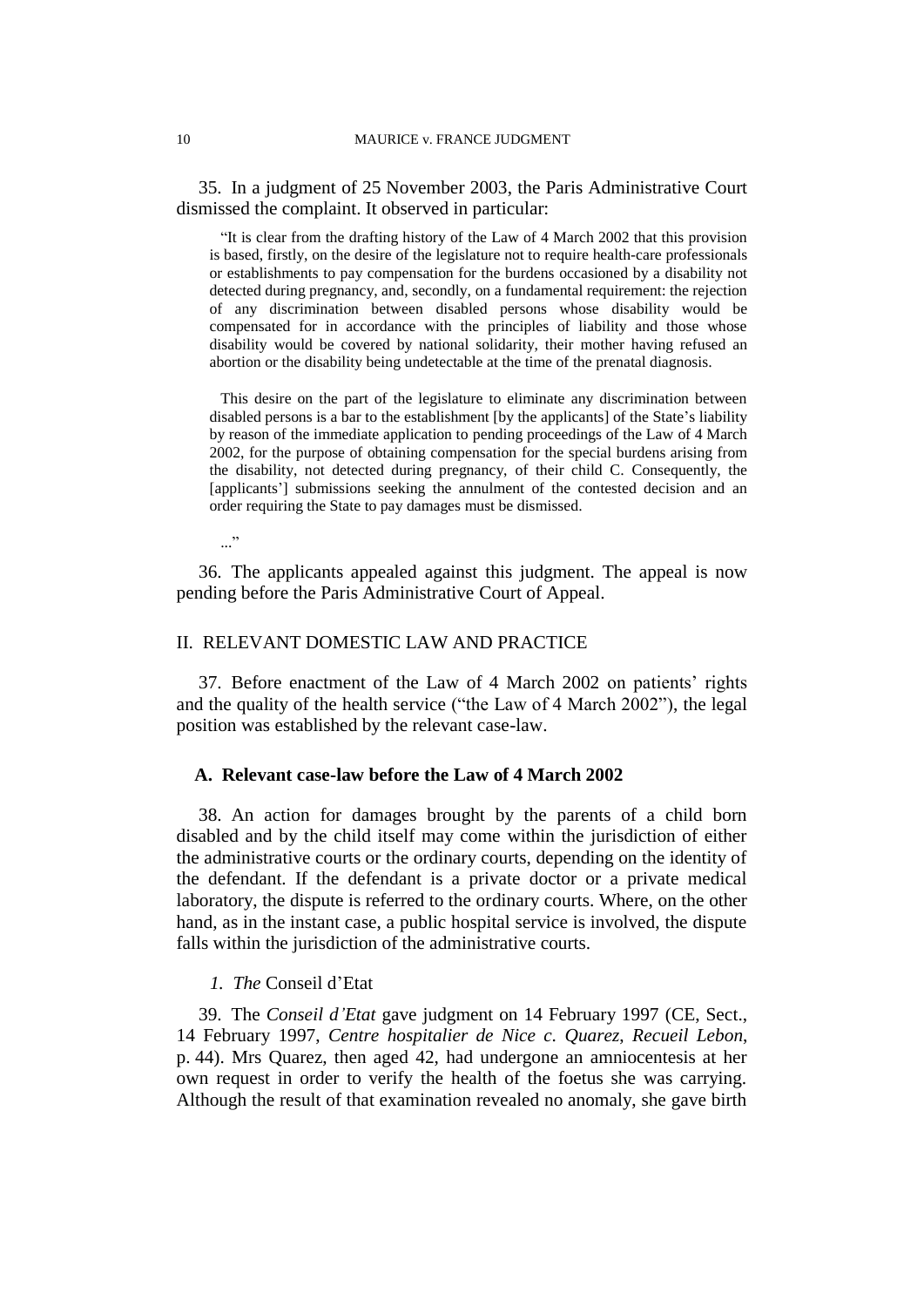to a child suffering from trisomy 21, a condition detectable through the chromosome test carried out. The *Conseil d'Etat* held in the first place that the hospital which had carried out the examination had been guilty of negligence, since Mrs Quarez had not been informed that the results of the amniocentesis might be subject to a higher margin of error than usual on account of the conditions under which the examination had taken place.

40. Secondly, a distinction was drawn between the disabled child's entitlement to compensation and that of its parents.

With regard to the disabled child's right to compensation, the *Conseil d'Etat* ruled: "In deciding that a direct causal link existed between the negligence of the hospital centre ... and the damage incurred by the child M. from the trisomy from which he suffers, when it is not established by the documents in the file submitted to the court which determined the merits that the infirmity from which the child suffers and which is inherent in his genetic make-up was the consequence of [an] amniocentesis, the Lyon Administrative Court of Appeal made an error of law."

On the other hand, with regard to the parents' right to compensation, the *Conseil d'Etat* noted: "By asking for an amniocentesis, Mrs Quarez had clearly indicated that she wished to avoid the risk of a genetic accident to the child she had conceived, the probability of which, given her age at the time, was relatively high." It went on to say that in those conditions the hospital's negligence had "wrongly led Mr and Mrs Quarez to the certainty that the child conceived was not trisomic and that Mrs Quarez's pregnancy could be carried normally to term" and that "this negligence, as a result of which Mrs Quarez had no reason to ask for a second amniocentesis with a view to abortion on therapeutic grounds under Article L. 162-12 of the Public Health Code, should be regarded as the direct cause of the prejudice caused to Mr and Mrs Quarez by their child's infirmity".

41. With regard to compensation, the *Conseil d'Etat* took into account, under the head of pecuniary damage, the "special burdens, particularly in terms of specialist treatment and education" made necessary by the child's infirmity, and awarded the parents an annuity to be paid throughout the child's life. It also ordered the hospital to pay compensation for their non-pecuniary damage and the disruption to their lives.

42. Thus the *Conseil d'Etat* did not accept that a disabled child was entitled to compensation on the sole ground that the disability had not been detected during the mother's pregnancy. It did accept on the other hand that the parents of a child born with a disability were entitled to compensation and made an award not only in respect of their non-pecuniary damage but also in respect of the prejudice caused by the disruption to their lives and of pecuniary damage, specifying that the latter included the special burdens which would arise for the parents from their child's infirmity (expenditure linked to specialist treatment and education, assistance from a helper, removal to a suitable home or conversion of their present home, etc.).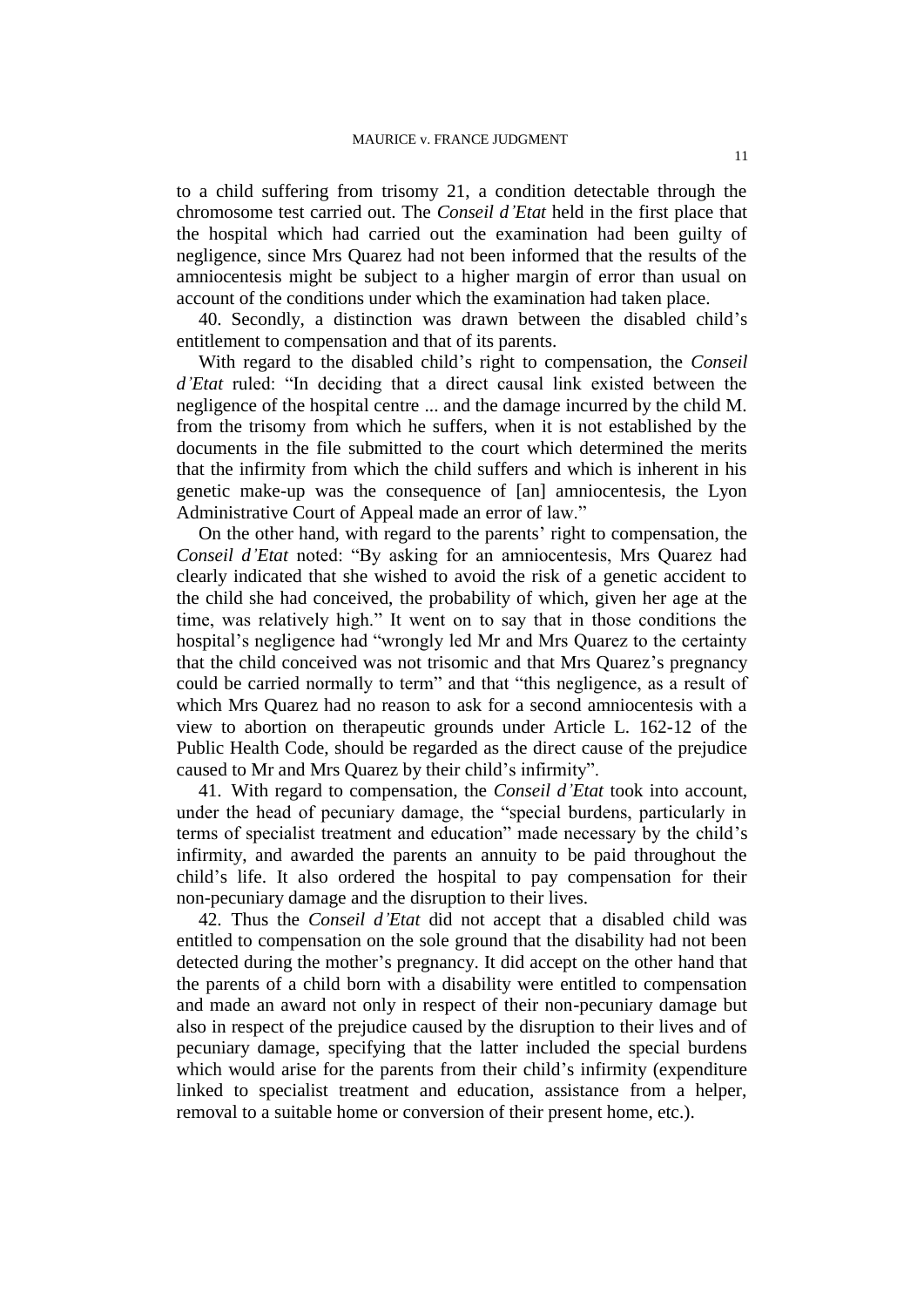43. The judgment did not attract particular comment and led to a line of case-law followed thereafter by the administrative courts.

### *2. The Court of Cassation*

44. The case-law of the ordinary courts was laid down by the Court of Cassation on 17 November 2000 (*Cass*., *Ass*. *plén*., 17 November 2000, *Bull*., *Ass*. *plén*., no. 9) in a judgment which was widely commented on (the *Perruche* judgment). In the *Perruche* case a woman had been taken ill with rubella at the start of her pregnancy. Having decided to terminate the pregnancy if the foetus was affected, she took tests to establish whether she was immunised against the disease. Because of negligence on the part of both her doctor and the laboratory, she was wrongly informed that she was immunised. She therefore decided not to terminate the pregnancy and gave birth to a child who suffered from grave disabilities resulting from infection with rubella in the womb. The Court of Cassation held: "Since the negligence on the part of the doctor and the laboratory in performing the services for which they had been contracted by Mrs X. prevented her from exercising her choice of terminating her pregnancy in order not to give birth to a disabled child, the child may claim compensation for the damage resulting from that disability and caused by the negligence found."

Thus, contrary to the *Conseil d'Etat*, the Court of Cassation accepted that a child born disabled could itself claim compensation for the prejudice resulting from its disability.

In this case, therefore, account was taken of the pecuniary and nonpecuniary damage suffered by both the child and the parents, including the special burdens arising from the disability throughout the child's life.

45. It thus appears that in the same circumstances both the Court of Cassation and the *Conseil d'Etat* base their approach on a system of liability for negligence. However, the Court of Cassation recognises a direct causal link between the medical negligence and the child's disability, and the prejudice resulting from that disability for the child itself. The *Conseil d'Etat* does not recognise that link but considers that the negligence makes the hospital liable *vis-à-vis* the parents on account of the existence of a direct causal link between that negligence and the damage they have sustained.

Both lines of case-law allow compensation to be paid in respect of the special burdens arising from the disability throughout the child's life. However, since the *Conseil d'Etat* considers that damage to have been sustained by the parents, whereas the Court of Cassation considers that it is sustained by the child, there may be significant differences in the nature and amount of such compensation, depending on whether the case-law of the former or the latter court is being followed.

46. The judgment of 17 November 2000 was upheld several times by the Court of Cassation, which reaffirmed the principle of compensation for a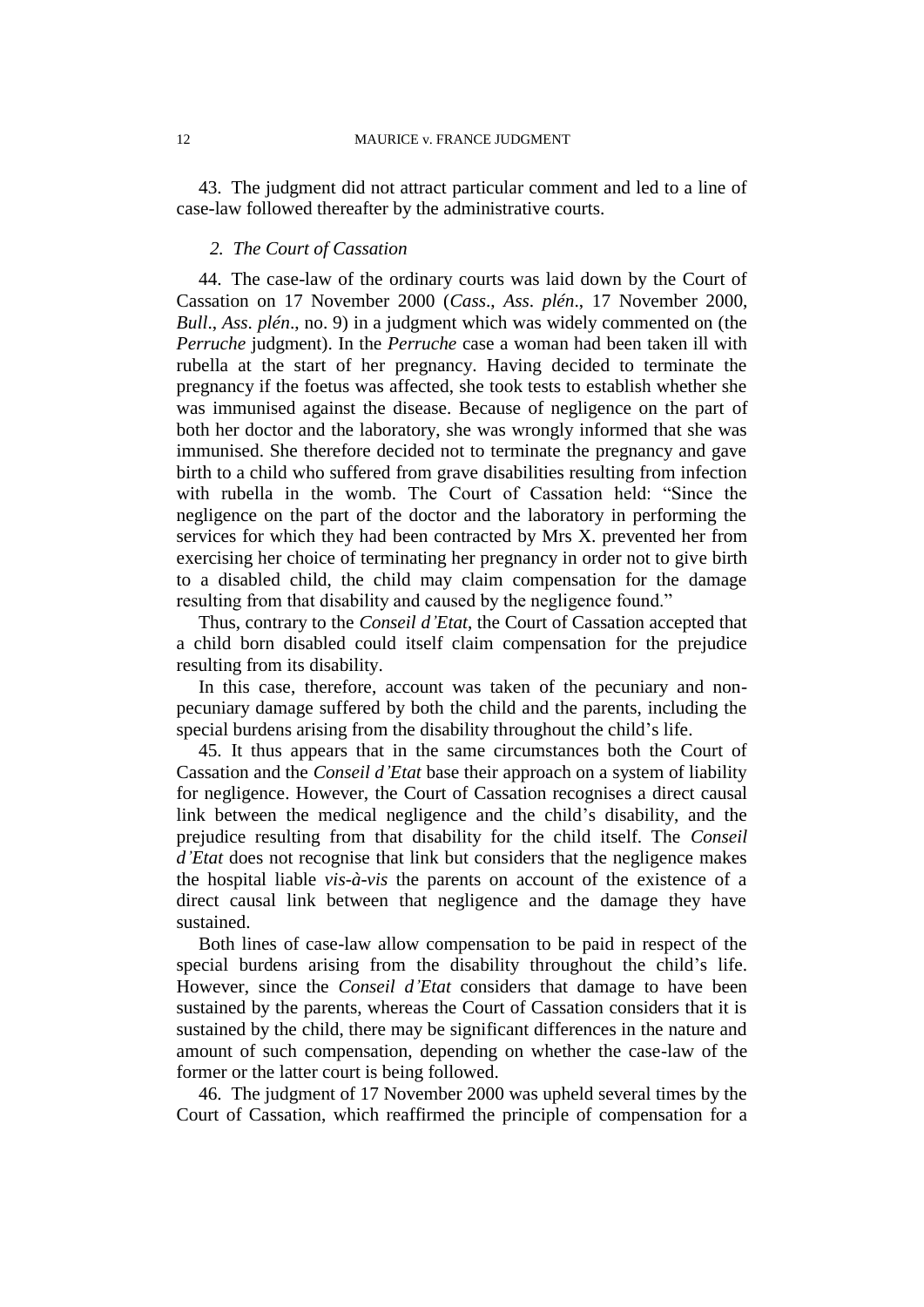child born disabled, subject to proof where appropriate that the medical conditions for a voluntary termination of pregnancy on therapeutic grounds were satisfied (*Cass*., *Ass*. *plén*., three judgments of 13 July 2001, *BICC*, no. 542, 1 October 2001; see also *Cass*., *Ass*. *plén*., two judgments of 28 November 2001, *BICC*, 1 February 2002).

47. The *Perruche* judgment drew numerous reactions from legal theorists, but also from politicians and from associations of disabled persons and practitioners (doctors, obstetrical gynaecologists and echographers). The last-mentioned group interpreted the judgment as obliging them to provide a guarantee, and the insurance companies raised medical insurance premiums.

### *3. Liability for negligence*

48. Both the *Conseil d'Etat* and the Court of Cassation took as their starting-point a system of liability for negligence. In French law, under the general rules on the question, the right to compensation for damage can be upheld only if the conditions for liability are first satisfied. That means that there must be prejudice (or damage), negligence and a causal link between the damage and the negligence.

More particularly, with regard to the liability of a public authority, for compensation to be payable the prejudice, which is for the victim to prove, must be certain. Loss of opportunity constitutes certain prejudice, provided that the opportunity was a serious one.

In the present case the prejudice resulted from a lack of information, or inadequate or incorrect information, about the results of an examination or analysis. In such a case, before the Law of 4 March 2002 was enacted, negligence falling short of gross negligence was sufficient. As to the relation between cause and effect, a direct causal link was established between the hospital's negligence and the parents' prejudice (see the abovementioned *Quarez* judgment).

49. Still in the sphere of administrative law, the amount of compensation is governed by the general principle of full compensation for damage (neither impoverishment nor enrichment of the victim). Compensation may take the form of a capital sum or an annuity. According to the principle of the equal validity of claims for all heads of damage, both pecuniary damage and non-pecuniary damage confer entitlement to compensation.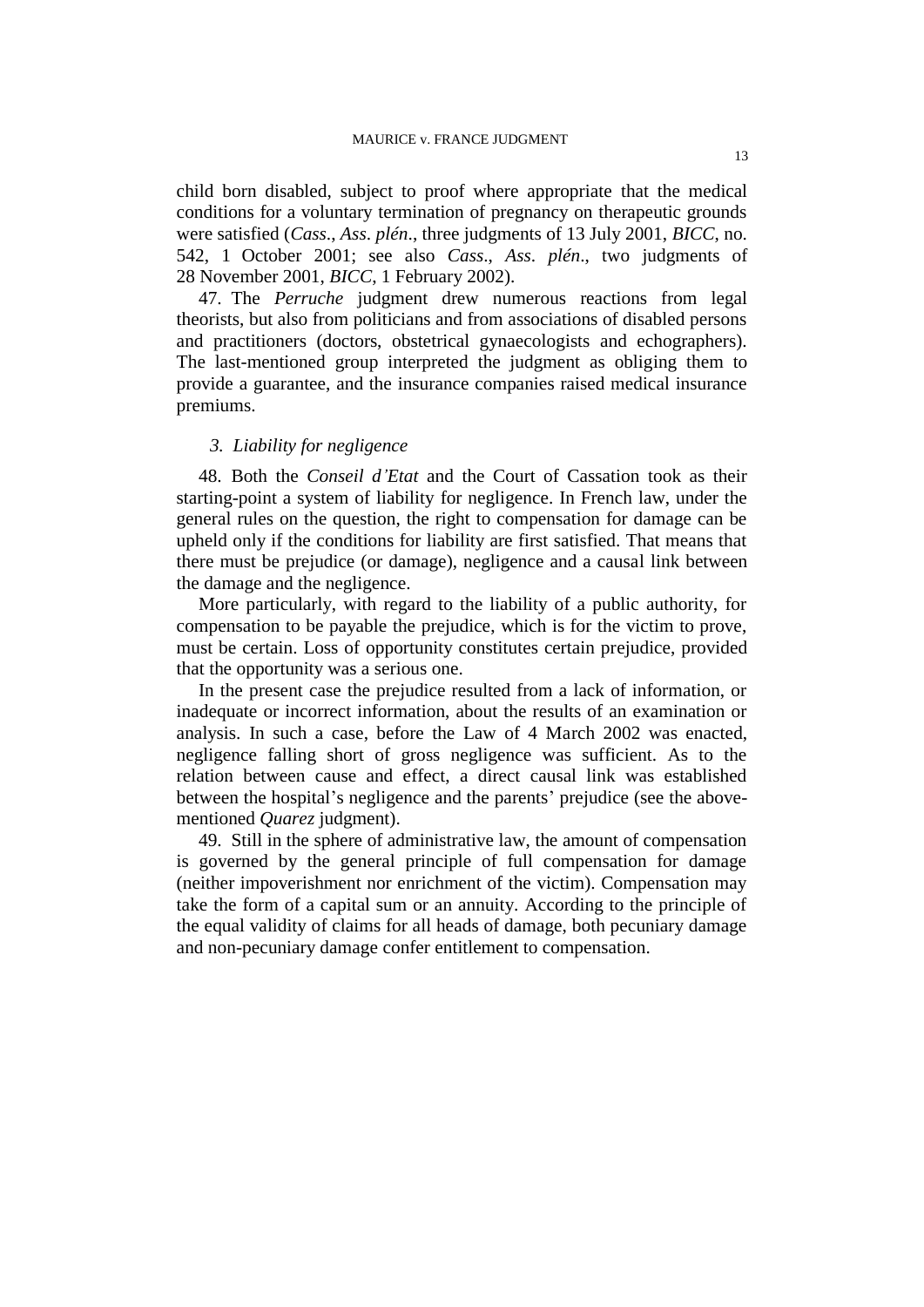## **B. Law no. 2002-303 of 4 March 2002 on patients' rights and the quality of the health service, published in the Official Gazette of the French Republic on 5 March 2002**

50. The Law of 4 March 2002 put an end to the position established by the case-law mentioned above, of both the *Conseil d'Etat* and the Court of Cassation alike. Its relevant parts provide as follows:

#### **Section 1**

"I. No one may claim to have suffered damage by the mere fact of his or her birth.

A person born with a disability on account of medical negligence may obtain compensation for damage where the negligent act directly caused the disability or aggravated it or prevented steps from being taken to attenuate it.

Where the liability of a health-care professional or establishment is established *visà-vis* the parents of a child born with a disability not detected during pregnancy by reason of gross negligence [*faute caractérisée*], the parents may claim compensation in respect of their damage only. That damage cannot include the special burdens arising from the disability throughout the life of the child. Compensation for the latter is a matter for national solidarity.

The provisions of the present paragraph I shall be applicable to proceedings in progress, except for those in which an irrevocable decision has been taken on the principle of compensation.

II. Every disabled person shall be entitled, whatever the cause of his or her disability, to the solidarity of the national community as a whole.

III. The National Advisory Council for Disabled Persons shall be charged, in a manner laid down by decree, with assessing the material, financial and non-material situation of disabled persons in France, and of disabled persons of French nationality living outside France and receiving assistance by virtue of national solidarity, and with presenting all proposals deemed necessary to Parliament, with the aim of ensuring, through an ongoing pluriannual programme, that assistance is provided to such persons ..."

51. These provisions came into force "under the conditions of ordinary law following publication of the Law in the Official Gazette of the French Republic" (see paragraph 52 below)<sup>1</sup>. Law no. 2002-303 was published in the Official Gazette on 5 March 2002 and it therefore came into force on 7 March 2002.

 $\overline{a}$ 

<sup>1.</sup> That is, in accordance with Article 2 of the Decree of 5 November 1870 on the promulgation of laws and decrees, then in force: "in Paris, one clear day after promulgation; everywhere else, within the territory of each administrative district [arrondissement], one clear day after the copy of the Official Gazette containing them reaches the chief-town of the district."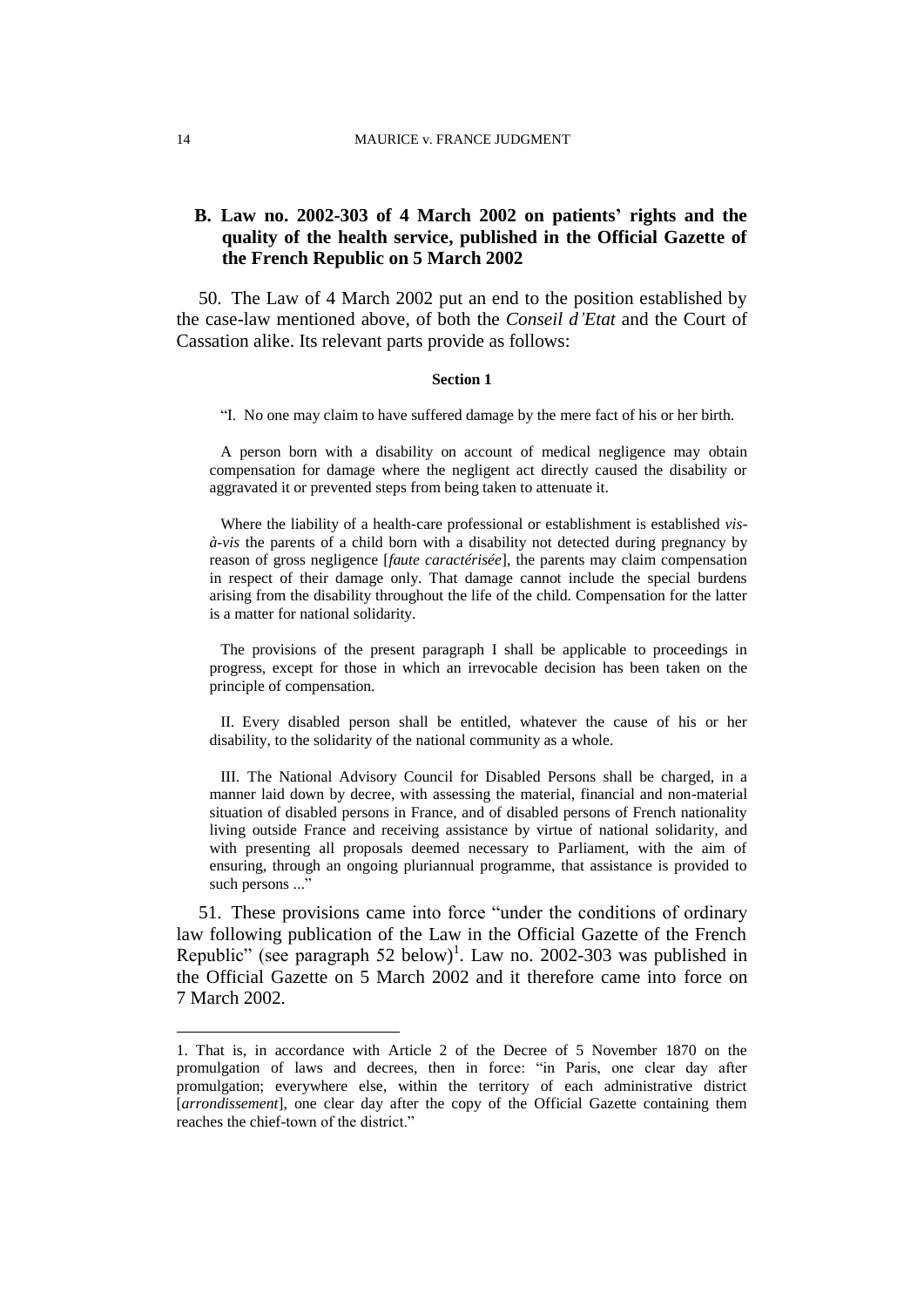#### MAURICE v. FRANCE JUDGMENT

## **C. The opinion given by the Judicial Assembly of the** *Conseil d'Etat* **on 6 December 2002 under the Administrative Disputes (Reform) Act (the Law of 31 December 1987)** (extracts)

#### 52. The *Conseil d'Etat* observed in particular:

 $\overline{\mathcal{L}}$ 

II. The date of the Law's entry into force:

The liability criteria set out in the second sub-paragraph of paragraph I of section 1 were enacted in favour of persons born with disabilities resulting from medical negligence whether that negligence directly caused the disability, aggravated it or made it impossible to take steps to attenuate it. They were laid down with sufficient precision to be applied by the relevant courts without the need for further legislation to clarify their scope.

The different liability criteria defined in the third sub-paragraph of paragraph I of section 1 were enacted in favour of the parents of children born with a disability which, on account of gross negligence on the part of a medical practitioner or health-care establishment, was not detected during pregnancy. They are sufficiently precise to be applied without the need for further legislative provisions or regulations. Admittedly, they bar inclusion of the damage consisting in the special burdens arising from the disability throughout the child's life in the damage for which the parents can obtain compensation, and provide that such damage is to be made good through reliance on national solidarity. But the very terms of the Law, interpreted with the aid of its drafting history, show that Parliament intended to exclude compensation for that head of damage on the ground that, although there was a causal link between negligence and damage, that link was not such as to justify making the person who committed the negligent act liable for the resulting damage. In providing that this type of damage should be made good by reliance on national solidarity, Parliament did not therefore make implementation of the rules on liability for negligence which it had introduced subject to the enactment of subsequent legislation laying down the conditions under which national solidarity would be mobilised to assist disabled persons.

It follows that, since the Law does not contain provisions for the deferred entry into force of section 1, and since in addition Parliament's intention, as revealed by the Law's drafting history, was to make it applicable immediately, the provisions of section 1 came into force under the conditions of ordinary law following the Law's publication in the Official Gazette of the French Republic.

III. Law no. 2002-303's compatibility with international law:

 $(1)$  ...

The object of section 1 of the Law of 4 March 2002 is to lay down a new system of compensation for the damage suffered by children born with disabilities and by their parents, differing from the system which had emerged from the case-law of the administrative and ordinary courts. The new system provides for compensation, by means of an award to be assessed by the courts alone, for the damage directly caused to the person born disabled on account of medical negligence and the damage directly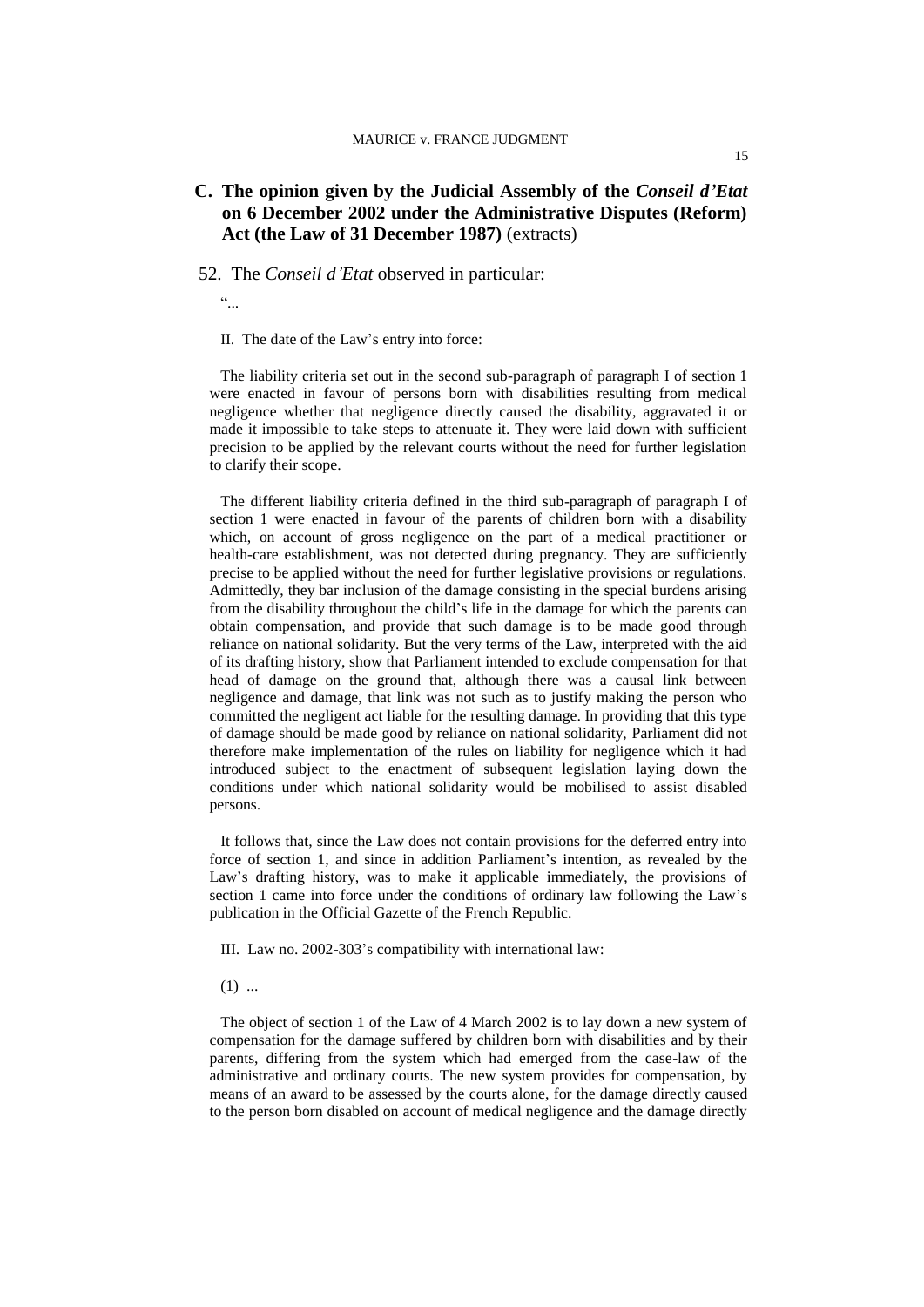caused to the parents of a child born with a disability which, on account of gross medical negligence, was not detected during pregnancy. It prevents children born with a disability which, on account of medical negligence, was not detected during pregnancy from obtaining from the person responsible for the negligent act compensation for the damage consisting in the special burdens arising from the disability throughout their lives, whereas such compensation had previously been possible under the case-law of the ordinary courts. It also prevents the parents from obtaining from the person responsible for the negligent act compensation for the damage consisting in the special burdens arising from their child's disability throughout its life, whereas such compensation had previously been possible under the case-law of the administrative courts. Lastly, it makes compensation for other heads of damage suffered by the child's parents subject to the existence of gross negligence, whereas the case-law of the administrative and ordinary courts had formerly been based on the existence of negligence falling short of gross negligence.

This new system, which was put in place by Parliament on general-interest grounds relating to ethical considerations, the proper organisation of the health service and the equitable treatment of all disabled persons, is not incompatible with the requirements of Article 6 § 1 of the Convention, with those of Articles 5, 8, 13 and 14 of the Convention, with those of Article 1 of Protocol No. 1 or with those of Articles 14 and 26 of the Covenant on Civil and Political Rights.

(2) The last sub-paragraph of paragraph I of section 1 makes the provisions of paragraph I applicable to pending proceedings 'except for those in which an irrevocable decision has been taken on the principle of compensation'.

The general-interest grounds taken into account by Parliament when it laid down the rules in the first three sub-paragraphs of paragraph I show, in relation to the points raised in the request for an opinion, that the intention behind the last sub-paragraph of paragraph I was to apply the new provisions to situations which had arisen previously and to pending proceedings, while rightly reserving final judicial decisions."

#### **D. French national solidarity towards disabled persons**

#### *1. Situation before February 2005*

53. French legislation (see Law no. 75-534 of 30 June 1975 on orientation in favour of disabled persons, which set up the basic framework, and later legislation) provides compensatory advantages to disabled persons based on national solidarity in a number of fields (such as the right to education for disabled children and adults, technical and human assistance, financial assistance, etc.).

In particular, the families of disabled persons are entitled to a special education allowance (*allocation d'éducation spéciale* – "the AES"). This is a family benefit paid from the family allowance funds, provided both the child and its parents are resident in France. The AES is granted by decision of the Special Education Board of the *département* in which the claimant lives, after the file has been studied by a multidisciplinary technical team.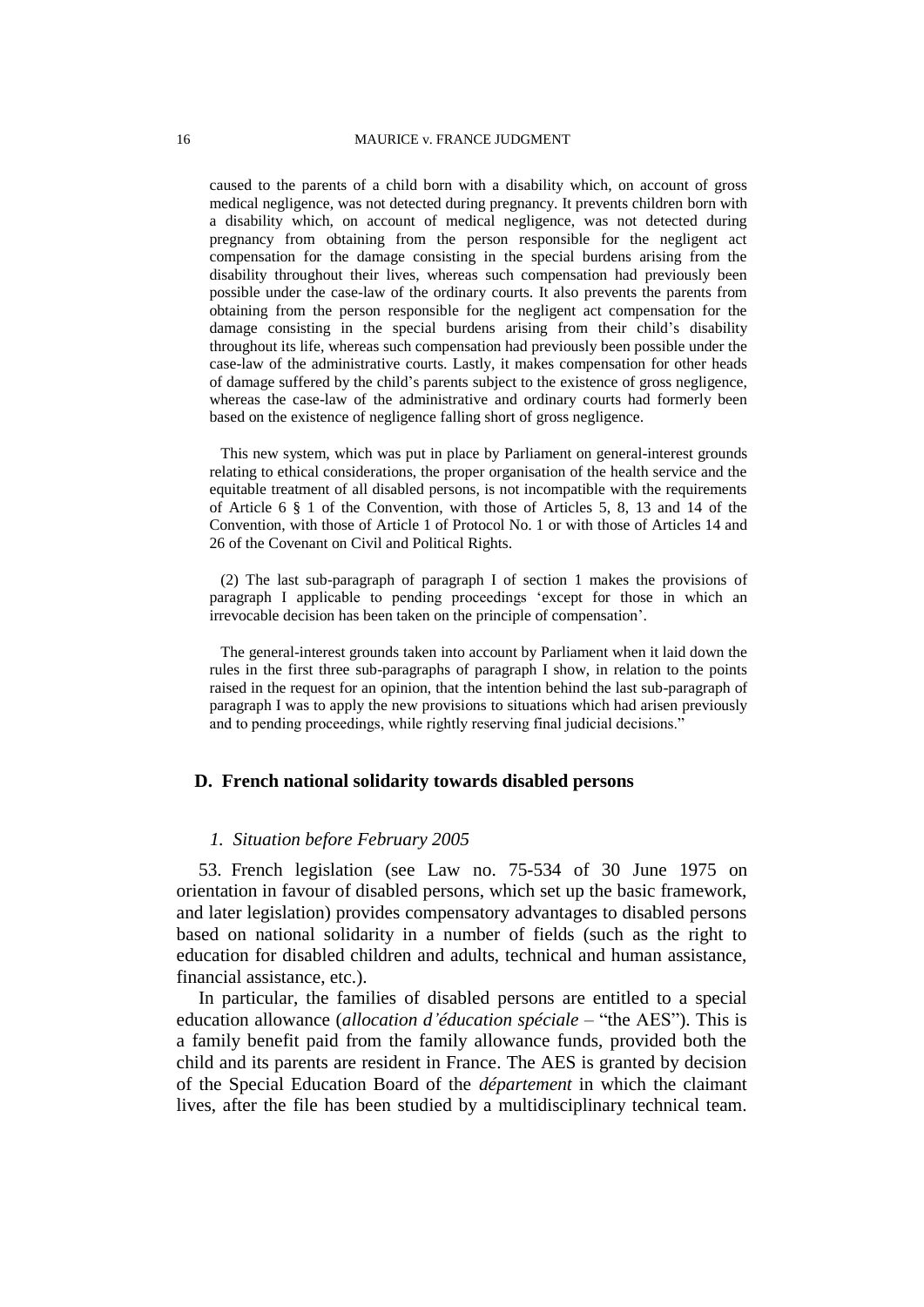First the Special Education Board takes formal note of the child's disability and assesses it. For entitlement to the AES, the level of disability found must exceed at least 50%. Where the disability exceeds 80%, entitlement to the AES is automatic; if the disability is assessed at between 50% and 80%, payment of the allowance is not automatic. It is subject to the child's need for pedagogical, psychological, medical, paramedical and other forms of assistance.

The AES is a two-level benefit: the basic allowance plus top-up payments. The first level is automatically payable where the conditions mentioned above are satisfied. The basic rate of AES is EUR 115 per month (the figure supplied by the Government on 16 March 2003). Where the child's state of health requires substantial expenditure or the assistance of a third person, this may then confer entitlement to one of the six levels of AES top-up payments, which are added to the basic rate.

The first five top-up payments depend on the level of expenditure required by the child's state of health, the time for which the assistance of a third person is necessary, or a combination of both. The sixth level of top-up payment is for the most severe cases, where the child's state of health requires the assistance of a third person throughout the day and the families have to provide constant supervision and treatment.

*2. Changes made by Law no. 2005-102 of 11 February 2005 on equal rights and opportunities, participation and citizenship for disabled persons, published in the Official Gazette of the French Republic on 12 February 2005*

54. This Law emerged from a legislative process launched as far back as July 2002 with the intention of reforming the system of disability compensation in France. It was pointed out in particular that following the enactment of the Law of 4 March 2002 it was necessary to legislate again "to give effective substance to national solidarity" (see the Information Report produced on behalf of the Senate's Social Affairs Committee by Senator P. Blanc, containing seventy-five proposals for amending the Law of 30 June 1975, appended to the record of the Senate's sitting on 24 July 2002, p. 13).

55. The new Law makes a number of substantial changes. In particular, it includes for the first time in French law a definition of disability and introduces a new "compensatory benefit" to be added to existing forms of assistance.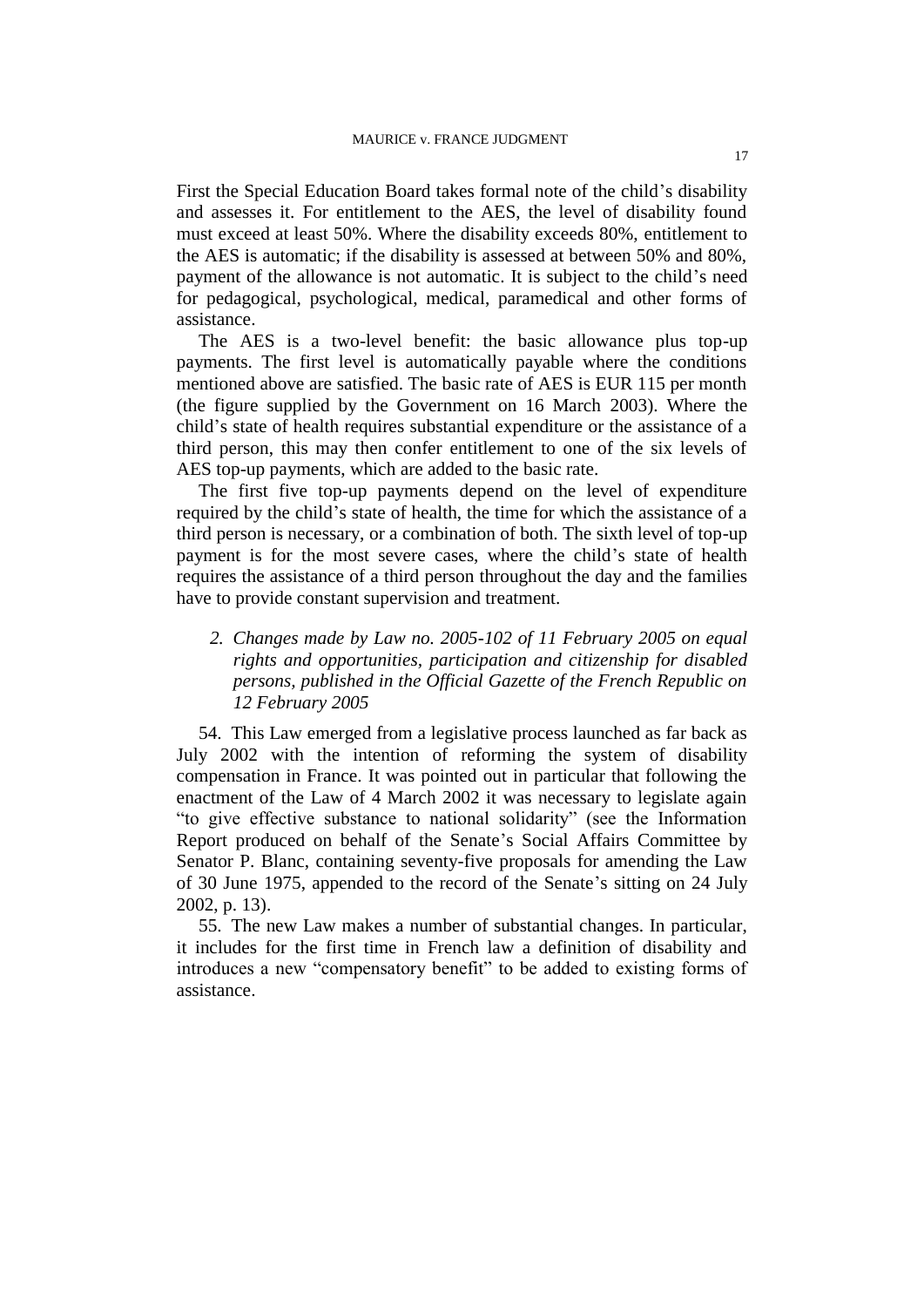56. To that end, the Law amends the Social Action and Family Code. Its relevant provisions are worded as follows:

#### **Title I: General provisions**

#### **Section 2**

"I. ... A disability, within the meaning of the present Law, is any limitation of activity or restriction on participation in life in society suffered within his or her environment by any person on account of a substantial, lasting or permanent impairment of one or more physical, sensory, mental, cognitive or psychological functions, a multiple disability, or a disabling health disorder.

...

Every disabled person shall be entitled to solidarity from the whole national community, which, by virtue of that obligation, shall guarantee him or her access to the fundamental rights of all citizens, and the full exercise of citizenship.

The State shall act as the guarantor of equal treatment for disabled persons throughout the national territory and shall lay down objectives for pluriannual action plans.

...

II.  $-1$ . The first three sub-paragraphs of the first paragraph of section 1 of Law no. 2002-303 of 4 March 2002 on patients' rights and the quality of the health service shall become Article L. 114-5 of the Social Action and Family Code.

2. The provisions of Article L. 114-5 of the Social Action and Family Code, as amended by sub-paragraph 1 of the present paragraph II, shall be applicable to proceedings in progress on the date of the entry into force of the above-mentioned Law no. 2002-303 of 4 March 2002, except for those in which an irrevocable decision has been taken on the principle of compensation ..."

#### **Title III: Compensation and resources**

#### **Chapter 1: Compensation for the consequences of disability**

#### **Section 11**

" ... A disabled person shall be entitled to compensation for the consequences of his or her disability whatever the origin or nature of the impairment, or his or her age or lifestyle.

That compensation shall consist in meeting his or her needs, including nursery care in early childhood, schooling, teaching, education, vocational insertion, adaptations of the home or workplace necessary for the full exercise of citizenship and of personal autonomy, developing or improving the supply of services, in particular to enable those around the disabled person to enjoy respite breaks, developing mutual support groups or places in special establishments, assistance of all kinds to the disabled person or institutions to make it possible to live in an ordinary or adapted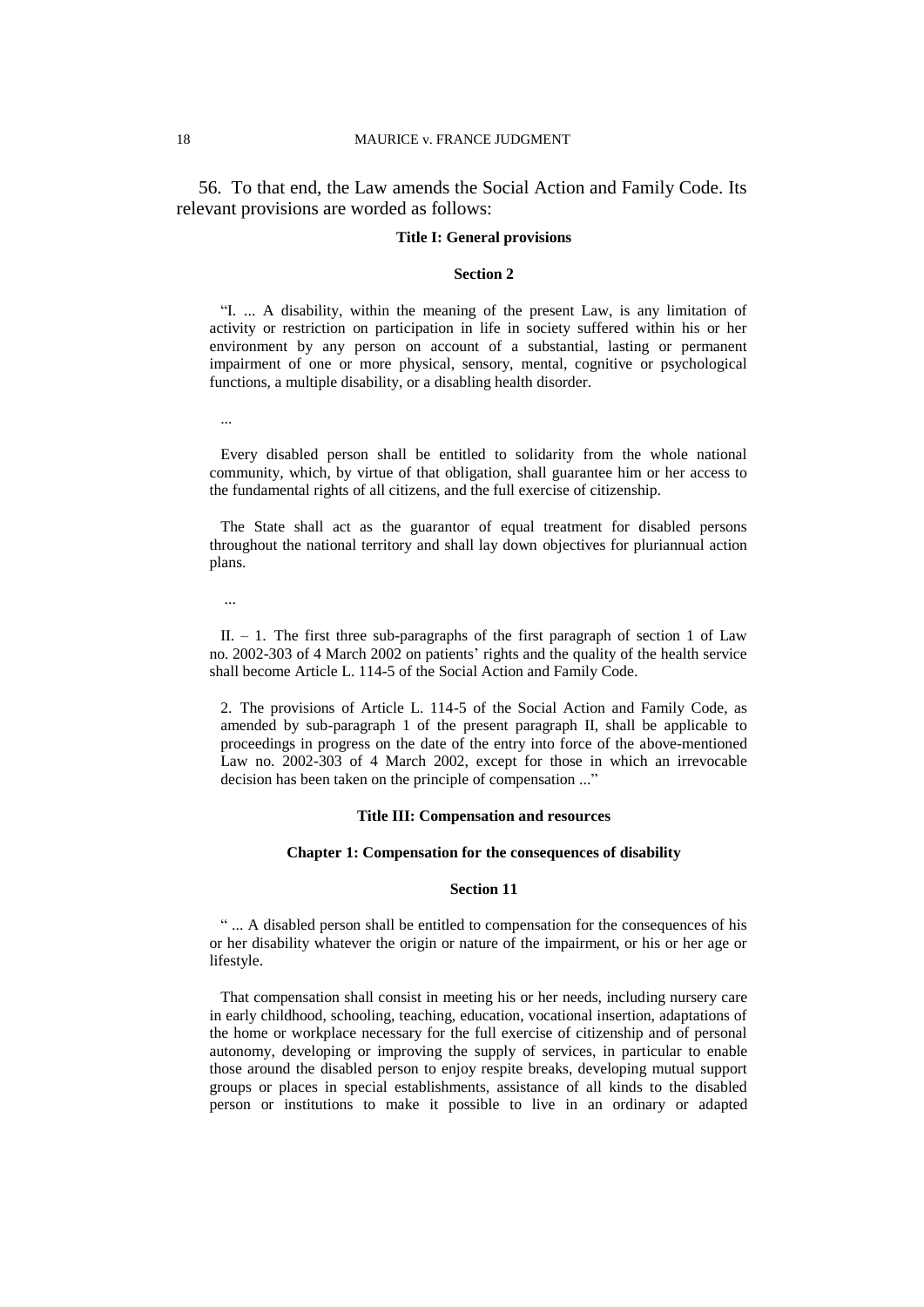#### MAURICE v. FRANCE JUDGMENT

environment, or regarding access to the specific procedures and institutions dealing with the disability concerned or the resources and benefits accompanying implementation of the legal protection governed by Title XI of Book 1 of the Civil Code. The above responses, adapted as required, shall take into account the care or accompaniment necessary for disabled persons unable to express their needs alone.

The forms of compensation required shall be recorded in a statement of needs drawn up in the light of the needs and aspirations of the disabled person as expressed in his or her life plan, written by himself or herself or, failing that, where he or she is unable to express an opinion, with or for him or her by his or her legal representative.

#### **Section 12**

#### Compensatory benefit

I. – Every disabled person stably and regularly resident in metropolitan France ... above the age at which entitlement to the disabled child's education allowance [formerly the AES] begins ..., whose age is below the cut-off point to be laid down by decree and whose disability matches the criteria to be laid down by decree, taking into account in particular the nature and scale of the forms of compensation required in the light of his or her life plan, shall be entitled to a compensatory benefit which shall take the form of a benefit in kind payable, at the wishes of the beneficiary, either in kind or in money.

...

...

III. – The element of the benefit mentioned in point 3 of Article L. 245-3 [of the Social Action and Family Code] may also be claimed, under conditions to be laid down by decree, by beneficiaries of the [disabled child's education] allowance [formerly the AES], where on account of their child's disability they are likely to bear burdens of the type covered by that paragraph...."

#### **Article L. 245-3 of the Social Action and Family Code (as amended by the Law of 11 February 2005)**

"Compensatory benefit may be used, under conditions to be laid down by decree, for:

1. burdens arising from the need for human assistance, including, where necessary, the assistance provided by family helpers;

2. burdens arising from the need for technical assistance, particularly the costs which remain payable by an insured person where such technical assistance forms one of the categories of benefit contemplated in point 1 of Article L. 321-1 of the Social Security Code;

3. burdens arising from adaptation of the home or vehicle of the disabled person, and any extra expenditure needed for his or her transport;

4. specific or exceptional burdens, such as those arising from the purchase or maintenance of products needed on account of the disability;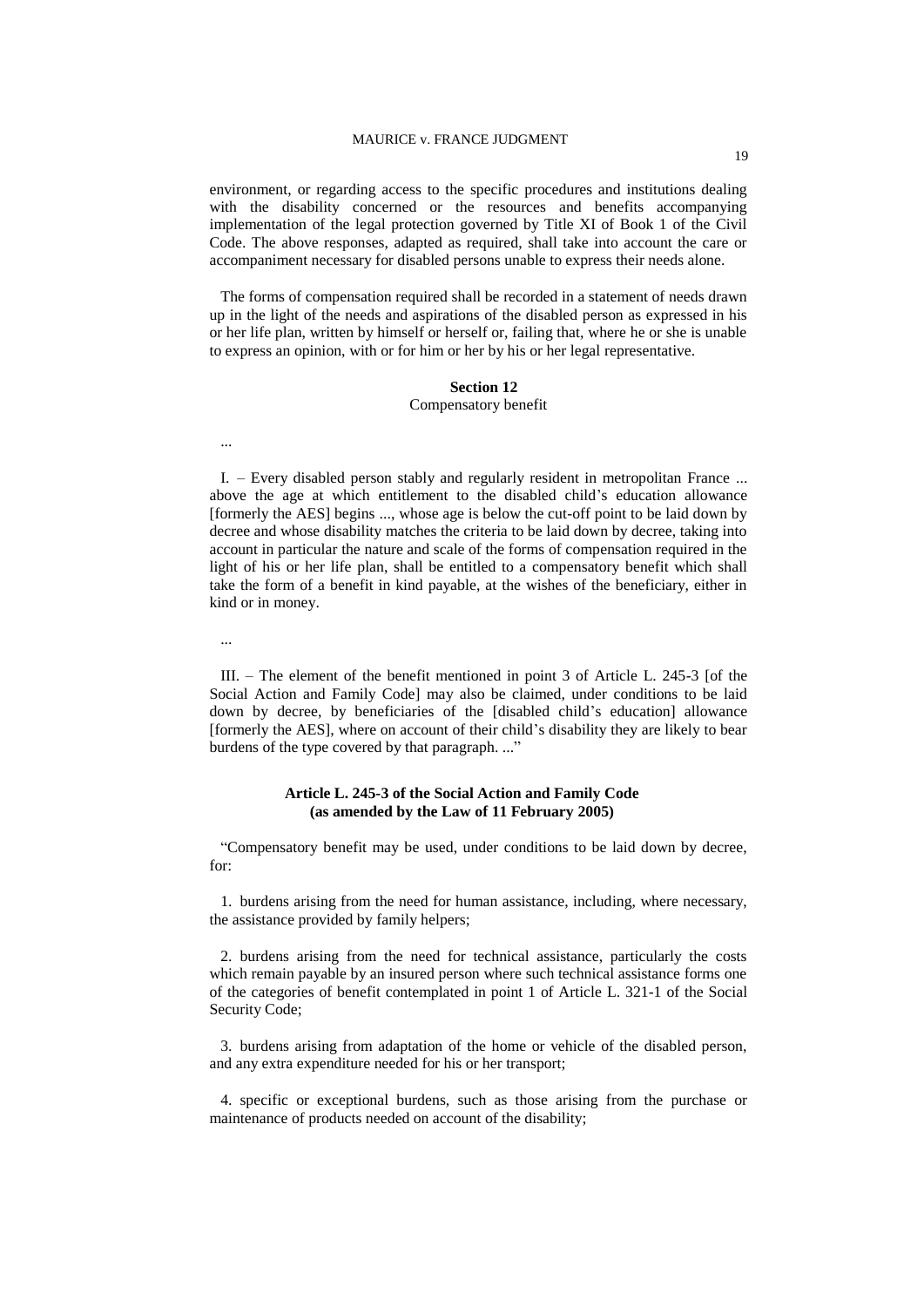#### **Article L. 245-4 of the Social Action and Family Code (as amended by the Law of 11 February 2005)**

"The element of the benefit mentioned in point 1 of Article L. 245-3 shall be granted to any disabled person either where his or her state of health makes necessary the effective assistance of a third person for the essential acts of his or her existence, or requires regular supervision, or where he or she is obliged to incur additional expenditure through carrying on an occupation or holding elective office."

57. The new compensatory benefit is initially payable in full to persons over the age at which entitlement to the AES (renamed "disabled child's education allowance" by the new legislation – see section 12 above) begins. With regard to children, section 13 of the Law of 11 February 2005 provides:

"Within three years from the entry into force of the present Law compensatory benefit shall be extended to disabled children. Within a maximum of five years those provisions of the present Law which distinguish between disabled persons on the ground of age in respect of compensation for the disability and payment of the costs of residence in social and medico-social establishments shall be repealed."

58. The entry into force of the Law of 11 February 2005 is subject to publication of the implementing decrees. Section 101 provides:

"The regulations implementing the present Law shall be published within six months of its publication, after being referred for opinion to the National Advisory Council for Disabled Persons.

..."

59. According to the information supplied by the Government, the new compensatory benefit should come into force on 1 January 2006. It is expected that it will be payable in full to disabled children by 12 February 2008. In the meantime, children will apparently receive only part of the benefit: only the costs of adapting a disabled child's home or vehicle, or his or her additional transport costs, can already be financed by the new system.

## THE LAW

#### I. ALLEGED VIOLATION OF ARTICLE 1 OF PROTOCOL No. 1

60. The applicants complained of section 1 of Law no. 2002-303 of 4 March 2002 on patients' rights and the quality of the health service (see paragraph 50 above). They submitted that that provision had infringed their

..."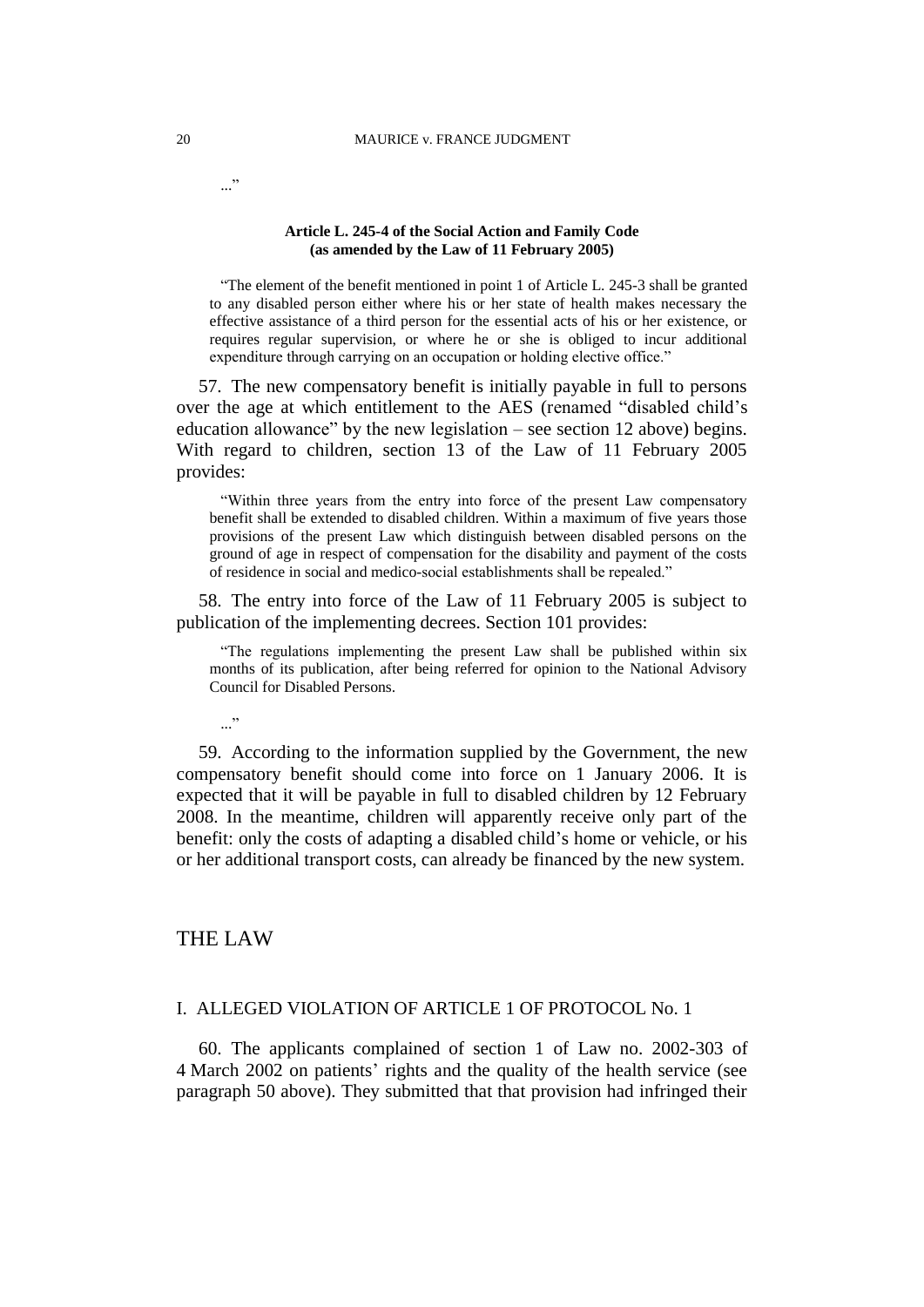right to peaceful enjoyment of their possessions and breached Article 1 of Protocol No. 1, which provides:

"Every natural or legal person is entitled to the peaceful enjoyment of his possessions. No one shall be deprived of his possessions except in the public interest and subject to the conditions provided for by law and by the general principles of international law.

The preceding provisions shall not, however, in any way impair the right of a State to enforce such laws as it deems necessary to control the use of property in accordance with the general interest or to secure the payment of taxes or other contributions or penalties."

## **A. Whether there was a "possession" within the meaning of Article 1 of Protocol No. 1**

#### *1. The parties' submissions*

#### **(a) The applicants**

61. Relying on the Court's case-law (in particular *Pressos Compania Naviera S.A. and Others v. Belgium*, judgment of 20 November 1995, Series A no. 332), the applicants submitted that they had a "possession". In that connection, they did not argue that the possession concerned was already their property but rather that they had had a "legitimate expectation" of obtaining it, within the meaning of the case-law mentioned. They argued that before the enactment of the Law of 4 March 2002 they had a legitimate expectation of obtaining full compensation for the prejudice they had sustained on account of the disability of their daughter C. In their submission, the conditions for establishing AP-HP's liability on the basis of the *Conseil d'Etat*'s judgment in *Quarez* (see paragraphs 39-43 above) were satisfied at the time when they brought their action in the administrative courts. Negligence on AP-HP's part had been proved and the causal link between negligence and damage could not be validly challenged, since the switching of the test results, in the applicants' submission, had led to the incorrect diagnosis which had deprived them of the option of terminating the pregnancy on therapeutic grounds. In accordance with the *Quarez* judgment, the applicants' full claim should therefore have been determined in their favour. But on account of the enactment of the Law of 4 March 2002 the right to compensation for the damage they had suffered, with the exception of their non-pecuniary damage and the damage resulting from disruption to their lives, had become illusory, since the effect of the legislation concerned had been to deprive them of their claim retrospectively.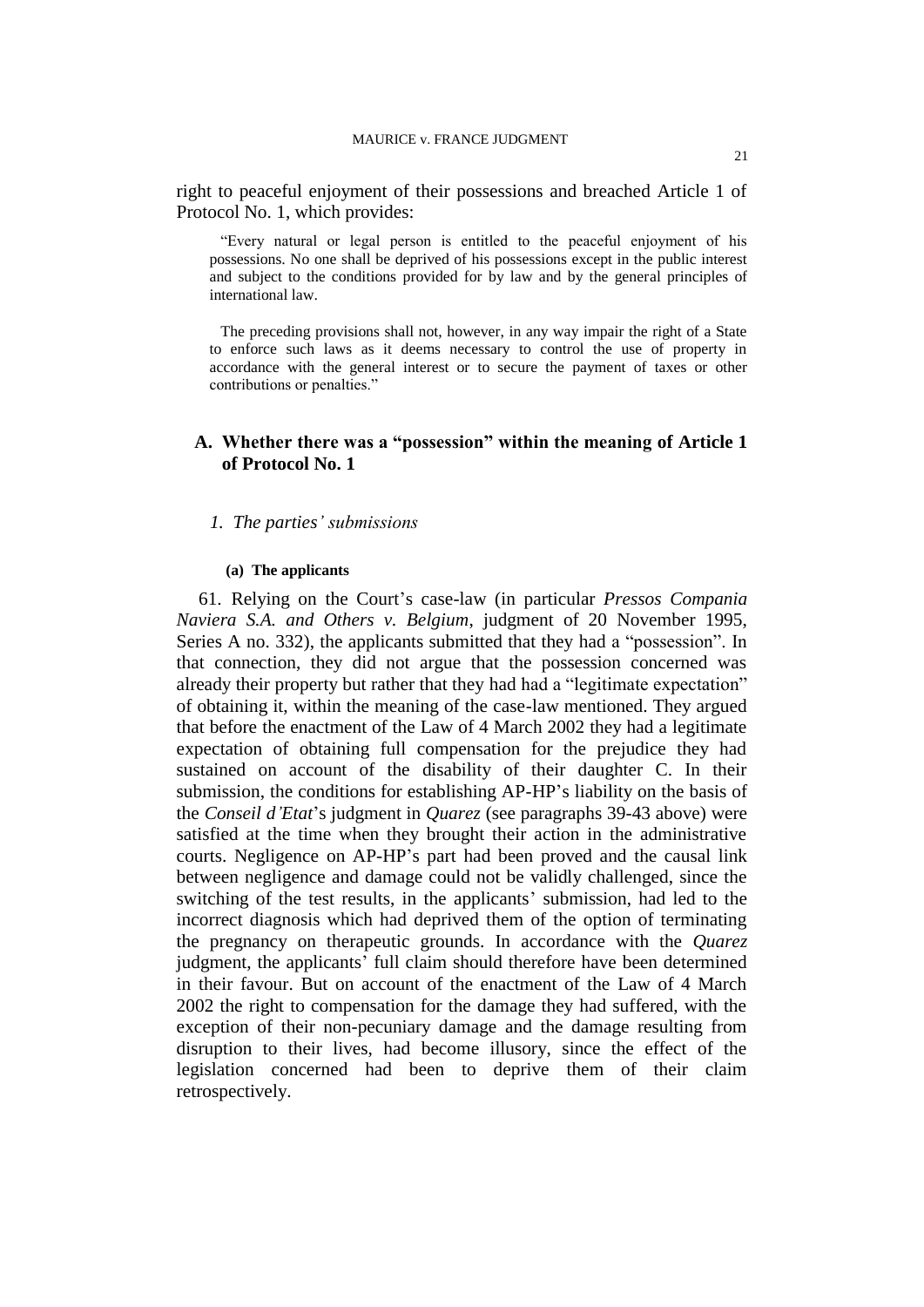#### **(b) The Government**

62. The Government contended that the applicants had never had a "possession", either in the strict meaning of the term or in the sense of a "legitimate expectation" as defined in the Court's case-law (see *Pressos Compania Naviera S.A. and Others*, cited above). That concept implied the certainty of obtaining judgment in one's favour under the relevant domestic liability rules. But before enactment of the legislation in issue compensation was not awarded as of right merely as a consequence of a finding that damage had been sustained. The liability rules applied by the administrative courts made compensation for the damage sustained by the parents subject to the establishment of negligence, damage and a causal link between the negligence and the damage, those elements being a matter for the assessment of the trial courts alone. Thus, as compensation was far from automatic, the applicants could not assert that enactment of the Law of 4 March 2002 had frustrated a "legitimate expectation" that their claim would succeed.

### *2. The Court's assessment*

63. The Court reiterates that, according to its case-law, an applicant can allege a violation of Article 1 of Protocol No. 1 only in so far as the impugned decisions relate to his "possessions" within the meaning of that provision. "Possessions" can be "existing possessions" or assets, including, in certain well-defined situations, claims. For a claim to be capable of being considered an "asset" falling within the scope of Article 1 of Protocol No. 1, the claimant must establish that it has a sufficient basis in national law, for example where there is settled case-law of the domestic courts confirming it. Where that has been done, the concept of "legitimate expectation" can come into play.

64. As regards the concept of "legitimate expectation", one aspect of this was illustrated in *Pressos Compania Naviera S.A. and Others*, cited above, which concerned claims for damages arising from accidents to shipping allegedly caused by the negligence of Belgian pilots. Under the Belgian law of tort, claims came into being as soon as damage had occurred. The Court classified these claims as "assets" attracting the protection of Article 1 of Protocol No. 1. It went on to note that, on the basis of a series of judgments of the Court of Cassation, the applicants could argue that they had a "legitimate expectation" that their claims deriving from the accidents in question would be determined in accordance with the general law of tort.

65. The Court did not expressly state in *Pressos Compania Naviera S.A. and Others* that the "legitimate expectation" was a component of, or was attached to, the property right claimed. However, it was implicit in the judgment that no such expectation could come into play in the absence of an "asset" falling within the ambit of Article 1 of Protocol No. 1, which in that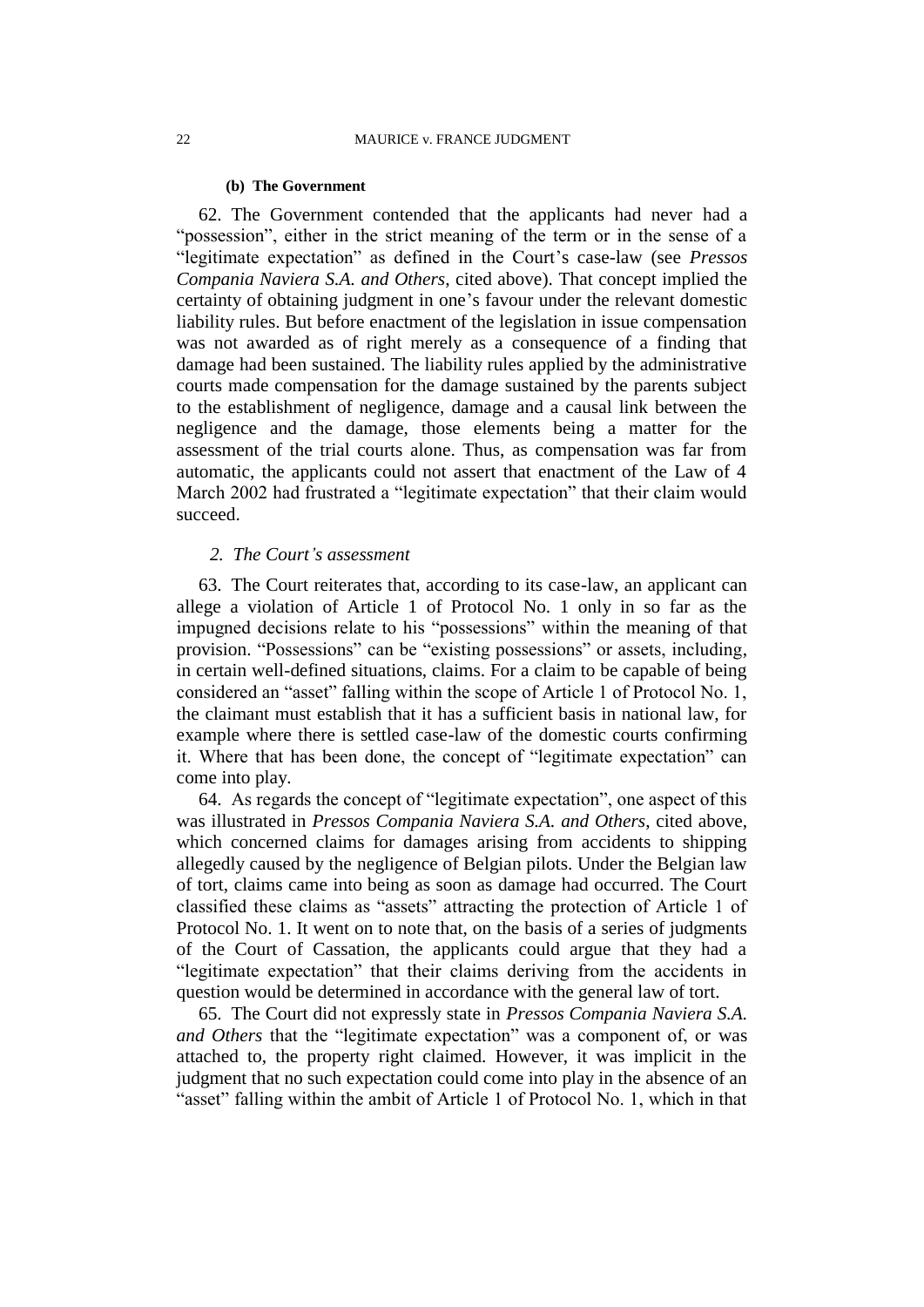case was a compensation claim. The "legitimate expectation" identified in *Pressos Compania Naviera S.A. and Others* did not in itself constitute a proprietary interest; it related to the way in which the claim qualifying as an "asset" would be treated under domestic law, and in particular to the reliance on the fact that the established case-law of the national courts would continue to be applied in respect of damage which had already occurred.

66. In a whole series of cases, the Court has found that the applicants did not have a "legitimate expectation" where it could not be said that they had a currently enforceable claim that was reasonably established. The Court's case-law does not contemplate the existence of a "genuine dispute" or an "arguable claim" as a criterion for determining whether there is a "legitimate expectation" protected by Article 1 of Protocol No. 1. The Court takes the view that where the proprietary interest is in the nature of a claim it may be regarded as an "asset" only where it has a sufficient basis in national law, for example where there is settled case-law of the domestic courts confirming it (see *Kopecký v. Slovakia* [GC], no. 44912/98, §§ 35 and 48-52, ECHR 2004-IX).

67. In order to determine whether there was a possession in the present case, the Court may have regard to the domestic law in force at the time of the alleged interference. This was a system of liability for negligence requiring the establishment of prejudice (or damage), negligence, and a causal link between damage and negligence. The Court notes that neither AP-HP nor the Government denied that switching the applicants' test results with those of another family constituted negligence. The only point in dispute is the causal link between the hospital's negligence and the damage suffered by the applicants. In that connection, AP-HP considered that there was no such link because, even if the results had not been switched, the prenatal diagnosis communicated to the applicants would have been uncertain on account of the presence of maternal blood in the sample taken from Mrs Maurice. As AP-HP's liability had not been established, the applicants, in the Government's submission, were not entitled to automatic compensation and could accordingly not plead a "legitimate expectation".

68. The Court cannot accept that argument. It notes that the national courts unambiguously established, both in the proceedings under the urgent procedure and in the main proceedings, and at all stages of those proceedings, the existence of a direct causal link between the negligence and the prejudice sustained. The courts held that in the present case AP-HP's negligence had wrongly led the applicants to the certainty that their unborn child was not affected by infantile spinal amyotrophy and that the pregnancy could be carried normally to term, whereas they had clearly expressed their wish to avoid the risk of a third genetic accident. As a result of the negligence thus committed, there was no reason to request any further examination of Mrs Maurice with a view to termination of the pregnancy on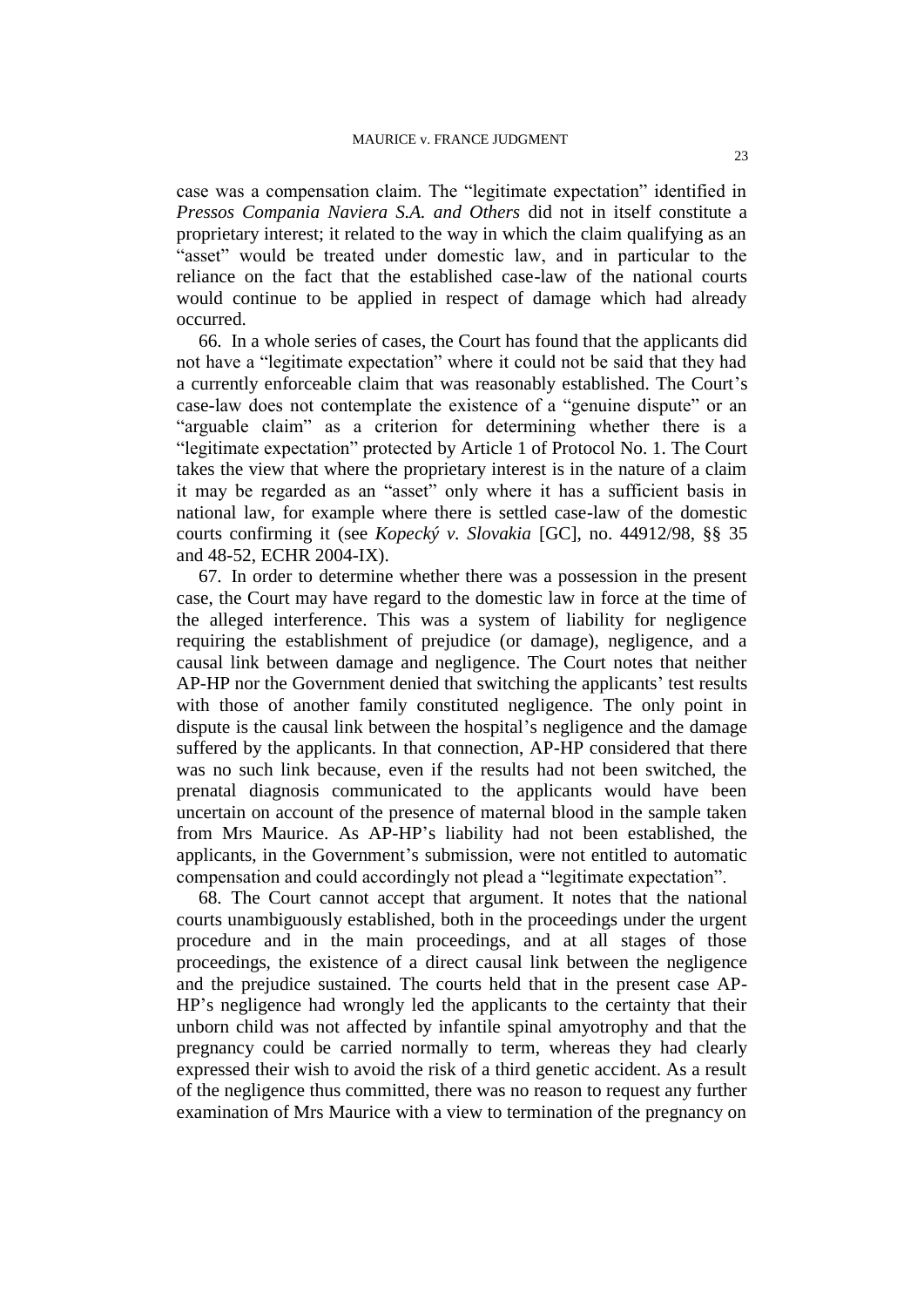therapeutic grounds, which would certainly have been the case if the reliability of the diagnosis had been in doubt. In reaching that finding the domestic courts based themselves at first on the above-mentioned *Quarez* judgment and later on the provisions of the Law of 4 March 2002, which had come into force in the meantime, and which did not, moreover, alter the conditions for establishing the causal link between the negligence, even gross negligence, and the damage sustained by the parents of a child born with a disability.

69. The conditions for establishing AP-HP's liability on the basis of the *Quarez* judgment were therefore indeed satisfied, and the applicants accordingly had a claim amounting to an "asset". As to the way in which that claim would have been treated in domestic law had it not been for the enactment of the law complained of, the Court considers that, account being taken of the *Quarez* judgment given by the *Conseil d'Etat* on 14 February 1997 and the settled case-law on the question established since then by the administrative courts, the applicants could legitimately expect to be able to obtain compensation for the prejudice they had sustained, including the special burdens arising from their child's disability throughout her life.

70. In the Court's opinion, before the enactment of the law complained of, the applicants had a claim which they could legitimately expect to be determined in accordance with the ordinary law of liability for negligence, and therefore a "possession" within the meaning of the first sentence of Article 1 of Protocol No. 1, which is accordingly applicable in the case.

#### **B. Compliance with Article 1 of Protocol No. 1**

#### *1. The parties' submissions*

#### **(a) The applicants**

71. The applicants submitted that the enactment of the Law of 4 March 2002 constituted "interference" with their right to the peaceful enjoyment of their possessions, since they had been deprived of the possibility of obtaining full compensation for their prejudice, by virtue of the *Quarez* judgment.

72. As regards the legitimacy of the interference, the applicants submitted that it had not struck a fair balance between the demands of the general interest (regard being had in particular to the reasons for the legislation's enactment, which could not justify making it retrospective) and protection of their fundamental rights, since the effect of the law concerned had been to deprive them of their claim without effective compensation.

73. They further stressed the enormous and disproportionate impact of the decision to make the new legislation immediately applicable to pending proceedings, bearing in mind in particular the fact that it referred to arrangements for assisting disabled persons through reliance on national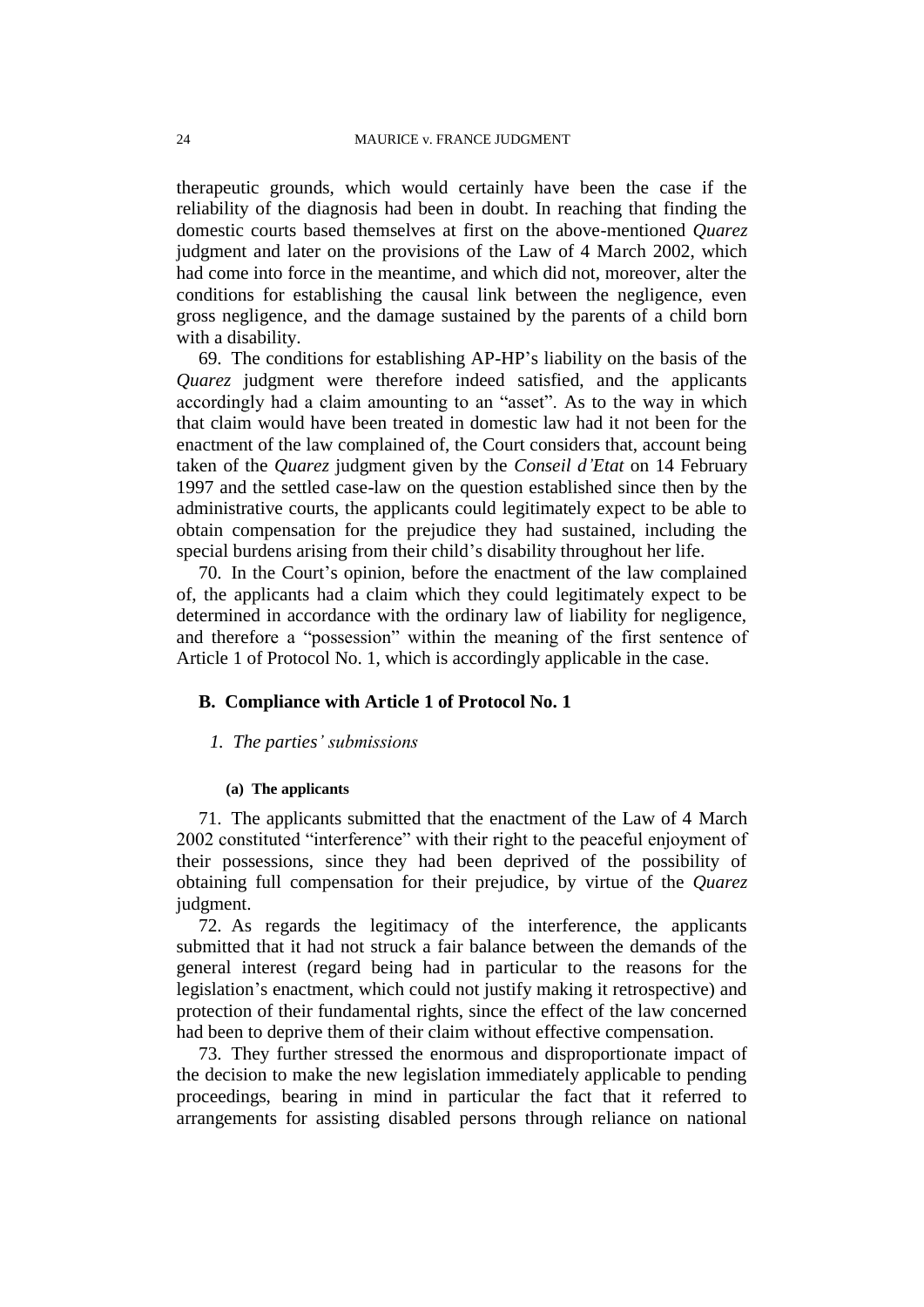solidarity, which they considered inadequate, vague and imprecise. In that connection, they submitted that, although the recently enacted Law of 11 February 2005 (see paragraphs 54-59 above) had brought in a new benefit to compensate for disability, it could not cancel out the alleged disproportion given the form that this compensatory benefit system was to take, and it still left the applicants to bear an excessive burden.

### **(b) The Government**

74. The Government submitted that, if the Court were to take the view that the applicants had a possession, the partial deprivation of possessions they had suffered could not be declared contrary to Article 1 of Protocol No. 1, given, *inter alia*, the aim of the Law of 4 March 2002, the main object of which had been to clarify a system of liability for medical acts which had been raising legal and ethical problems and which, as the Government stressed at the hearing, had been established by a recent judgment (the *Quarez* judgment not having been delivered until 1997, the year the applicants' child had been born). The new legislation had not really been retrospective; after modifying the existing legal situation it had merely made the new rules immediately applicable to pending proceedings  $-$  a common practice.

75. Referring to the opinion given by the *Conseil d'Etat* on 6 December 2002, still with the aim of establishing the legitimacy of the interference, the Government next referred to the general-interest considerations which, they submitted, had justified the enactment of the legislation complained of and its applicability to pending proceedings.

These included, in the first place, ethical reasons, reflected mainly in paragraph I of section 1. In the light of the reactions to the above-mentioned *Perruche* judgment (see paragraphs 44-47 above), Parliament had intervened to provide a coherent solution to a problem that had been the subject of national debate and had raised crucial ethical issues concerning, *inter alia*, human dignity and the status of the unborn child. The main aim had been to exclude recognition of a child's right to complain of being brought into the world with a congenital disability, a matter on which society had been required to make a fundamental decision. That was why there could be no difference in treatment between pending proceedings depending on whether they had been brought before or after the Law's promulgation.

Secondly, there were questions of natural justice. It was argued that the legislation in issue reflected the need to ensure fair treatment for all disabled persons whatever the severity and cause of their disability. Such intervention had been all the more necessary because, following the *Quarez*  and *Perruche* judgments, the system of compensation for disabled persons had become unsatisfactory. That concern for fair treatment, it was submitted, was the reason the legislation had been made immediately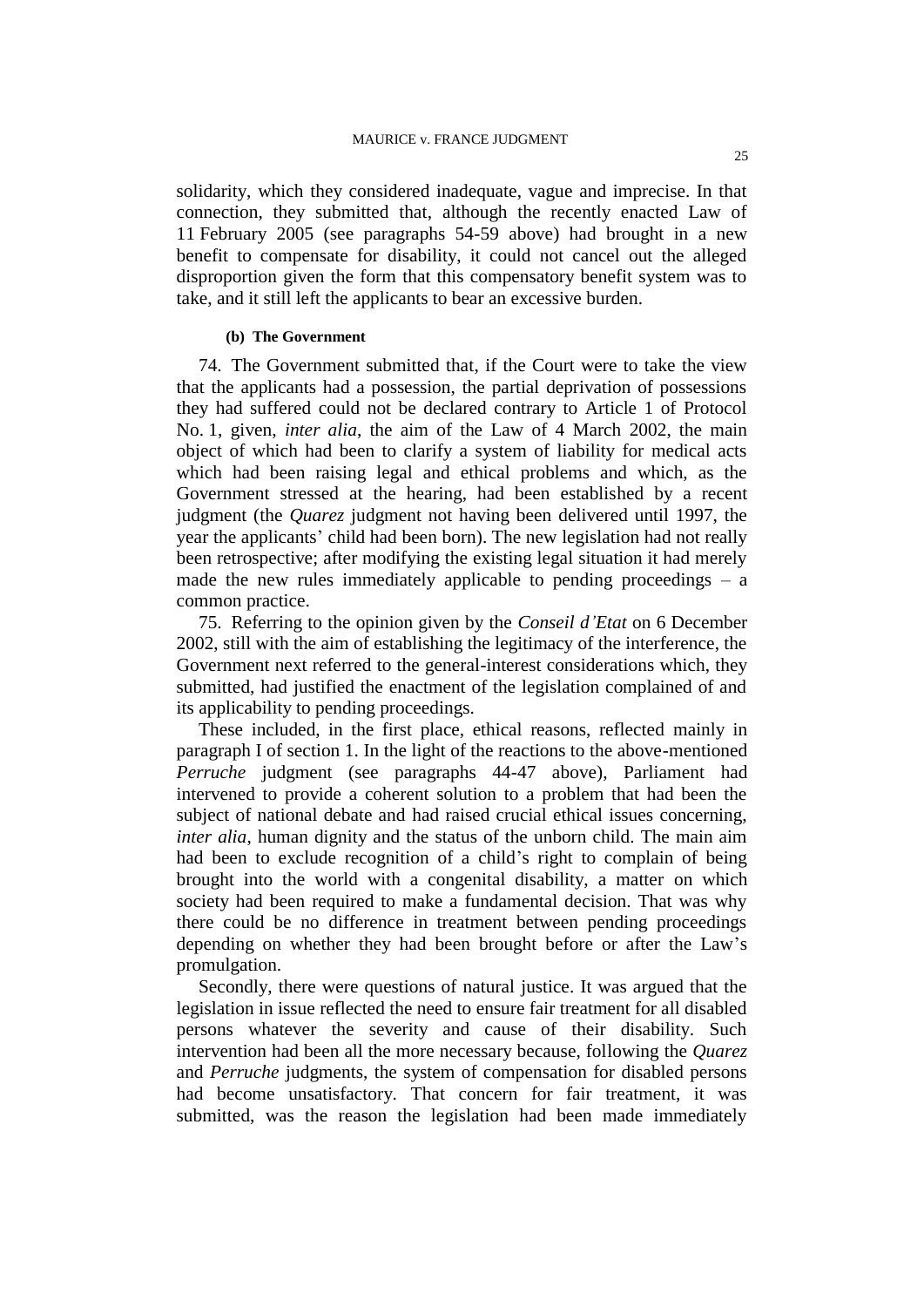applicable, so that no distinction would be drawn between disabled persons in accordance with the date on which their applications had been lodged, whether before or after the Law's promulgation. Natural justice had also prompted the decision to abolish the rule requiring health-care workers and establishments to pay compensation for disabilities not detected during pregnancy, which was perceived as deeply unfair by obstetricians and doctors performing prenatal ultrasound scans.

Lastly and above all, Parliament had intervened for reasons having to do with the proper organisation of the health service, which was under threat as a result of the discontent expressed by health-care practitioners in the wake of the *Perruche* judgment. In the face of strikes, resignations and refusals to carry out ultrasound scans, the legislature had acted to ensure that there would continue to be sufficiently well-staffed medical services in the fields of obstetrics and ultrasound scanning and that pregnant women and unborn children would receive medical attention in satisfactory conditions.

76. The Government further argued that there had been a fair balance between the objective pursued by the legislature and the means it had employed. They submitted in that connection that neither the parents of disabled children nor the children themselves had been deprived of all forms of assistance and that there was still statutory liability for negligence by health-care workers. Parliament had been obliged to give the need to preserve the health service priority over the hopes of a few parents for additional compensation. In view of the large number of doctors on strike, the immediate application of the new legislation had been necessary in order to limit the flight of private practitioners out of the prenatal diagnosis sector. The Government further emphasised that at first instance, after the entry into force of the legislation in issue, the applicants had obtained compensation which, while it might not have been as much as they had hoped to receive, was far from a token payment, since it amounted to EUR 220,000. That amount had equalled the compensation paid in the *Quarez* case and it covered, the Government emphasised, not only the parents' non-pecuniary damage but also all the disruption to their lives for which they had claimed. Consequently, although the applicants had not obtained compensation for all the heads of damage they had claimed, they had received a considerable sum of money.

77. In addition, the Government contended, the level of assistance provided by way of national solidarity should not be disregarded. Measures had already been in place before the Law of 4 March 2002 and these had been supplemented by those provided for in the recently enacted Law of 11 February 2005. Thus disabled persons and their families had not suffered excessive consequences as a result of the application of the Law of 4 March 2002. They had not been deprived of financial support, the difference being that this would no longer be provided by health-care workers only but also by the State.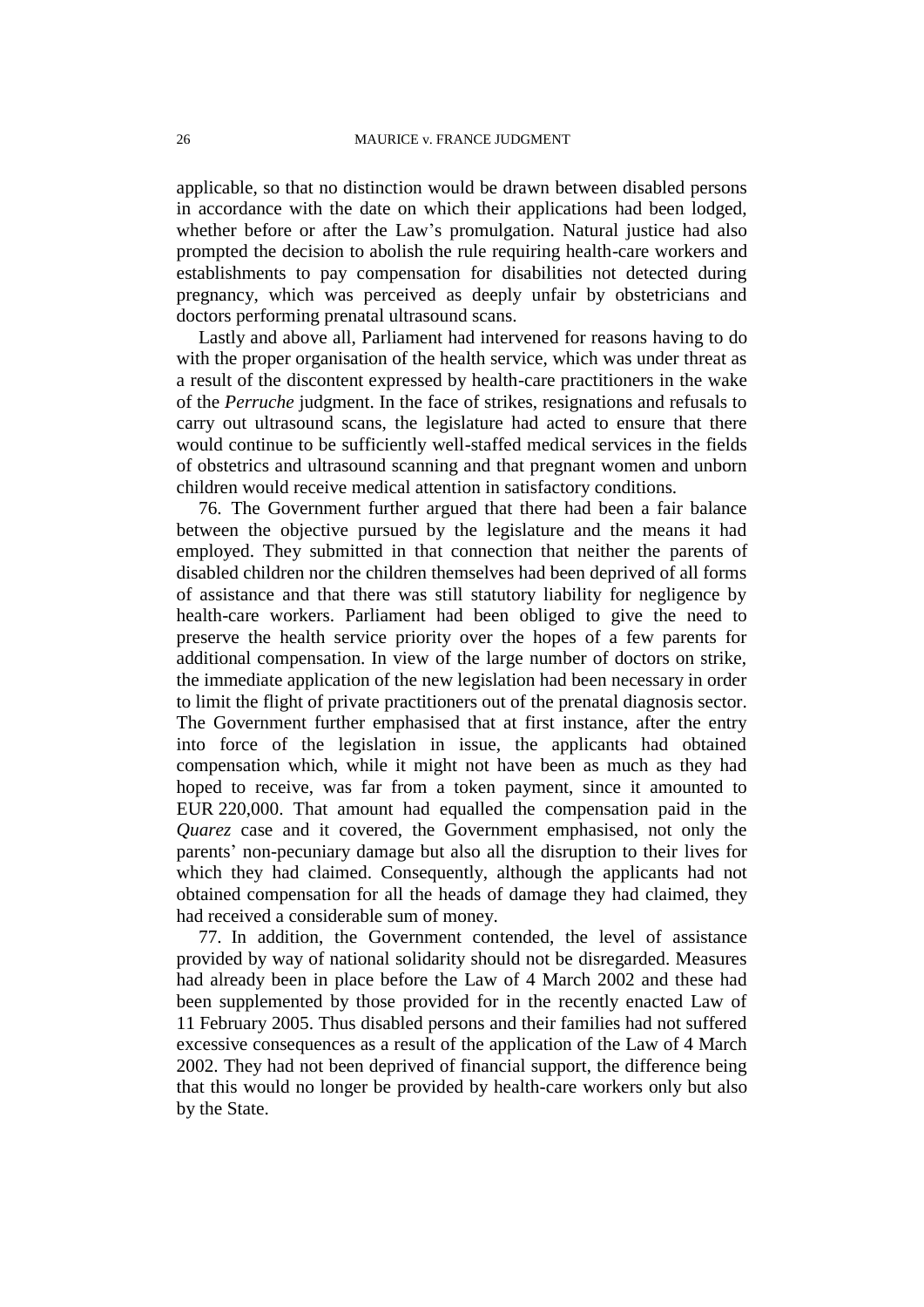#### *2. The Court's assessment*

#### **(a) Whether there was interference with the right to peaceful enjoyment of a "possession"**

78. According to the Court's case-law, Article 1 of Protocol No. 1, which guarantees in substance the right of property, comprises three distinct rules. The first, which is expressed in the first sentence of the first paragraph and is of a general nature, lays down the principle of peaceful enjoyment of property. The second rule, in the second sentence of the same paragraph, covers deprivation of possessions and makes it subject to certain conditions. The third, contained in the second paragraph, recognises that the Contracting States are entitled, amongst other things, to control the use of property in accordance with the general interest.The second and third rules, which are concerned with particular instances of interference with the right to peaceful enjoyment of property, are to be construed in the light of the general principle laid down in the first rule (see, among other authorities, *Pressos Compania Naviera S.A. and Others*, cited above, pp. 21-22, § 33).

79. The Law of 4 March 2002, which came into force on 7 March 2002, deprived the applicants of the possibility of obtaining compensation for "special burdens" in accordance with the precedent set by the *Quarez* judgment of 14 February 1997, whereas they had already brought an action in the Paris Administrative Court on 16 March 2001 and, in a decision of 19 December 2001, the judge at that court responsible for urgent applications had granted them a substantial interim award, given that AP-HP's liability towards them was not seriously open to challenge. The law complained of therefore entailed interference with the exercise of the right to compensation which could have been asserted under the domestic law applicable until then, and consequently of the applicants' right to peaceful enjoyment of their possessions.

80. The Court notes that in the present case, in so far as the impugned law applied to proceedings brought before 7 March 2002 which were still pending on that date, such as those brought by the applicants, the interference amounts to a deprivation of possessions within the meaning of the second sentence of the first paragraph of Article 1 of Protocol No. 1. It must therefore determine whether the interference complained of was justified under that provision.

#### **(b) Whether the interference was justified**

#### *(i) "Provided for by law"*

81. It is not disputed that the interference complained of was "provided for by law", as required by Article 1 of Protocol No. 1.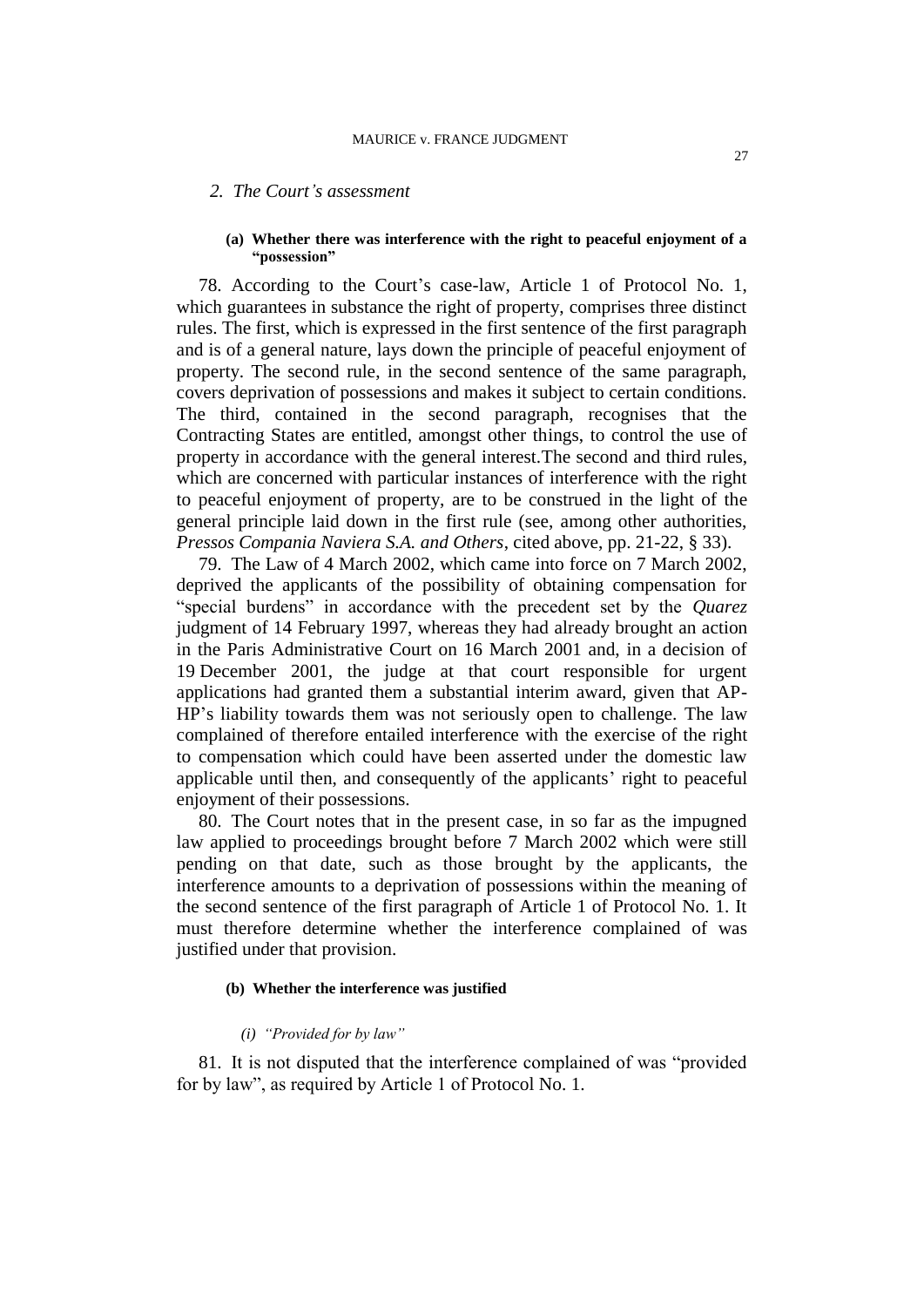82. On the other hand, the parties disagreed about the legitimacy of that interference. The Court must accordingly determine whether it pursued a legitimate aim, in other words whether there was a "public interest", and whether it complied with the principle of proportionality for the purposes of the second rule laid down in Article 1 of Protocol No. 1.

#### *(ii) "In the public interest"*

83. The Court considers that, because of their direct knowledge of their society and its needs, the national authorities are in principle better placed than the international judge to decide what is "in the public interest". Under the system of protection established by the Convention, it is thus for the national authorities to make the initial assessment as to the existence of a problem of public concern warranting measures of deprivation of property. Here, as in other fields to which the safeguards of the Convention extend, the national authorities, accordingly, enjoy a certain margin of appreciation.

84. Furthermore, the notion of "public interest" is necessarily extensive. In particular, the decision to enact laws expropriating property will commonly involve consideration of political, economic and social issues.The Court, finding it natural that the margin of appreciation available to the legislature in implementing social and economic policies should be a wide one, will respect the legislature's judgment as to what is "in the public interest" unless that judgment is manifestly without reasonable foundation (see *Pressos Compania Naviera S.A. and Others*, cited above, pp. 22-23, § 37, and *Broniowski v. Poland* [GC], no. 31443/96, § 149, ECHR 2004-V).

85. In the present case the Government submitted that section 1 of the Law of 4 March 2002 was prompted by general-interest considerations of three kinds: ethical concerns, and in particular the need to legislate on a fundamental choice of society; fairness; and the proper organisation of the health service (see paragraph 75 above). In that connection, the Court has no reason to doubt that the French parliament's determination to put an end to a line of case-law of which it disapproved and to change the legal position on medical liability, even by making the new rules applicable to existing cases, was "in the public interest". Whether this public-interest aim was of sufficient weight for the Court to be able to find the interference proportionate is another matter.

#### *(iii) Proportionality of the interference*

86. An interference with the peaceful enjoyment of possessions must strike a fair balance between the demands of the general interest of the community and the requirements of the protection of the individual's fundamental rights (see, among other authorities, *Sporrong and Lönnroth v. Sweden*, judgment of 23 September 1982, Series A no. 52, p. 26, § 69). The concern to achieve this balance is reflected in the structure of Article 1 of Protocol No. 1 as a whole, including therefore the second sentence,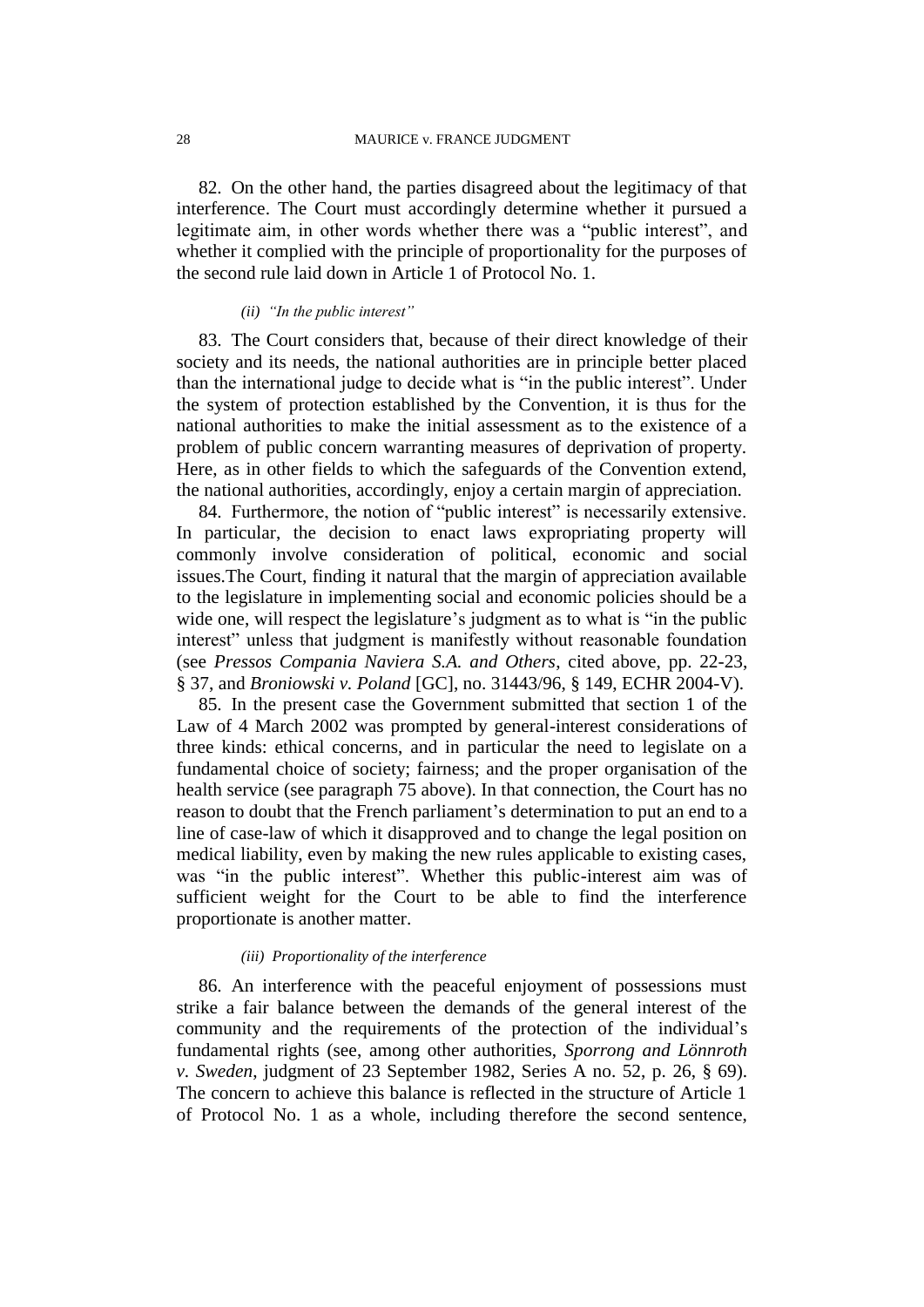which is to be read in the light of the general principle enunciated in the first sentence. In particular, there must be a reasonable relationship of proportionality between the means employed and the aim sought to be realised by any measure depriving a person of his possessions (see *Pressos Compania Naviera S.A. and Others*, cited above, p. 23, § 38).

87. Compensation terms under the relevant domestic legislation are material to the assessment whether the contested measure respects the requisite fair balance and, notably, whether it imposes a disproportionate burden on the applicants. In this connection, the Court has already found that the taking of property without payment of an amount reasonably related to its value will normally constitute a disproportionate interference, and a total lack of compensation can be considered justifiable under Article 1 of Protocol No. 1 only in exceptional circumstances (see *The Holy Monasteries v. Greece*, judgment of 9 December 1994, Series A no. 301-A, p. 35, § 71; *The former King of Greece and Others v. Greece* [GC], no. 25701/94, § 89, ECHR 2000-XII; and *Jahn and Others v. Germany* [GC], nos. 46720/99, 72203/01 and 72552/01, § 94, ECHR 2005-VI).

88. The Court observes that the *Conseil d'Etat* acknowledged in its *Quarez* judgment of 14 February 1997 that the State and public-law bodies such as AP-HP, a public health institution providing a public hospital service, were subject to the rules of ordinary law on liability for negligence. It notes that that case-law, although relatively recent, was settled and consistently applied by the administrative courts. As the *Quarez* judgment antedated the discovery of C.'s disability and above all the commencement of the applicants' actions in the French courts, the latter could legitimately expect to rely on it to their advantage.

89. By cancelling the effects of the *Quarez* judgment, and those of the Court of Cassation's *Perruche* judgment, on pending proceedings, the law complained of applied a new liability rule to facts forming the basis for an actionable claim which had occurred before its entry into force and which had given rise to legal proceedings which were still pending at that time, so that it had retrospective scope. Admittedly, the applicability of legislation to pending proceedings does not necessarily in itself upset the requisite fair balance, since the legislature is not in principle precluded in civil matters from intervening to alter the current legal position through a statute which is immediately applicable (see, *mutatis mutandis*, *Zielinski and Pradal and Gonzalez and Others v. France* [GC], nos. 24846/94 and 34165/96 to 34173/96, § 57, ECHR 1999-VII).

90. In the present case, however, section 1 of the Law of 4 March 2002 abolished purely and simply, with retrospective effect, one of the essential heads of damage, relating to very large sums of money, in respect of which the parents of children whose disabilities had not been detected before birth, like the applicants, could have claimed compensation from the hospital held to be liable. The French legislature thereby deprived the applicants of an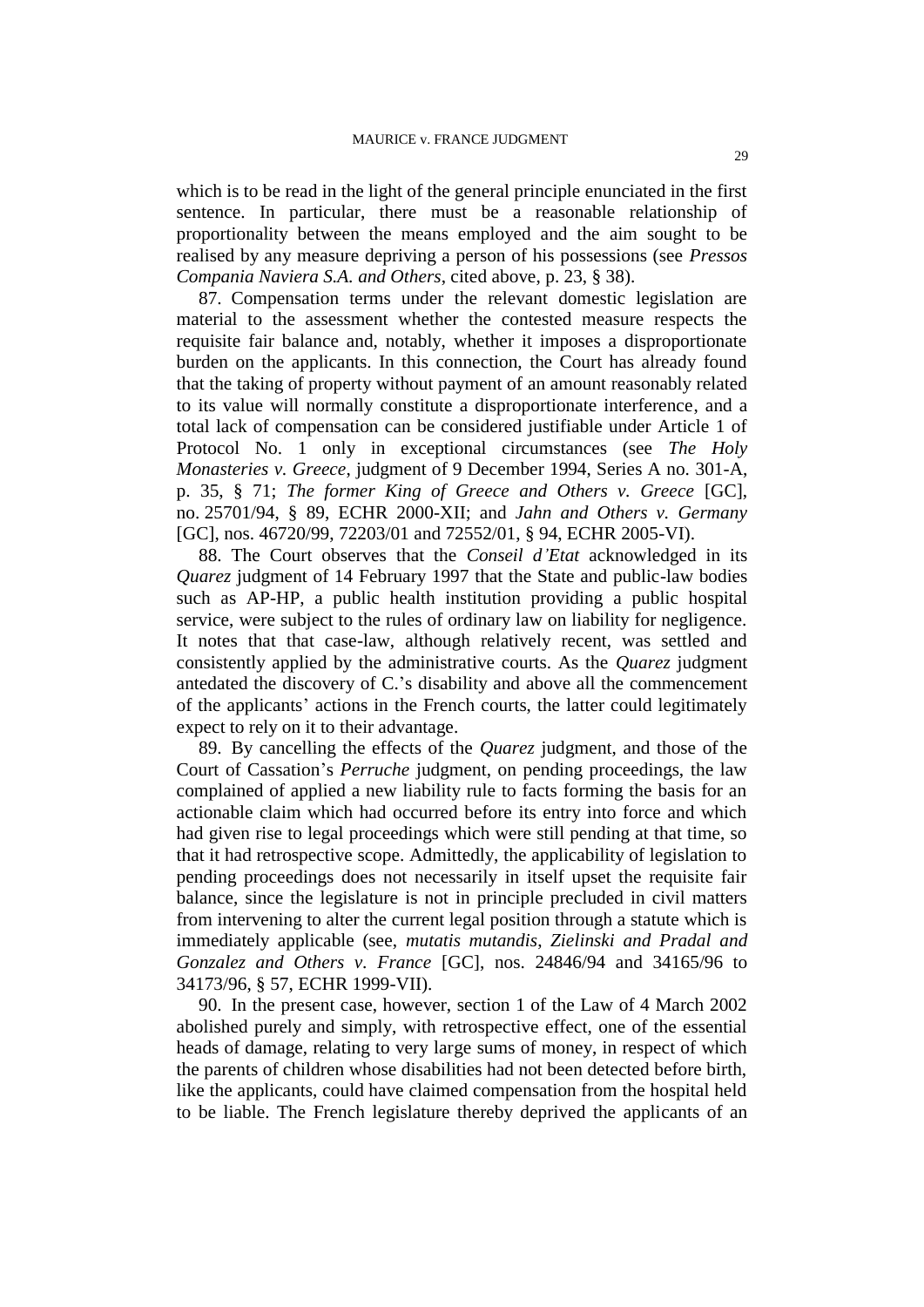existing "asset" which they previously possessed, namely an established claim to recovery of damages which they could legitimately expect to be determined in accordance with the decided case-law of the highest courts of the land.

91. The Court cannot accept the Government's argument that the principle of proportionality was respected, provision having been made for an appropriate amount of compensation, which would thus constitute a satisfactory alternative, to be paid to the applicants. It does not consider that what the applicants could receive by virtue of the Law of 4 March 2002 as the sole form of compensation for the special burdens arising from the disability of their child was, or is, capable of providing them with payment of an amount reasonably related to the value of their lost asset. The applicants are admittedly entitled to benefits under the system now in force, but the amount concerned is considerably less than the sum payable under the previous liability rules and is clearly inadequate, as the Government and the legislature themselves admit, since these benefits were extended recently by new provisions introduced for that purpose by the Law of 11 February 2005. Moreover, neither the sums to be paid to the applicants under that law nor the date of its entry into force for disabled children have been definitively fixed (see paragraphs 57-59 above). That situation leaves the applicants, even now, in considerable uncertainty, and in any event prevents them from obtaining sufficient compensation for the damage they have already sustained since the birth of their child.

Thus, both the very limited nature of the existing compensation payable by way of national solidarity and the uncertainty surrounding the compensation which might result from application of the Law of 11 February 2005 rule out the conclusion that this important head of damage may be regarded as having been reasonably compensated in the period since enactment of the Law of 4 March 2002.

92. As regards the compensation awarded to the applicants by the Paris Administrative Court to date, the Court notes that it covers non-pecuniary damage and disruption to the applicants' lives, but not the special burdens arising from the child's disability throughout her life. On this point, the Court is led to the inescapable conclusion that the amount of compensation awarded by the Paris Administrative Court was very much lower than the applicants could legitimately have expected and that, in any case, it cannot be considered to have been definitively secured, since the award was made in a first-instance judgment against which an appeal is pending. The compensation thus awarded to the applicants cannot therefore compensate for the claims now lost.

93. Lastly, the Court considers that the grounds relating to ethical considerations, equitable treatment and the proper organisation of the health service mentioned by the *Conseil d'Etat* in its opinion of 6 December 2002 and relied on by the Government could not, in the instant case, legitimise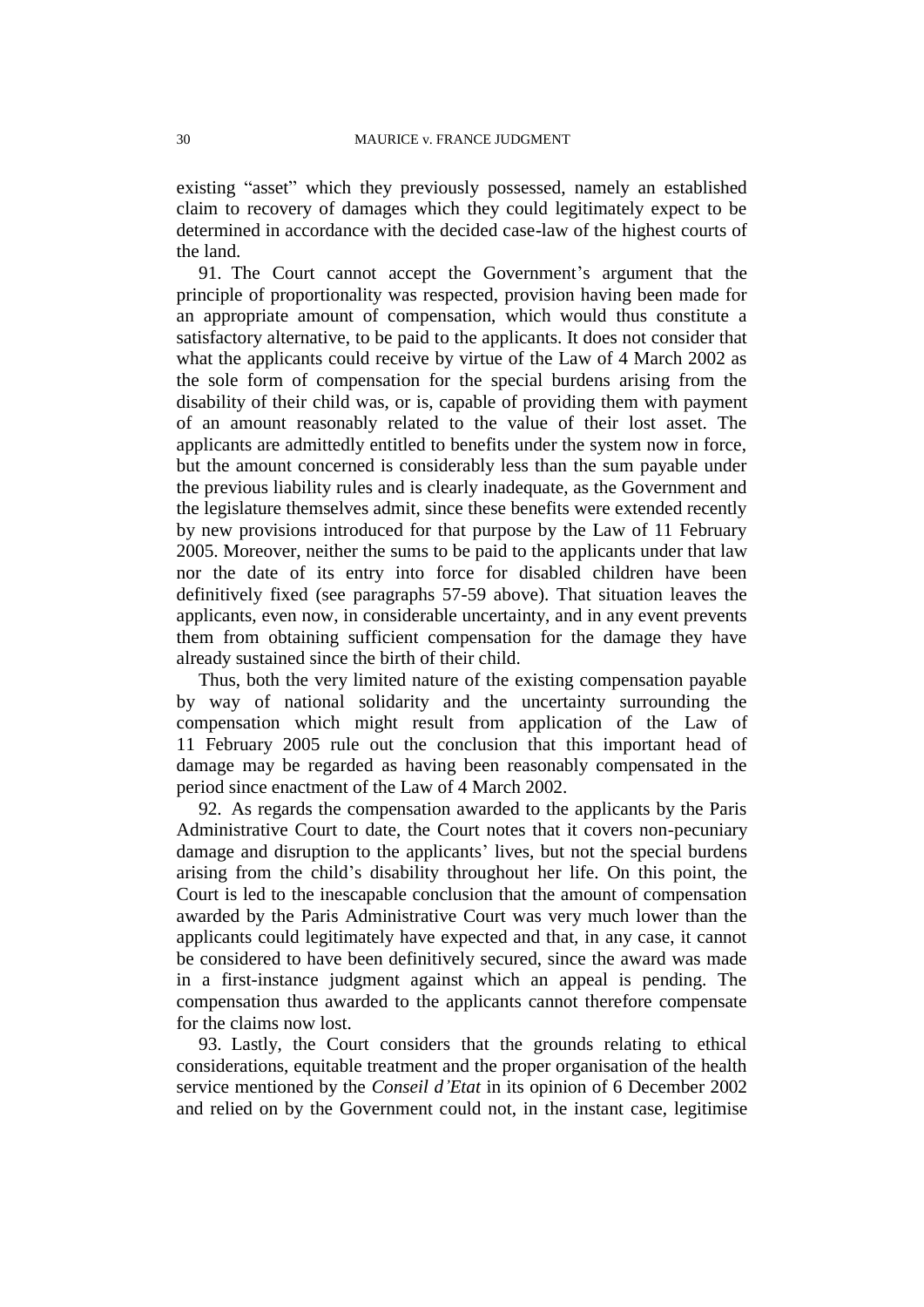retrospective action whose result was to deprive the applicants, without sufficient compensation, of a substantial portion of the damages they had claimed, thus making them bear an individual and excessive burden.

Such a radical interference with the applicants' rights upset the fair balance to be maintained between the demands of the general interest on the one hand and protection of the right to peaceful enjoyment of possessions on the other.

94. In so far as it concerned proceedings pending on 7 March 2002, the date of its entry into force, section 1 of the Law of 4 March 2002 therefore breached Article 1 of Protocol No. 1.

## II. ALLEGED VIOLATION OF ARTICLE 14 OF THE CONVENTION TAKEN IN CONJUNCTION WITH ARTICLE 1 OF PROTOCOL No. 1

95. The applicants complained that the Law of 4 March 2002, by setting up a specific liability system, had created an unjustified inequality of treatment between the parents of children whose disabilities were not detected before birth on account of negligence and the parents of children disabled on account of some other form of negligence, to whom the principles of ordinary law would continue to apply. They relied on Article 14 of the Convention, which provides:

"The enjoyment of the rights and freedoms set forth in [the] Convention shall be secured without discrimination on any ground such as sex, race, colour, language, religion, political or other opinion, national or social origin, association with a national minority, property, birth or other status."

#### **A. The parties' submissions**

### *1. The applicants*

96. The applicants referred to the argument they had previously put forward before the Court to the effect that before the Law of 4 March 2002 came into force they had had a compensation claim which amounted to a "possession". The Law of 4 March 2002 had infringed their right to the peaceful enjoyment of that possession by creating an unjustified inequality of treatment between the parents of children whose disabilities had not been detected before birth on account of negligence, like the applicants, for whom compensation for the special burdens arising from the disability throughout the child's life was a matter of national solidarity alone, and the victims of other negligent acts which had caused disability, to whom the principles of the ordinary law of tort would continue to apply. Such a difference in treatment was unjustified in the applicants' submission since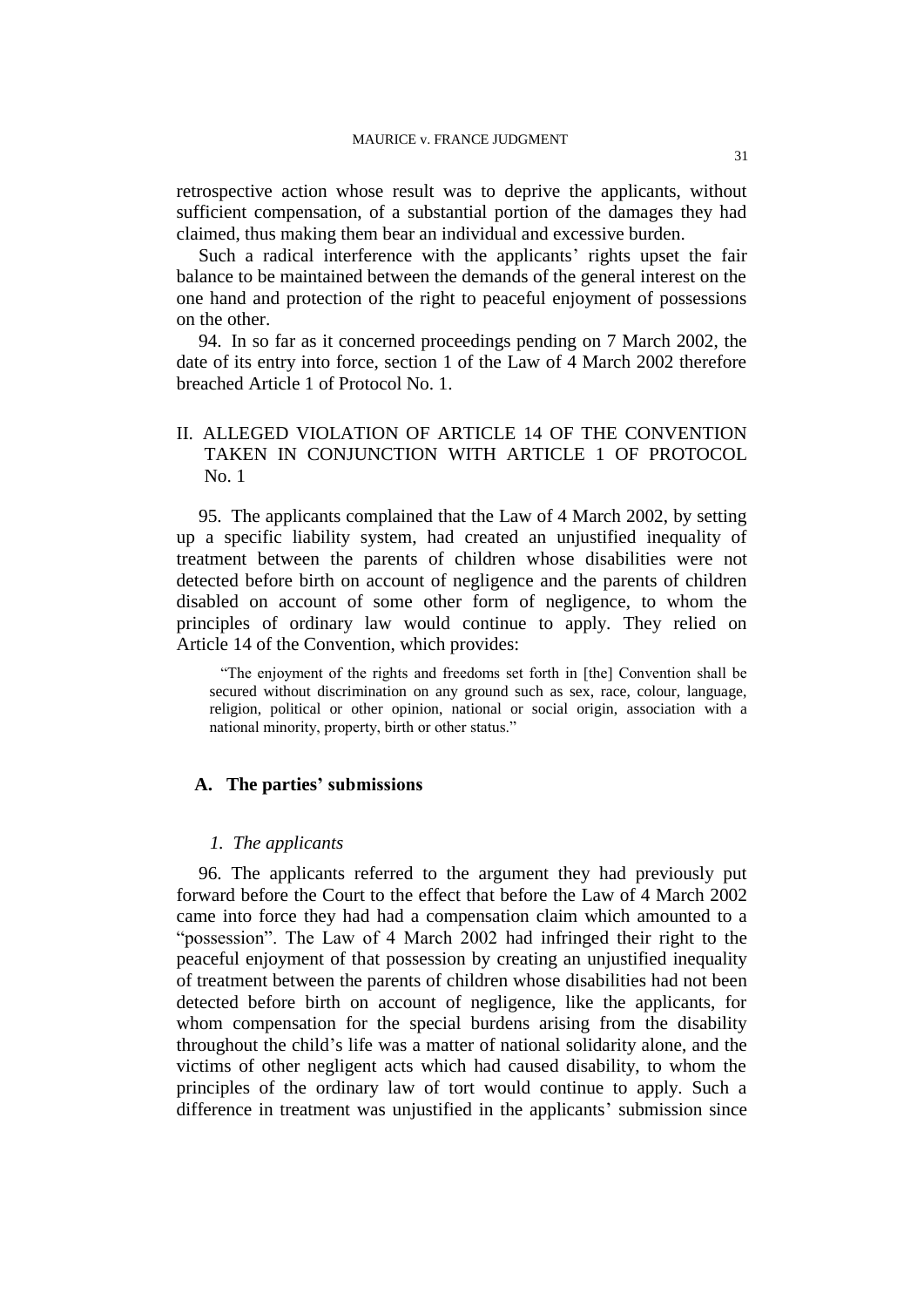the two situations were essentially similar, both being concerned with compensation for prejudice resulting from a disability caused by negligence. In addition, the applicants submitted that no general-interest or publicinterest considerations could justify the discriminatory treatment resulting from the new legislation.

## *2. The Government*

97. The Government maintained that, as previously submitted, the applicants did not have a "possession" within the meaning of Article 1 of Protocol No. 1, and therefore that provision was not applicable in the case. Consequently, since the alleged discrimination did not affect a right protected by the Convention, Article 14 could not be relied on.

98. The Government submitted, in the alternative, that the two categories were not in the same situation. Where the disability had been directly caused by medical negligence, the negligence preceded the disability, was the cause of it and was therefore the original source of the prejudice sustained by the parents through the birth of a disabled child. In the applicants' case, the negligence had not been the direct cause of the disability, which already existed. The only prejudice it had occasioned lay in not having an abortion, or in not having the possibility of aborting. As the causal links between the medical negligence and the disability were different in the two cases, they – rightly, in the Government's opinion – formed the rationale for two different sets of liability rules. It could not therefore be concluded that there had been discrimination since the situations were not the same.

99. Lastly, the Government argued that reliance on national solidarity to provide assistance with the special burdens arising from the disability of children in C.'s situation was not discriminatory since, like the others, they had the benefit of extensive support measures. In addition, the Government considered that the difference in treatment between the two situations was reasonably proportionate to the legitimate objectives of the Law of 4 March 2002.

## **B. The Court's assessment**

100. Regard being had to its finding of a violation concerning the applicants' right to the peaceful enjoyment of their possessions (see paragraph 94 above), the Court does not consider it necessary to examine the applicants' complaint under Article 14 of the Convention taken in conjunction with Article 1 of Protocol No. 1.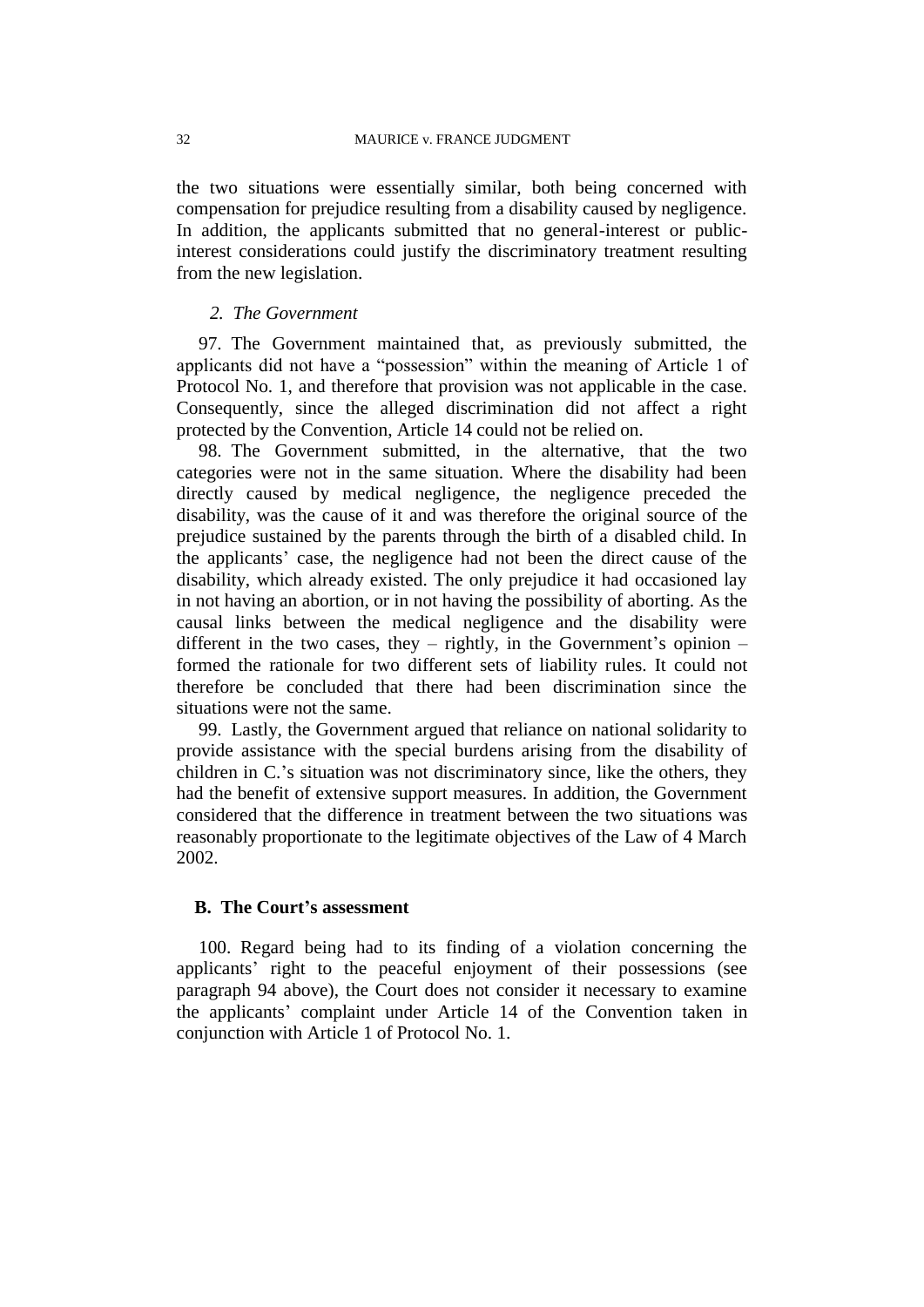## III. ALLEGED VIOLATION OF ARTICLE 6 § 1 OF THE **CONVENTION**

101. The applicants alleged that the immediate applicability of the Law of 4 March 2002 to pending proceedings, including their case, infringed their right to a fair trial. They relied on Article 6 § 1 of the Convention, the relevant parts of which provide:

"In the determination of his civil rights and obligations ..., everyone is entitled to a fair ... hearing ... by an independent and impartial tribunal established by law. ..."

### **A. The parties' submissions**

#### *1. The applicants*

102. Relying on the Court's case-law (*Stran Greek Refineries and Stratis Andreadis v. Greece*, judgment of 9 December 1994, Series A no. 301-B, and *Zielinski and Pradal and Gonzalez and Others*, cited above), the applicants alleged that the provisions of the Law of 4 March 2002 disregarded the rule that the principle of the rule of law and the notion of fair trial (in particular the principle of the equality of arms) precluded any interference by the legislature with the administration of justice designed to influence the judicial determination of a dispute, save on compelling grounds of general interest. They argued that no compelling grounds of general interest justified the retrospective provisions complained of. They submitted that there was no need to define the precise nature of the Law of 4 March 2002 since it did constitute retrospective legislative intervention of the type regularly criticised by the Court in its case-law. The presence of the State as a party to the dispute was not required for that case-law to apply. In any event, in the present case, the State was a party at one remove, since AP-HP was a public administrative establishment, and therefore exercised delegated State power. Lastly, the applicants contested the argument that national solidarity made good the prejudice for which they had not been compensated, since the existing provisions for the assistance of disabled persons were inadequate and future measures uncertain, and in any case belated and ineffective as regards compensating for the special burdens arising from their child's disability.

### *2. The Government*

103. The Government submitted that the present case was to be distinguished from those previously examined by the Court in connection with the question of "legislative validations", and particularly from the cases of *Stran Greek Refineries and Stratis Andreadis* and *Zielinski and Pradal and Gonzalez and Others*, cited above. The law complained of was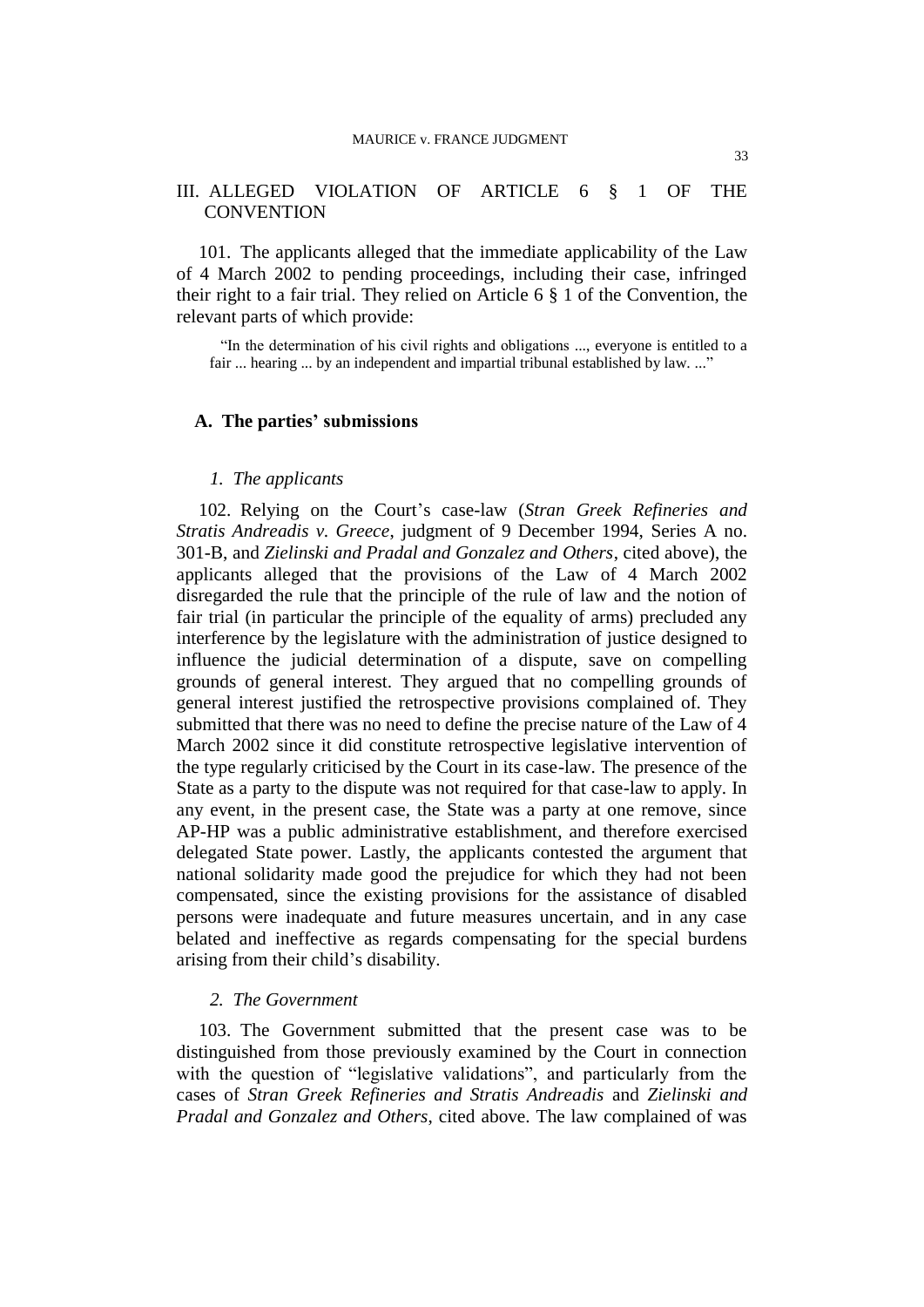different in nature and could not be classified as "validating" legislation nor be compared to those previously criticised by the Court. The object of the Law of 4 March 2002 had not been to frustrate actions going through the courts but rather, following the debate on the *Perruche* judgment, to clarify liability rules which were causing difficulties. Intervening independently of any particular dispute, in a field which was appropriate for legislative intervention, and without interfering either in pre-existing contractual relations or with the proper administration of justice, Parliament had enacted a law which was not really retrospective but essentially interpretative. Moreover, the State was not in any way a party to the dispute which had given rise to the present case, nor was it defending its own interests. It followed that the legislature's intervention did not amount to interference and had not been intended to influence the outcome of the dispute. Furthermore, even if it were accepted that there had been such interference, it was justified since the Law of 4 March 2002 pursued several legitimate objectives, to which the *Conseil d'Etat* had drawn attention in its opinion of 6 December 2002 (set out in paragraph 75 above). Lastly, the Government repeated their argument that there was a "reasonable relationship of proportionality" between the objective pursued by the legislature and the means it had employed. It emphasised the level of assistance provided by way of national solidarity, referring not only to the measures already taken domestically but also to those planned for the future.

## **B. The Court's assessment**

104. Regard being had to the particular circumstances of the present case and to the reasoning which led it to find a violation of Article 1 of Protocol No. 1 (see paragraphs 78-94 above), the Court does not consider it necessary to examine separately the applicants' complaint under Article 6 § 1 of the Convention.

## IV. ALLEGED VIOLATION OF ARTICLE 13 OF THE CONVENTION

105. The applicants further alleged that the immediate applicability of the Law of 4 March 2002 to pending proceedings deprived them of an effective remedy, since they could no longer obtain compensation, from the person responsible, for the special burdens arising from their child's disability. They relied on Article 13 of the Convention, which provides:

"Everyone whose rights and freedoms as set forth in [the] Convention are violated shall have an effective remedy before a national authority notwithstanding that the violation has been committed by persons acting in an official capacity."

106. The Court reiterates that Article 13 guarantees the availability at national level of a remedy to enforce the substance of the Convention rights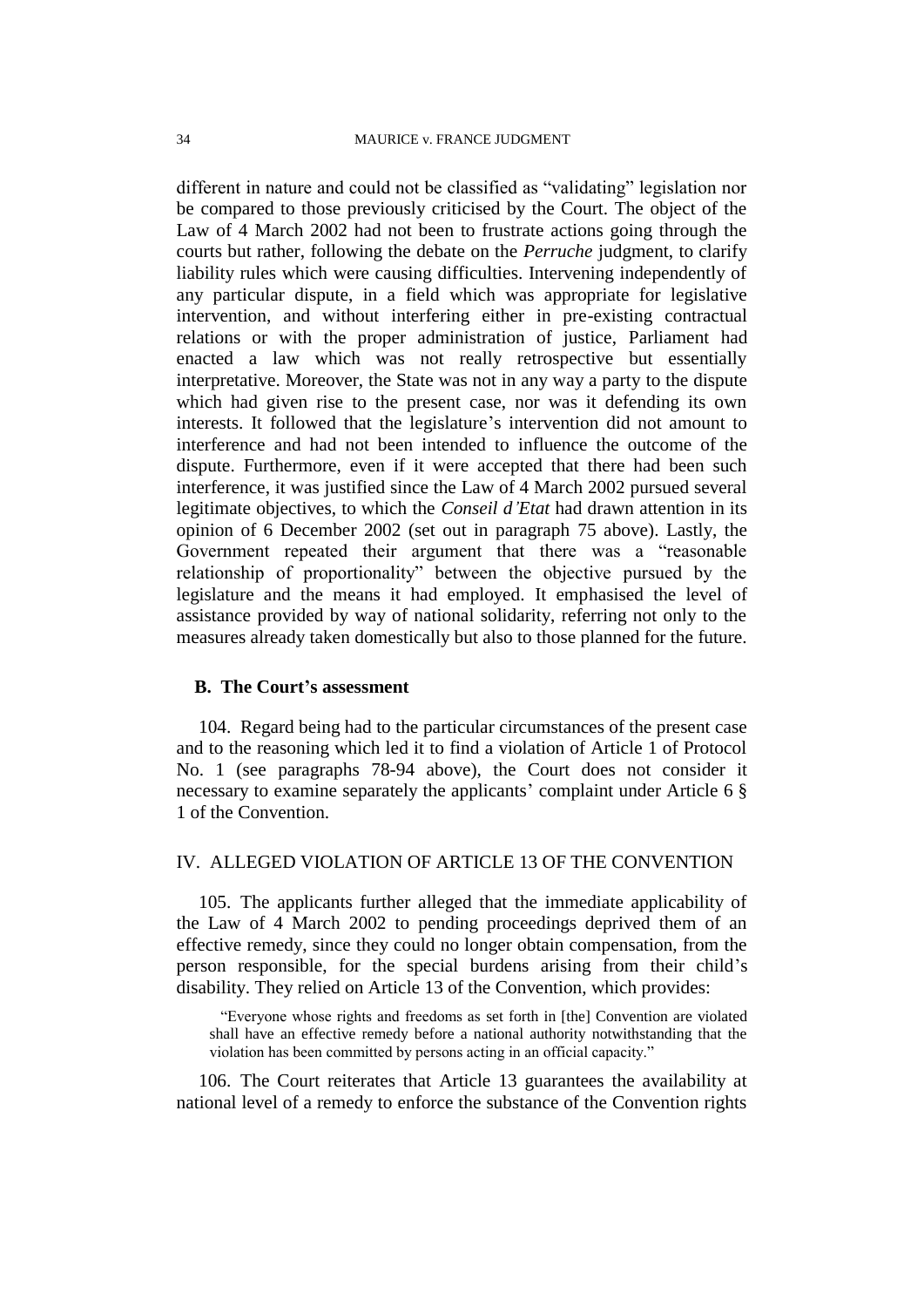and freedoms in whatever form they might happen to be secured in the domestic legal order. The effect of this Article is thus to require the provision of a domestic remedy allowing the competent national authority both to deal with the substance of an "arguable" complaint under the Convention and to grant appropriate relief (see, among other authorities, *Aksoy v. Turkey*, judgment of 18 December 1996, *Reports of Judgments and Decisions* 1996-VI, p. 2286, § 95).

107. As the Court concluded above that there has been a violation of Article 1 of Protocol No. 1, there is no doubt that the complaint relating to that provision is arguable for the purposes of Article 13 of the Convention. However, according to the Court's case-law, Article 13 does not go so far as to guarantee a remedy allowing a Contracting State's laws as such to be challenged before a national authority (see, for example, *Gustafsson v. Sweden*, judgment of 25 April 1996, *Reports* 1996-II, p. 660, § 70). Consequently, the applicants' complaint falls foul of that principle in so far as they complained of the lack of a remedy after 7 March 2002, the date of the entry into force of section 1 of the Law of 4 March 2002 on patients' rights and the quality of the health service (see, *mutatis mutandis*, *Christine Goodwin v. the United Kingdom* [GC], no. 28957/95, § 113, ECHR 2002- VI).

108. Accordingly, the Court finds no violation of Article 13 of the Convention in the present case.

## V. ALLEGED VIOLATION OF ARTICLE 8 OF THE CONVENTION, AND OF ARTICLE 14 TAKEN IN CONJUNCTION WITH ARTICLE 8

109. Lastly, the applicants complained that the legal rules introduced by the Law of 4 March 2002 constituted arbitrary interference by the State in their private and family life, in that it prevented them from meeting their child's needs. They further submitted that the State had failed to discharge its obligation to protect the interests of the family. They relied on Article 8 of the Convention, the relevant parts of which provide as follows:

1. Everyone has the right to respect for his private and family life ...

2. There shall be no interference by a public authority with the exercise of this right except as such as is in accordance with the law and is necessary in a democratic society in the interests of national security, public safety or the well-being of the country, for the protection of health or morals, or for the protection of the rights and freedoms of others."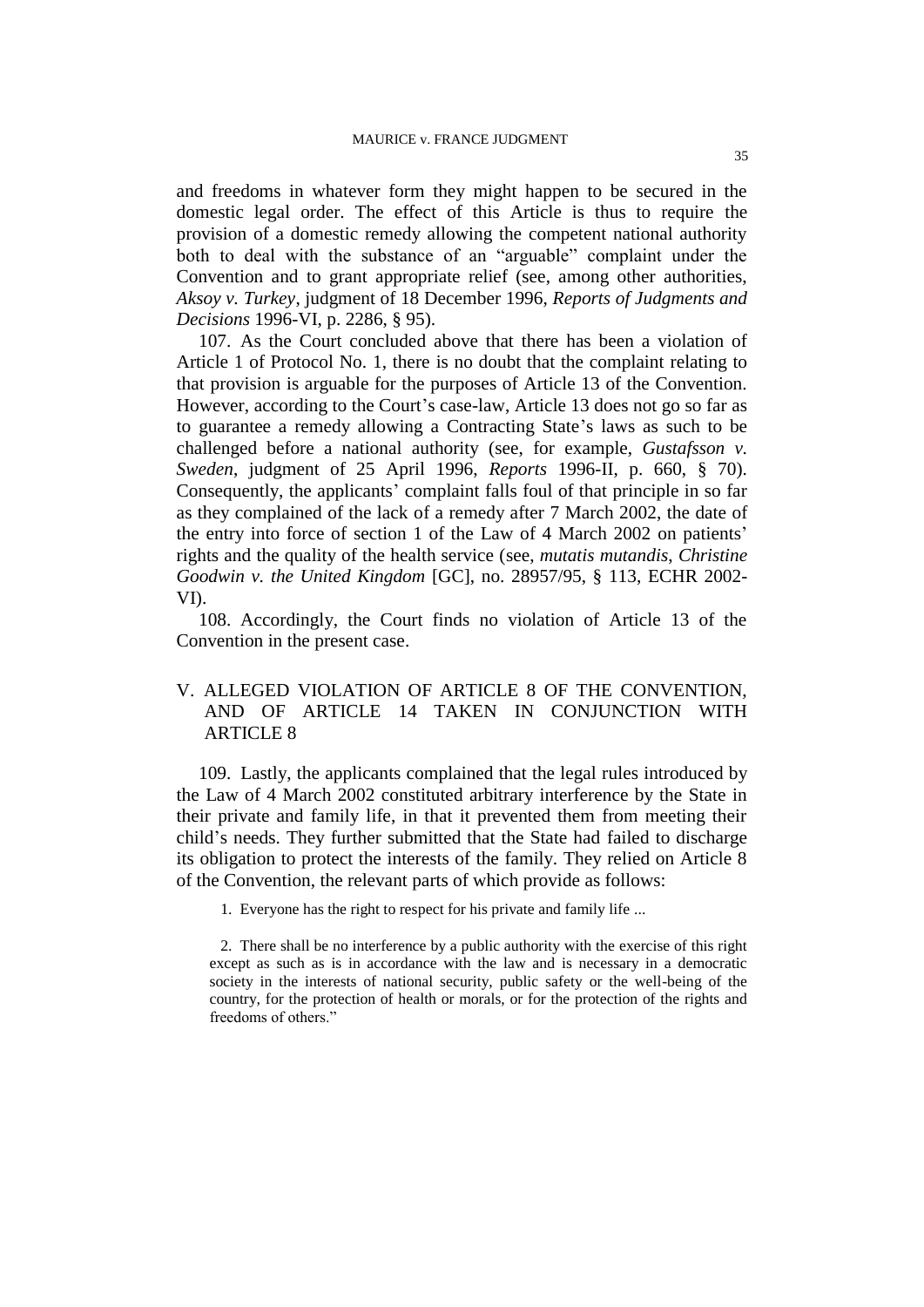#### **A. The parties' submissions**

### *1. The applicants*

110. The applicants asserted that Article 8 of the Convention guaranteed the right to a normal family life and was therefore applicable to the present case, regard being had in particular to the Court's extensive view of the question. They argued that the Law of 4 March 2002 had infringed that right and constituted interference with its exercise, but that none of the conditions required for such interference to be compatible with the Convention, namely that it should be in accordance with the law, pursue a legitimate aim and be necessary, had been satisfied. In the first place, the legislation was neither clear nor precise, contrary to the requirements established by the Court's case-law, in that the reference to national solidarity remained vague and imprecise. Secondly, and above all, the interference did not pursue a legitimate and compelling objective. In particular, the considerations linked to improving the organisation of the health service, chief among which was the concern to avoid increases in insurance premiums for doctors and health-care establishments, could not justify giving the latter immunity in respect of their negligent acts or omissions. As regards the State's positive obligation, this could not be considered to have been discharged since, by depriving C. and her parents of a remedy whereby they could obtain compensation for the damage consisting of the special burdens arising from her disability, the legislature had prevented the family's interests from being protected practically and effectively.

111. At the hearing the applicants also relied, for the first time, on Article 14 of the Convention taken in conjunction with Article 8, in connection with the right to a normal family life. They asserted that the law complained of introduced unjustified discrimination between the parents of children born disabled as a result of negligence by a doctor who had failed to detect the disability during the mother's pregnancy, who could not obtain full reparation for the consequences of such negligence, like the applicants, and the parents of disabled children who were able to impute the damage to a third party and obtain full reparation.

#### *2. The Government*

112. As their main argument, the Government contested the applicability of Article 8 of the Convention in the present case. Relying on the Court's case-law (*Marckx v. Belgium*, judgment of 13 June 1979, Series A no. 31), they distinguished between patrimonial rights which, by their nature, had a connection with family life (such as successions and voluntary dispositions) and those which had only an indirect link with family life, like the right to compensation for medical negligence. Accepting that Article 8 applied to the latter, and in particular to the present case, would bring within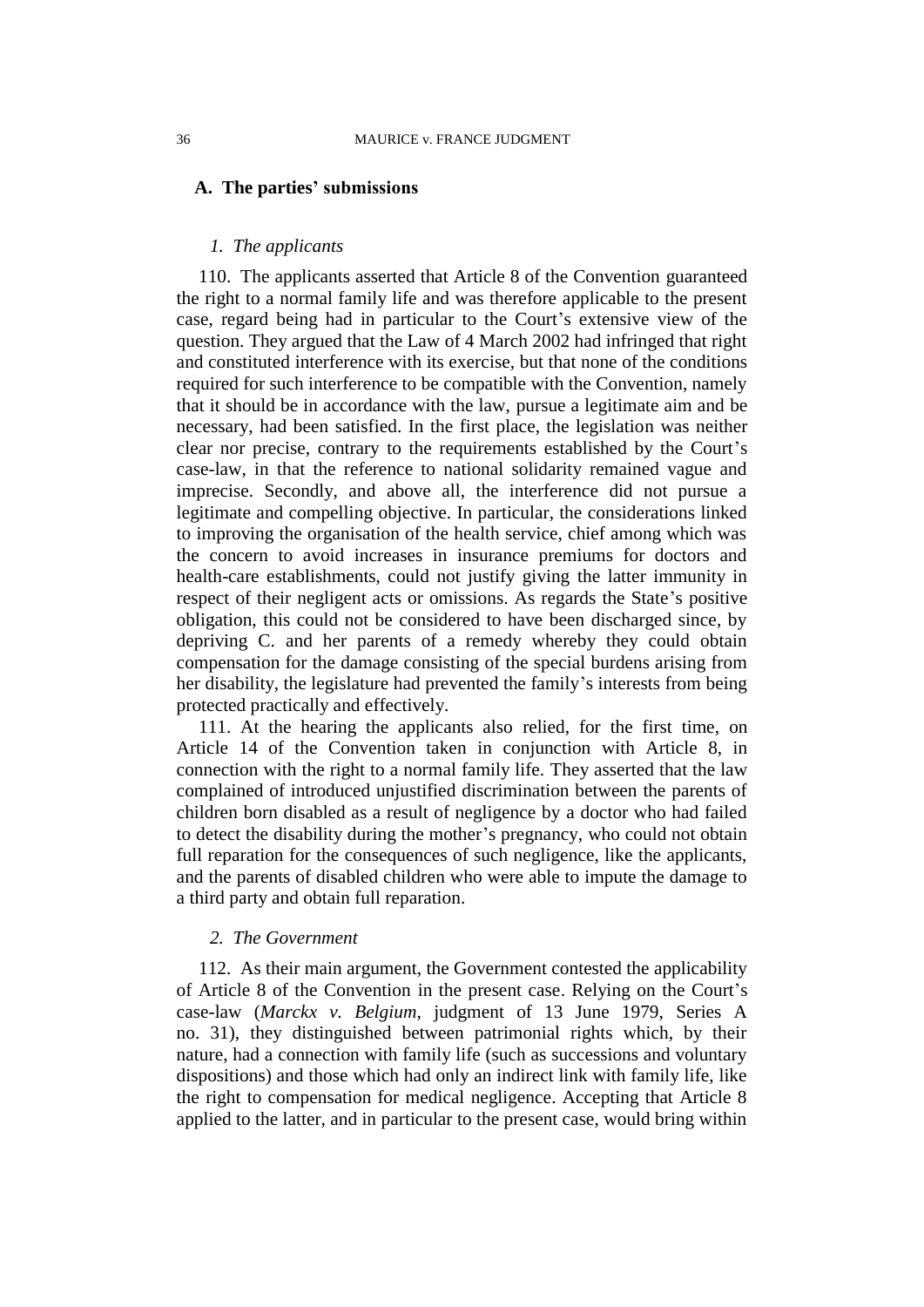the scope of that provision any material claim a family might have, even one having nothing to do with the family structure. Even though, as the Government accepted, the question whether or not the costs arising from C.'s disability would be reimbursed was likely to affect the life of the applicants' family, it did not have any bearing on the patrimonial relations between parents and children.

113. Even if the Court were to take the view that Article 8 was applicable in the present case, the Government further submitted that no interference had been established. Even if that were so, the interference would be in pursuit of a legitimate aim and necessary in a democratic society, regard being had in particular to the legitimate objectives pursued by the Law of 4 March 2002.

### **B. The Court's assessment**

### *1. General principles*

114. While the essential object of Article 8 is to protect the individual against arbitrary interference by the public authorities, it does not merely require the State to abstain from such interference: there may in addition be positive obligations inherent in effective "respect" for family life. The boundaries between the State's positive and negative obligations under this provision do not always lend themselves to precise definition; nonetheless, the applicable principles are similar. In both contexts regard must be had to the fair balance that has to be struck between the competing interests of the individual and the community as a whole, and in both contexts the State is recognised as enjoying a certain margin of appreciation (see, for example, *Nuutinen v. Finland*, no. 32842/96, § 127, ECHR 2000-VIII, and *Kutzner v. Germany*, no. 46544/99, §§ 61 and 62, ECHR 2002-I). Furthermore, even in relation to the positive obligations flowing from the first paragraph, "in striking [the required] balance the aims mentioned in the second paragraph ... may be of a certain relevance" (see *Powell and Rayner v. the United Kingdom*, judgment of 21 February 1990, Series A no. 172, p. 18, § 41).

115. "Respect" for family life implies an obligation on the State to act in a manner calculated to allow ties between close relatives to develop normally (see *Marckx*, cited above, p. 21, § 45). The Court has held that a State is under this type of obligation where it has found a direct and immediate link between the measures requested by an applicant, on the one hand, and his private and/or family life on the other (see *Airey v. Ireland*, judgment of 9 October 1979, Series A no. 32, p. 17, § 32; *X and Y v. the Netherlands*, judgment of 26 March 1985, Series A no. 91, p. 11, § 23; *López Ostra v. Spain*, judgment of 9 December 1994, Series A no. 303-C, p. 55, § 55; *Guerra and Others v. Italy*, judgment of 19 February 1998,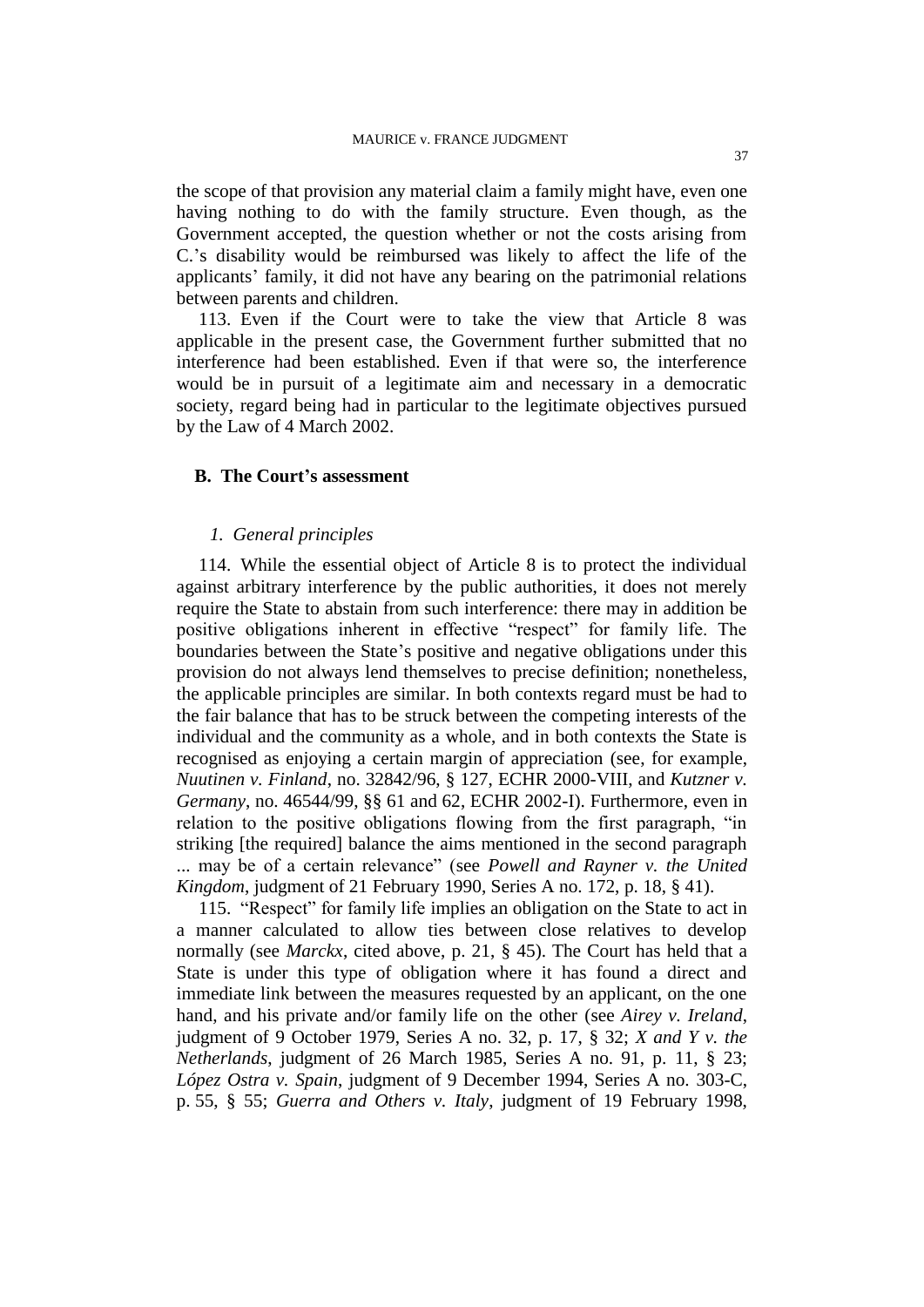*Reports* 1998-I, p. 227, § 58; *Botta v. Italy*, judgment of 24 February 1998, *Reports* 1998-I, p. 423, § 35; and *Zehnalová and Zehnal v. the Czech Republic* (dec.), no. 38621/97, ECHR 2002-V).

116. However, since the concept of respect is not precisely defined, States enjoy a wide margin of appreciation in determining the steps to be taken to ensure compliance with the Convention with due regard to the needs and resources of the community and of individuals (see *Abdulaziz, Cabales and Balkandali v. the United Kingdom*, judgment of 28 May 1985, Series A no. 94, pp. 33-34, § 67, and *Zehnalová and Zehnal*, cited above).

117. At the same time, the Court reiterates the fundamentally subsidiary role of the Convention. The national authorities have direct democratic legitimation and are, as the Court has held on many occasions, in principle better placed than an international court to evaluate local needs and conditions (see, for example, *Handyside v. the United Kingdom*, judgment of 7 December 1976, Series A no. 24, p. 22, § 48, and *Hatton and Others v. the United Kingdom* [GC], no. 36022/97, § 97, ECHR 2003-VIII). In matters of general policy, on which opinions within a democratic society may reasonably differ widely, the role of the domestic policy-maker should be given special weight (see *James and Others v. the United Kingdom*, judgment of 21 February 1986, Series A no. 98, p. 32, § 46, where the Court found it natural that the margin of appreciation "available to the legislature in implementing social and economic policies should be a wide one").

## *2. Application of the above principles*

118. In the present case, the applicants complained both of unjustified interference and of inaction on the part of the State, in that it had not set up machinery to provide effective compensation for the special burdens occasioned by their child's disability.

119. The first question to arise is whether Article 8 of the Convention is applicable, that is to say whether the measures taken by the respondent State in relation to disabled persons have anything to do with the applicants' right to lead a normal family life.

120. However, the Court does not consider it necessary in the present case to determine that issue since, even supposing that Article 8 may be considered applicable, it considers that the situation complained of by the applicants did not constitute a breach of that provision.

121. It notes that section 1 of the Law of 4 March 2002 altered the existing legal position on the question of medical liability. In response to the *Perruche* judgment and the stormy nation-wide debate which ensued, reflecting the major differences of opinion on the question within French society, the French parliament, after consulting the various persons and interest groups concerned, decided to intervene to establish a new system of compensation for the prejudice sustained by children born with disabilities and their parents, different from the one resulting from the case-law of the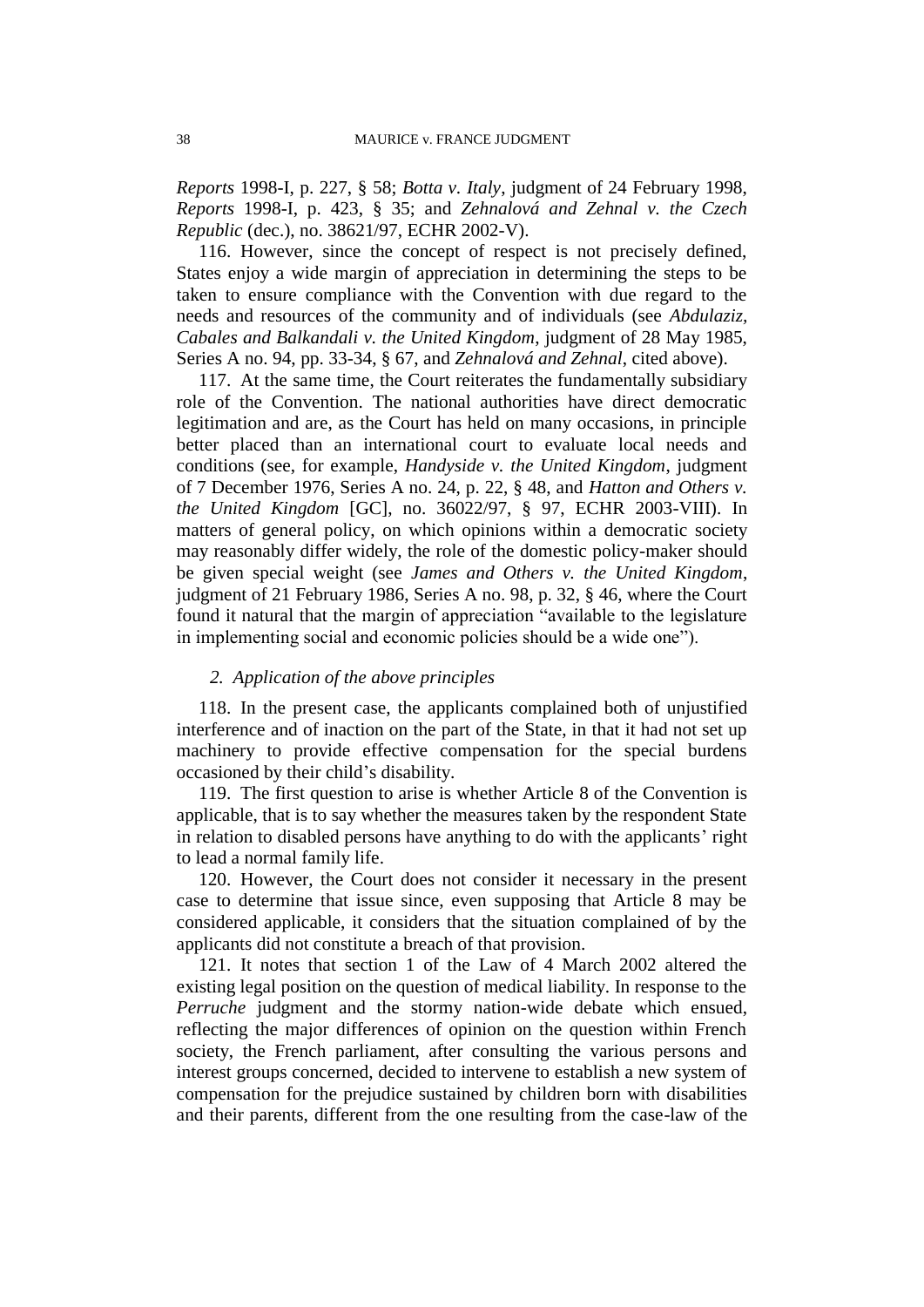administrative and civil courts. One of the main effects of the new rules established in consequence, spelled out by the *Conseil d'Etat* in its opinion of 6 December 2002, is that parents may no longer obtain compensation from the negligent party for damage in the form of the special burdens arising from their child's disabilities throughout their lives. These rules were the result of comprehensive debate in Parliament, in the course of which account was taken of legal, ethical and social considerations, and concerns relating to the proper organisation of the health service and the need for fair treatment for all disabled persons. As the *Conseil d'Etat* pointed out in the opinion already mentioned, Parliament based its decision on general-interest grounds, and the validity of those grounds cannot be called into question by the Court (see paragraph 85 above). In doing so it was pursuing at least one of the legitimate aims set out in the second paragraph of Article 8 of the Convention, namely protection of health or morals.

122. Admittedly, being immediately applicable, the provisions in issue retrospectively deprived the applicants of an essential part of the compensation to which they could lay claim, and the Court can only repeat that finding (see paragraphs 86-94 above).

123. However, in deciding that the costs of caring for disabled children should be borne by reliance on national solidarity, the French legislature took the view that it was better to deal with the matter through the legislation laying down the conditions for obtaining compensation for disability than to leave to the courts the task of ruling on actions under the ordinary law of liability. Moreover, the Court notes that the previous legal dispensation, which had obtained since 1975, was thoroughly overhauled by the Law of 11 February 2005 (see paragraphs 54-59 above). It is certainly not for the Court to take the place of the national authorities in assessing the advisability of such a system or in determining what might be the best policy in this difficult social sphere. This is an area where the Contracting States are to be recognised as enjoying a wide margin of appreciation (see, *mutatis mutandis*, *Powell and Rayner*, cited above, p. 19, § 44).

124. Consequently, there is no serious reason for the Court to declare contrary to Article 8, in either its positive or its negative aspect, the way in which the French legislature dealt with the problem or the content of the specific measures taken to that end. It cannot reasonably be claimed that the French parliament, by deciding to reorganise the system of compensation for disability in France, overstepped the wide margin of appreciation left to it on the question or upset the fair balance that must be maintained.

125. There has accordingly been no violation of Article 8 of the Convention.

126. As regards the complaint under Article 14 of the Convention taken together with Article 8, the Court notes that it was raised for the first time before it at the hearing on 23 March 2005 (see paragraph 111 above). It is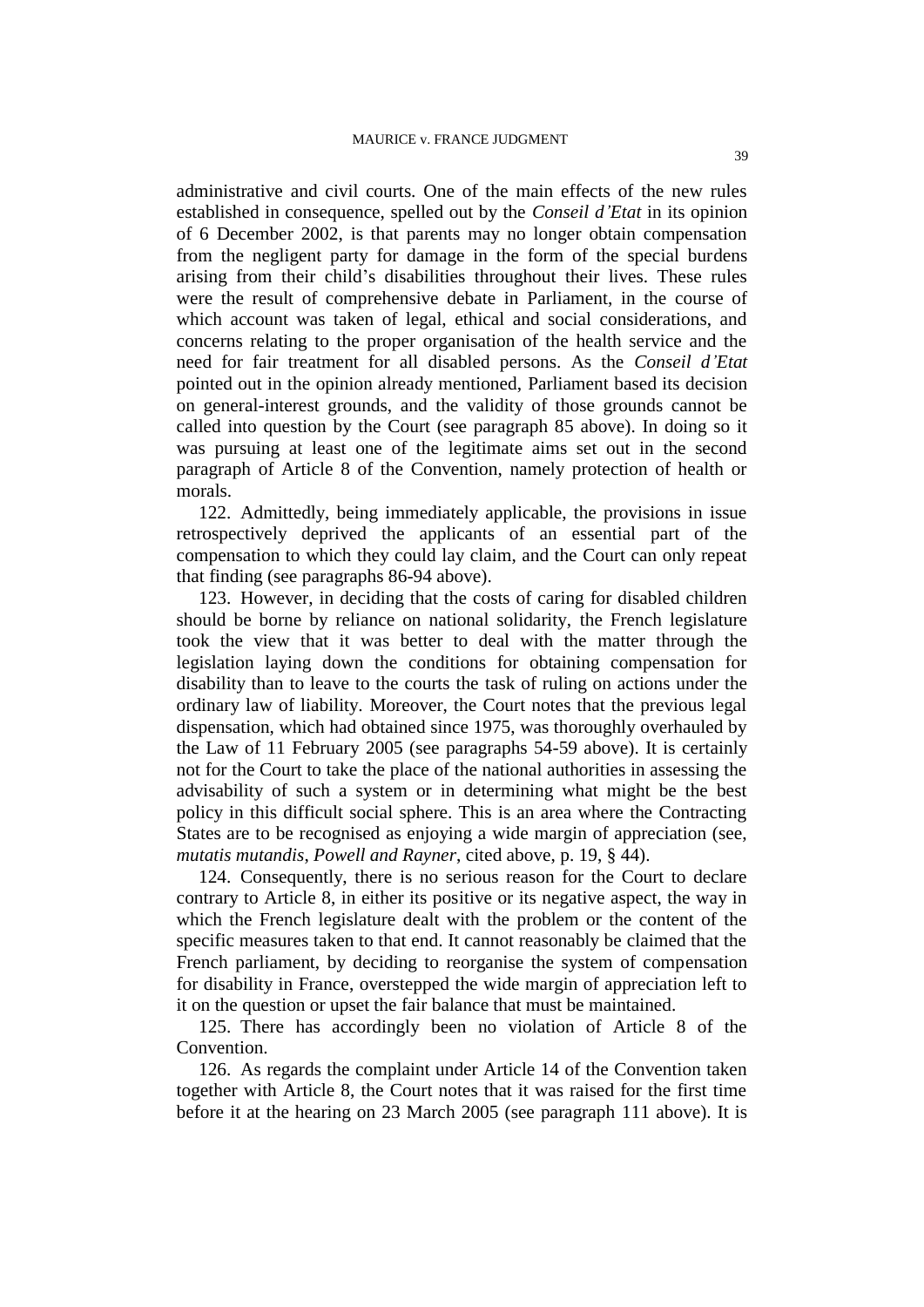therefore not covered by the admissibility decision of 6 July 2004 which delimits the scope of the Court's jurisdiction (see, among other authorities, *Göç v. Turkey* [GC], no. 36590/97, § 36, ECHR 2002-V, and *Assanidze v. Georgia* [GC], no. 71503/01, § 162, ECHR 2004-II). It follows that this complaint falls outside the scope of the case as submitted to the Grand Chamber.

#### VI. APPLICATION OF ARTICLE 41 OF THE CONVENTION

127. Article 41 of the Convention provides:

"If the Court finds that there has been a violation of the Convention or the Protocols thereto, and if the internal law of the High Contracting Party concerned allows only partial reparation to be made, the Court shall, if necessary, afford just satisfaction to the injured party."

#### **A. Pecuniary and non-pecuniary damage**

128. The applicants alleged that they had sustained pecuniary damage corresponding to the sums they would have received if the legal situation prior to the Law of 4 March 2002 had continued to obtain. Supplying the relevant vouchers, they claimed the following sums:

(a) 115,200 euros (EUR) for prejudice sustained by Mr Maurice in his working life;

(b) EUR 11,004 for the installation of an internal lift, EUR 5,647 for a wheelchair (balance of the purchase price after reimbursement by social security), EUR 50,550 for the successive purchase of two vehicles (the first of which had proved unsuitable for transporting the children), and EUR 505,603 for conversion work on their home to provide improved access and special adaptations, amounting to EUR 688,004 (for items (a) and (b)) which, together with the statutory interest which would have been taken into account by the administrative courts, made a total of EUR 790,010.63;

(c) for the prejudice consisting in the special financial burdens arising from their child's disability, either in the form of an annuity payable in monthly instalments of EUR 5,800 for the duration of the child's life, with a fixed coefficient of enhancement in the event of a worsening of her condition, or as a capital sum of EUR 5,421,144 (calculated on the basis of mean life expectancy). These sums had been established by a method which took into account, among other factors, C.'s age and the progressive nature of her illness.

129. As regards in particular the sums corresponding to "special burdens" (listed under (b) and (c) above), the applicants emphasised that the law enacted on 11 February 2005 would not be immediately applicable to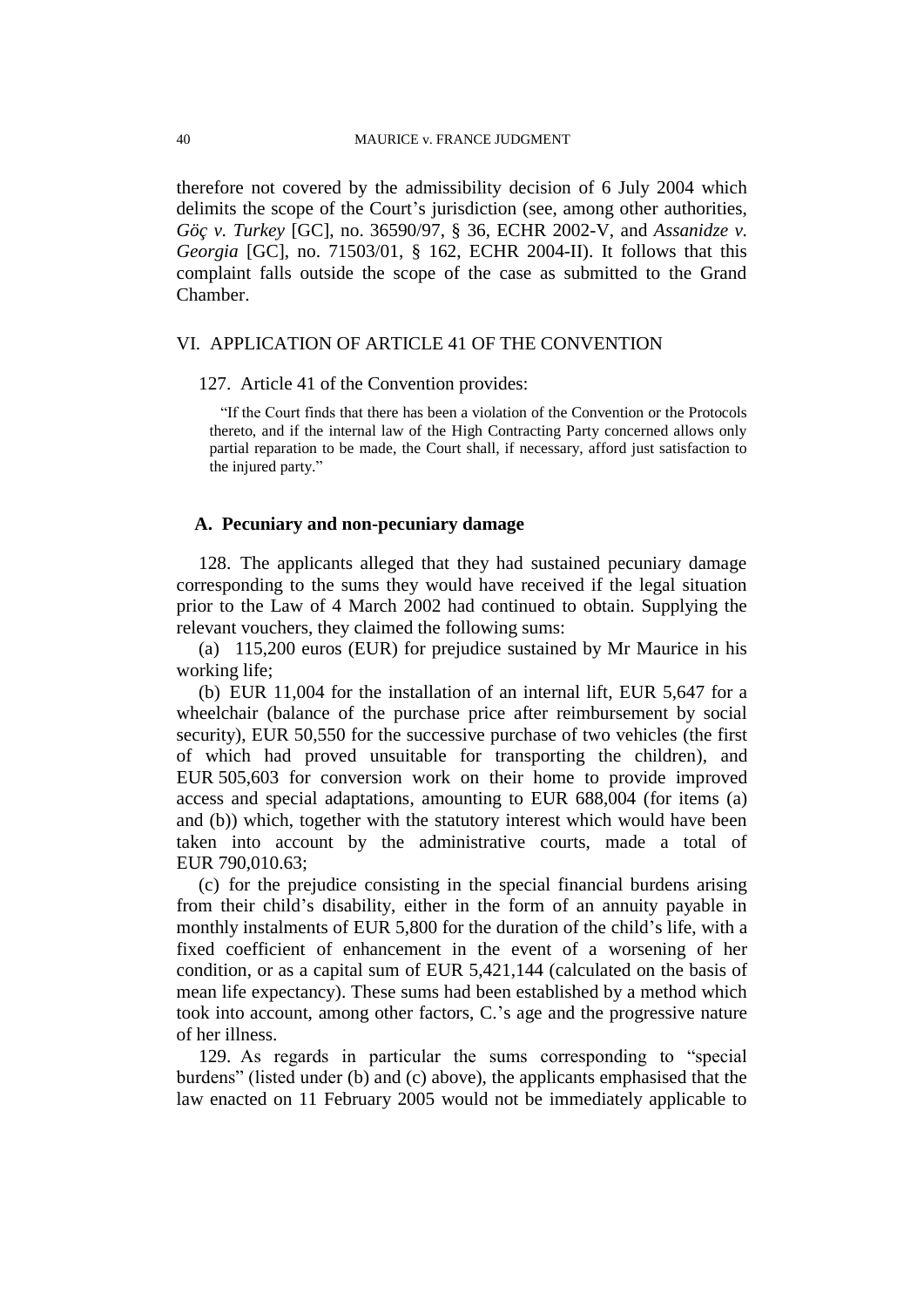children and that it would not ensure compensation for the prejudice they had already sustained since C.'s birth. In addition, the benefit provided for in that law would not allow full compensation for the burdens arising from their child's disability.

130. The applicants' claim for pecuniary damage amounted in total to EUR 6,211,154.63.

131. They did not submit a claim in respect of non-pecuniary damage, a fact which the Government formally noted.

132. On the other hand, the Government contested the applicants' claims for pecuniary damage, which they considered unreasonable. They submitted in particular that the damage for disruption to Mr Maurice's working life had already been made good by the Paris Administrative Court in its judgment of 25 November 2003. As this compensation had not been affected by the enactment of the Law of 4 March 2002, the Government considered that no just satisfaction should be awarded under that head. As to the sums corresponding to the "special burdens" arising from C.'s disability (itemised under (b) and (c) above), these were already partly covered by the allowances paid by way of national solidarity, which were later to be supplemented by the provisions of the Law of 11 February 2005. It followed, in the Government's submission, that if the Court were to find a violation that finding would constitute sufficient just satisfaction.

133. The Court considers that, in the circumstances of the case, and regard being had in particular to the state of the proceedings in the national courts, the question of the application of Article 41 is not yet ready for decision in respect of pecuniary and non-pecuniary damage. It should therefore be reserved, account being taken of the possibility of an agreement between the respondent State and the applicants (Rule 75 §§ 1 and 4 of the Rules of Court).

#### **B. Costs and expenses**

134. In respect of costs and expenses incurred before the French courts, the applicants claimed, with the relevant supporting documents, EUR 17,600 (EUR 6,400 for two applications for an interim award, a request for an expert opinion and a compensation claim against AP-HP, EUR 2,800 for a compensation claim against the State for damage inflicted by reason of legislation, EUR 2,800 for the appeal in the interim award proceedings, EUR 2,800 for the appeals on points of law in the interim award proceedings and EUR 2,800 for the two appeals currently pending in the proceedings against AP-HP and the State). From that amount they deducted EUR 5,762 which they had received in compensation pursuant to the various domestic decisions. The total sum claimed was therefore EUR 11,838. In respect of the costs and expenses incurred before the Court, the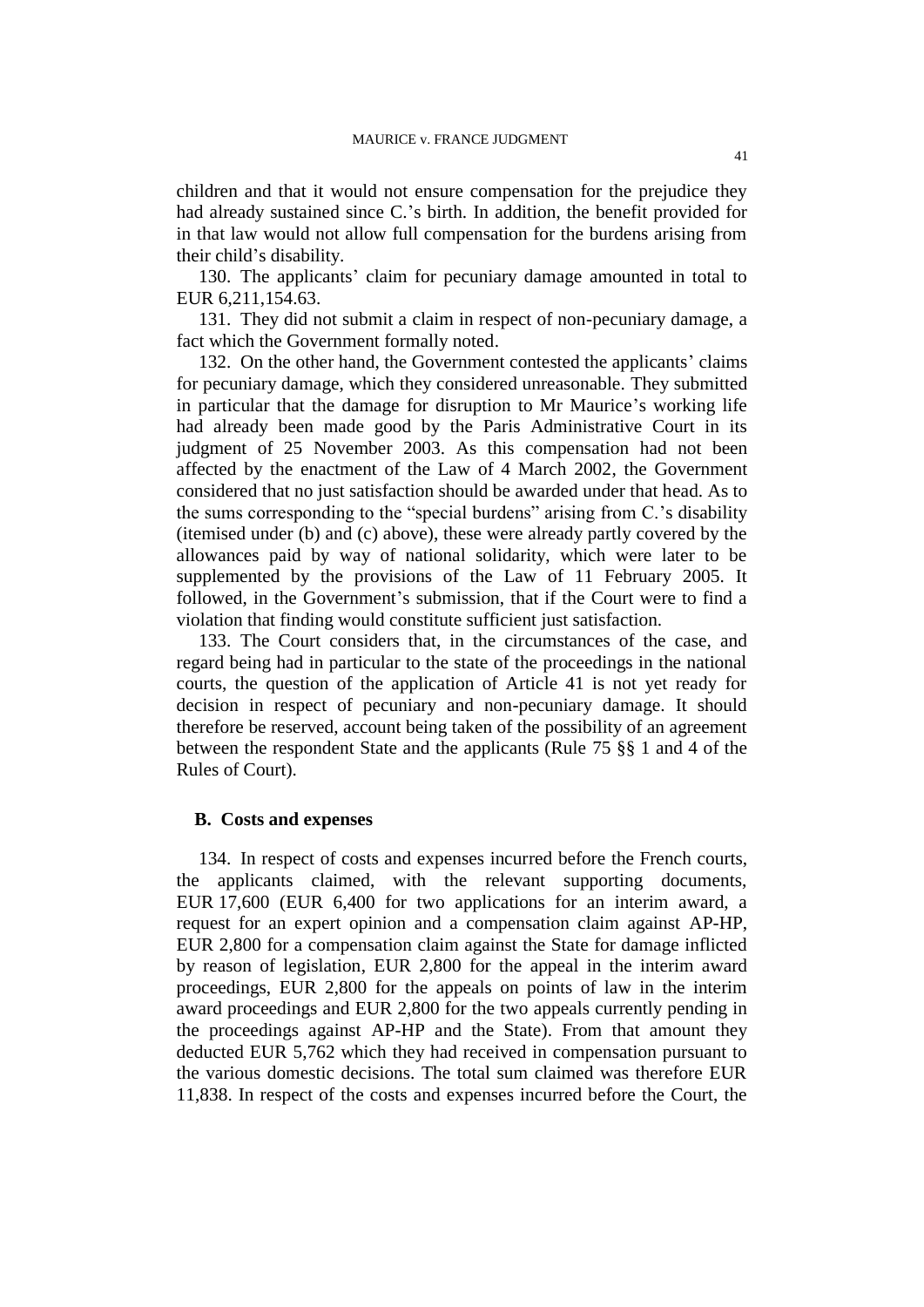applicants claimed EUR 15,000, for which they supplied the relevant bill of costs.

135. The Government submitted that where the Court found a violation it could award only the costs and expenses incurred before the national courts for the prevention or redress of the violation. In the present case, even if the Law of 4 March 2002 had not been enacted, the costs of the proceedings under the urgent procedure and the main proceedings at first instance would still have been incurred. The Government therefore contended that only the costs incurred on appeal in the main proceedings and against the State for damage inflicted by reason of legislation should be awarded to the applicants, a sum of EUR 5,600.

136. As to the costs incurred before the Court, the Government acknowledged that the applicants had used the services of a lawyer and that the case was of a certain complexity. They left assessment of the amount to be awarded under this head to the Court's discretion, while submitting that it should not exceed EUR 7,500.

137. With regard to the proceedings in the domestic courts, the Court reiterates that, where it finds that there has been a violation of the Convention, it may award the applicant the costs and expenses incurred before the national courts "for the prevention or redress of the violation" (see, for example, *Hertel v. Switzerland,* judgment of 25 August 1998, *Reports* 1998-VI, p. 2334, § 63, and *Carabasse v. France*, no. 59765/00, § 68, 18 January 2005).

In the present case, since the violation found concerned the enactment of the Law of 4 March 2002, the Court considers that the applicants are entitled to claim reimbursement of the costs of the proceedings in which they had to contest the effects of that legislation. That applies to the proceedings brought in the Paris Administrative Court against AP-HP and the State, the appeals lodged and currently pending in the Paris Administrative Court of Appeal and the appeals on points of law in the interim award proceedings. As regards the ordinary appeal in the interim award proceedings, the Court notes that, although this was lodged by AP-HP before 4 March 2002, the law complained of was enacted during the course of the proceedings, and the applicants, moreover, contested its applicability in one of their memorials. Part of the applicants' costs in those proceedings was therefore incurred to prevent the violation of the Convention found by the Court.

138. Ruling on an equitable basis, as required by Article 41 of the Convention, the Court, having regard to the foregoing, awards the applicants the sum of EUR 11,400 which, less EUR 5,000 already received in compensation pursuant to the various relevant domestic decisions, makes EUR 6,400, all taxes included.

139. As regards the costs incurred in the proceedings before it, the Court notes that the applicants supported their claims by supplying a bill of costs.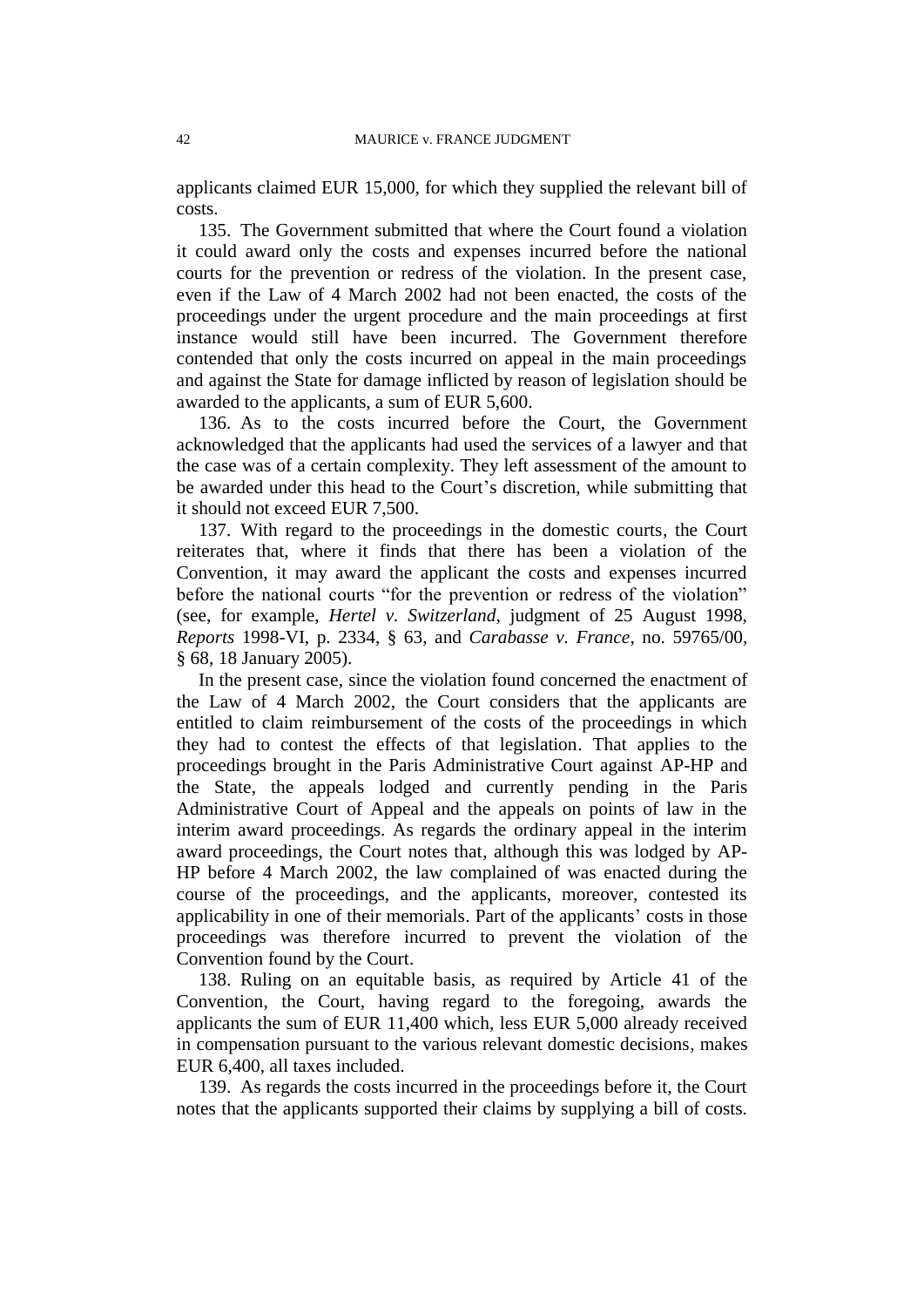Considering that the amounts claimed are not excessive in the light of the nature of the dispute, which was incontestably of a certain complexity, the Court allows the applicants' claims in full and awards them the sum of EUR 15,000, including all taxes.

### **C. Default interest**

140. The Court considers it appropriate that the default interest should be based on the marginal lending rate of the European Central Bank, to which should be added three percentage points.

## FOR THESE REASONS, THE COURT

- 1. *Holds* unanimously that there has been a violation of Article 1 of Protocol No. 1;
- 2. *Holds* unanimously that it is not necessary to examine the complaint relating to Article 14 of the Convention taken in conjunction with Article 1 of Protocol No. 1;
- 3. *Holds* by twelve votes to five that it is not necessary to examine separately the complaint under Article 6 § 1 of the Convention;
- 4. *Holds* unanimously that there has been no violation of Article 13 of the Convention;
- 5. *Holds* unanimously that, even supposing that Article 8 of the Convention were applicable, there has been no violation of that provision;
- 6. *Holds* unanimously that the complaint under Article 14 of the Convention taken in conjunction with Article 8 falls outside the scope of its examination;
- 7. *Holds* unanimously that, as regards the sum to be awarded to the applicants in respect of any pecuniary and non-pecuniary damage resulting from the violation found, the question of the application of Article 41 is not ready for decision and accordingly

(a) *reserves* the said question in whole;

(b) *invites* the Government and the applicants to submit, within six months from the date of notification of this judgment, their written observations on the matter and, in particular, to notify the Court of any agreement that they may reach;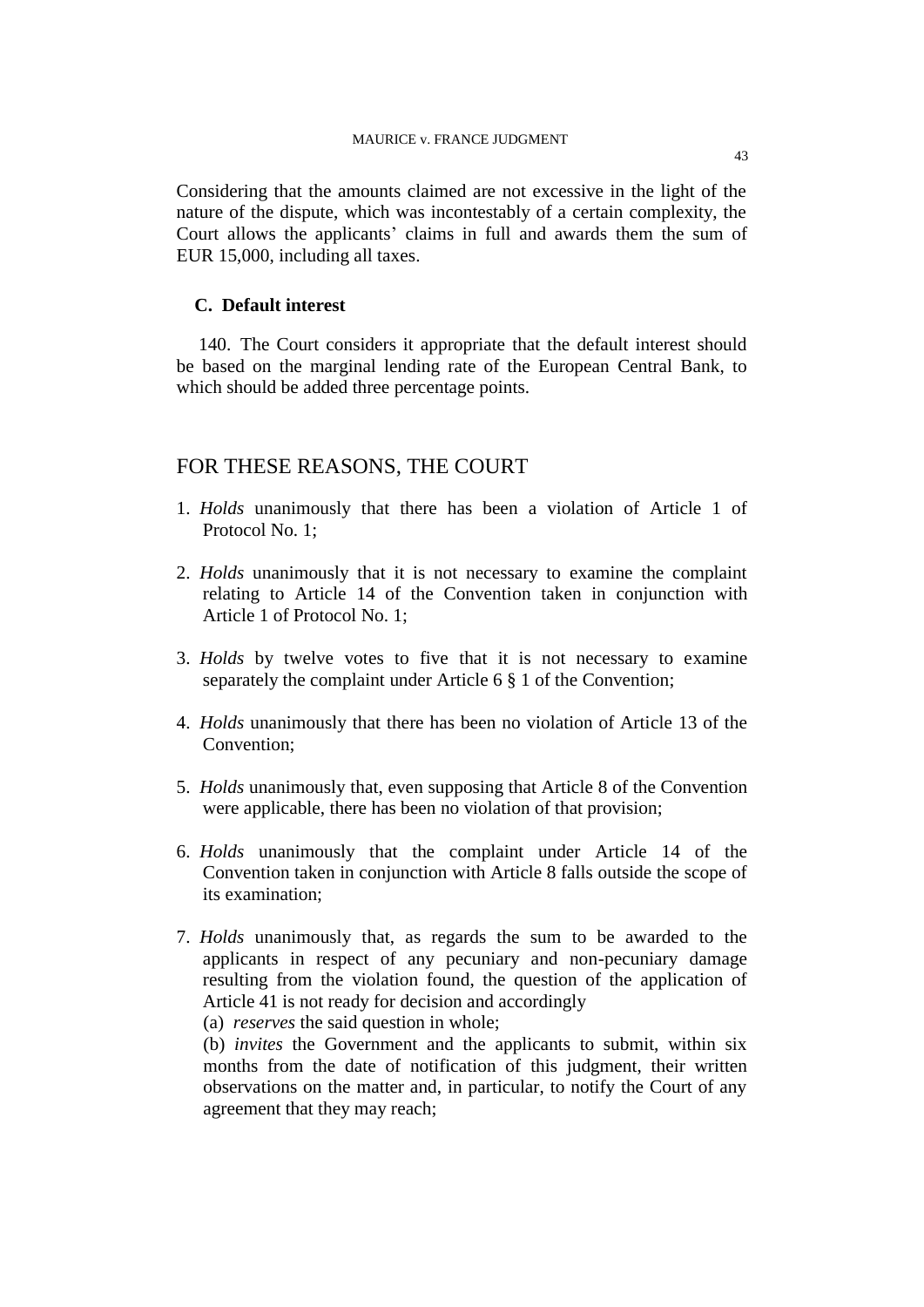(c) *reserves* the further procedure and *delegates* to the President of the Court the power to fix the same if need be;

8*. Holds* unanimously

(a) that the respondent State is to pay the applicants, within three months, EUR 21,400 (twenty-one thousand four hundred euros) in respect of the costs and expenses incurred up to the present stage of the proceedings before the domestic courts and the Court, plus any tax that may be chargeable;

(b) that from the expiry of the above-mentioned three months until settlement simple interest shall be payable on the above amount at a rate equal to the marginal lending rate of the European Central Bank during the default period plus three percentage points.

9. *Dismisses* unanimously the remainder of the claim for costs and expenses.

Done in English and in French, and delivered at a public hearing in the Human Rights Building, Strasbourg, on 6 October 2005.

> Luzius WILDHABER President

Lawrence EARLY Deputy Registrar

In accordance with Article 45 § 2 of the Convention and Rule 74 § 2 of the Rules of Court, the following opinions are annexed to this judgment:

(a) joint partly dissenting opinion of Mr Rozakis, Sir Nicolas Bratza,

- Mr Bonello, Mr Loucaides and Mrs Jočienė;
- (b) separate opinion of Mr Bonello.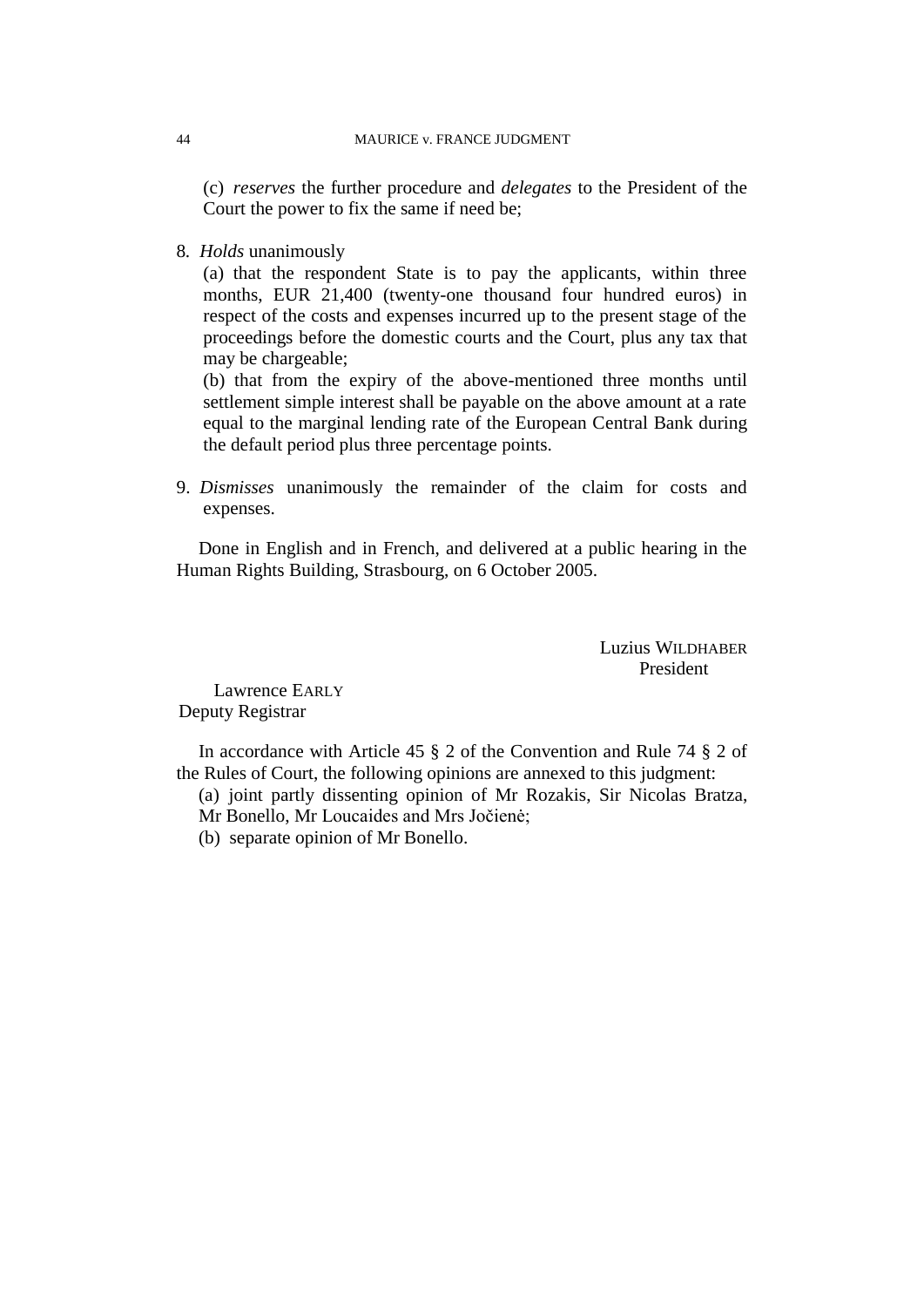## JOINT PARTLY DISSENTING OPINION OF JUDGES ROZAKIS, Sir Nicolas BRATZA, BONELLO, LOUCAIDES AND JOČIENĖ

1. We are in agreement with the conclusion and reasoning of the majority on all aspects of the case, save as to their conclusion that it is unnecessary to examine separately the applicants' complaint under Article 6 § 1 of the Convention. In our view such an examination is called for in the present case, consistent with the approach of the Court in *Stran Greek Refineries and Stratis Andreadis v. Greece* (judgment of 9 December 1994, Series A no. 301-B) and *National & Provincial Building Society, Leeds Permanent Building Society and Yorkshire Building Society v. the United Kingdom* (judgment of 23 October 1997, *Reports of Judgments and Decisions* 1997-VII). Article 6 of the Convention and Article 1 of Protocol No. 1 reflect two separate and distinct Convention values, both of fundamental importance – the rule of law and the fair administration of justice on the one hand and the peaceful enjoyment of possessions on the other. While the facts at the basis of the complaints under the two Articles are the same, the issues raised and the relevant governing principles are not, and unlike the majority we do not consider that the Court's conclusion that Article 1 of Protocol No. 1 has been violated is such as to relieve the Court of the duty of examining the applicants' complaint under Article 6 of the Convention.

2. The Court has previously held that the legislature is not in principle precluded in civil matters from regulating rights arising from legislation in force through new retrospective provisions. However, the principle of the rule of law and the notion of fair trial enshrined in Article 6 preclude any interference by the legislature – other than on compelling grounds of general interest – with the administration of justice designed to influence the judicial determination of a dispute (see *Zielinski and Pradal and Gonzales and Others v. France* [GC], nos. 24846/94 and 34165/96 to 34173/96, ECHR 1999-VII, and, among other authorities, *Anagnostopoulos and Others v. Greece*, no. 39374/98, §§ 20 and 21, ECHR 2000-XI).

3. In the present case, the Law of 4 March 2002, which introduced a new system of compensation for the prejudice sustained by a person born with a disability, provided, in paragraph I *in fine* of section 1, that its provisions were to be applicable to pending proceedings, with the exception of those in which there had been an irrevocable decision on the principle of compensation. As a result of the application of that provision, the parents of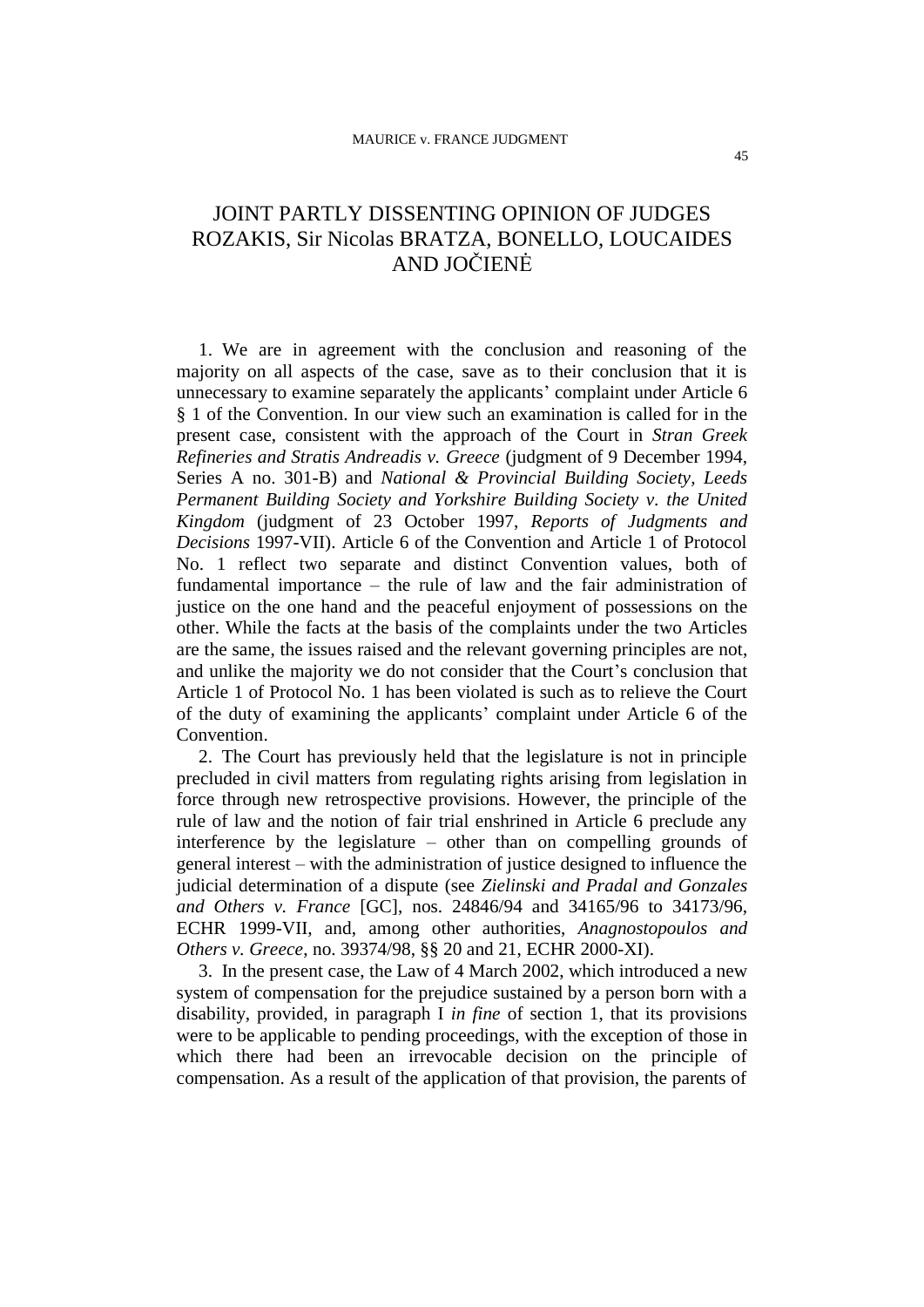#### 46 MAURICE v. FRANCE JUDGMENT – JOINT PARTLY DISSENTING OPINION OF JUDGES ROZAKIS, Sir Nicolas BRATZA, BONELLO, LOUCAIDES AND JOČIENÉ

children whose disability had not been detected before birth on account of negligence, like the applicants, were deprived of a considerable part of the compensation they could previously have claimed by virtue of the precedent set in the *Quarez* case. Thus the law complained of, being applicable to the judicial proceedings which the applicants had brought and which were still in progress, had the effect of changing their outcome once and for all by retrospectively limiting the damages potentially recoverable in the proceedings to the applicants' disadvantage (see paragraph 79 of the judgment).

4. The Government submitted that the Law of 4 March 2002 was not directed specifically at the dispute which gave rise to the present case, or any particular dispute. While it is true that, unlike the situation in *Stran Greek Refineries and Stratis Andreadis*, the impugned legislation in the present case did not target particular litigation, this is not in our view decisive. Of greater significance is the fact that the contested provisions manifestly had the aim, and the effect, of radically altering the applicable compensation rules and were, by their express terms, designed to apply to all pending judicial proceedings, including those of the applicants, in which no irrevocable decision had been taken on the principle of compensation.

5. The Government further relied on the fact that, in further contrast to the case in *Stran Greek Refineries and Stratis Andreadis*, the State was not itself directly party to the dispute which gave rise to the present case. This fact, again, is not in our view of central importance, the principle which precludes intervention by the legislature in pending legal proceedings being founded not only the requirement of equality of arms between the parties to the proceedings but also on more general requirements of Article 6 of the Convention relating to the rule of law and the separation of powers. In any event, while the State was not as such a party to the proceedings in question in the present case, we note that the participation of AP-HP, a public administrative establishment under the supervision of four ministers, necessarily had major implications for the public finances and that the State was, accordingly, directly affected by the outcome of the proceedings to which the legislation expressly related.

6. While, as in the case of the complaint under Article 1 of Protocol No. 1, we do not seek to question the validity of the general-interest considerations which motivated the introduction of the Law of 4 March 2002, the question remains whether those reasons were, individually or collectively, sufficiently cogent to justify the legislature in extending the measures to legal proceedings which were already in progress. In our view, neither the parliamentary proceedings which preceded the enactment of the provisions in question – in which the main concern raised was the need to end the effects of the *Perruche* judgment – nor the considerations set out by the *Conseil d'Etat* in its opinion of 6 December 2002 and relied on by the Government (see paragraphs 51 and 62 of the judgment), can be regarded as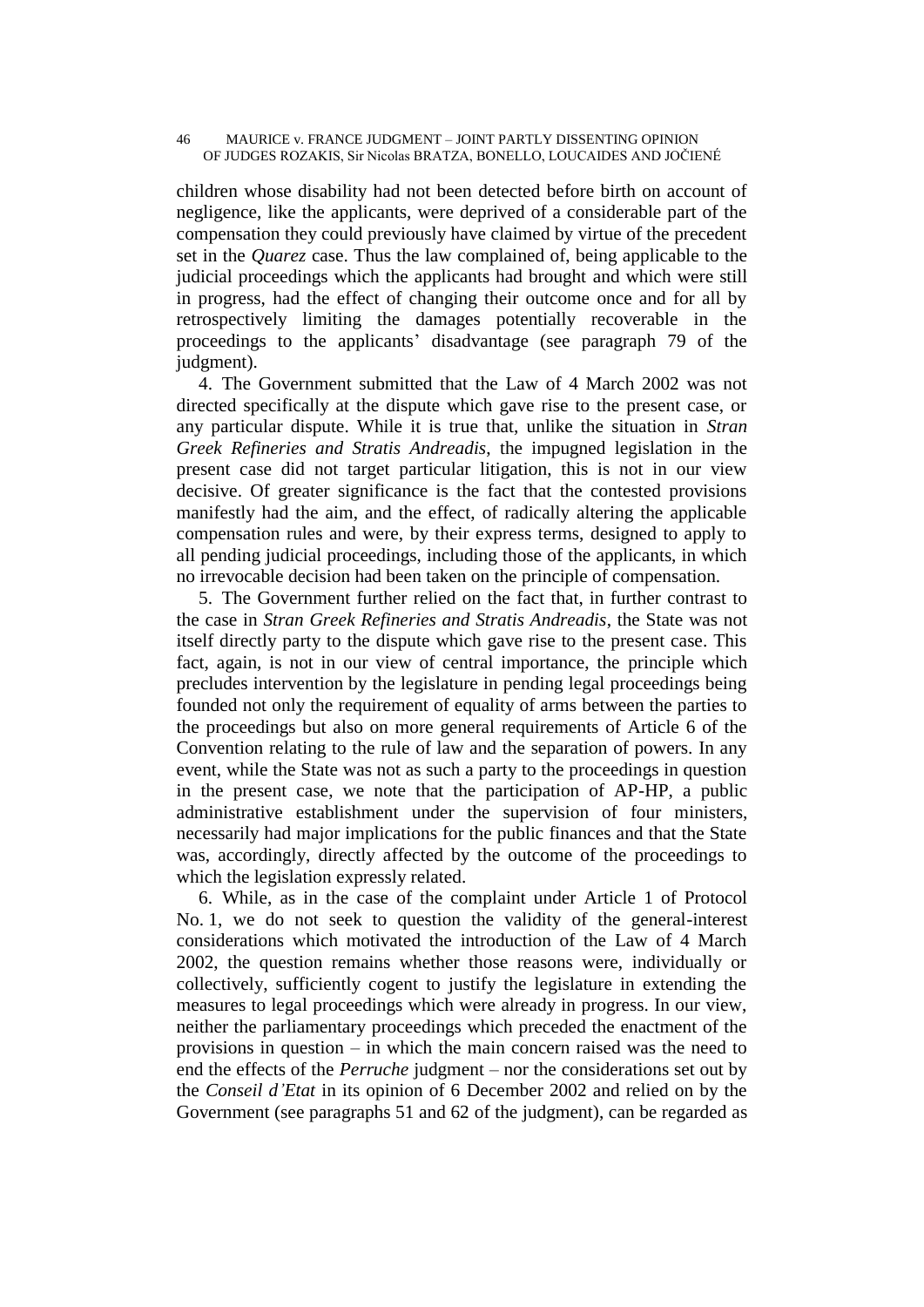affording sufficiently compelling general-interest grounds to justify making the provisions of the first paragraph of section 1 applicable to pending proceedings.

7. Consequently, we consider that the application of section 1 of the Law of 4 March 2002 to the proceedings brought by the applicants and pending at the time the law came into force, violated the applicants' rights under Article 6 § 1 of the Convention.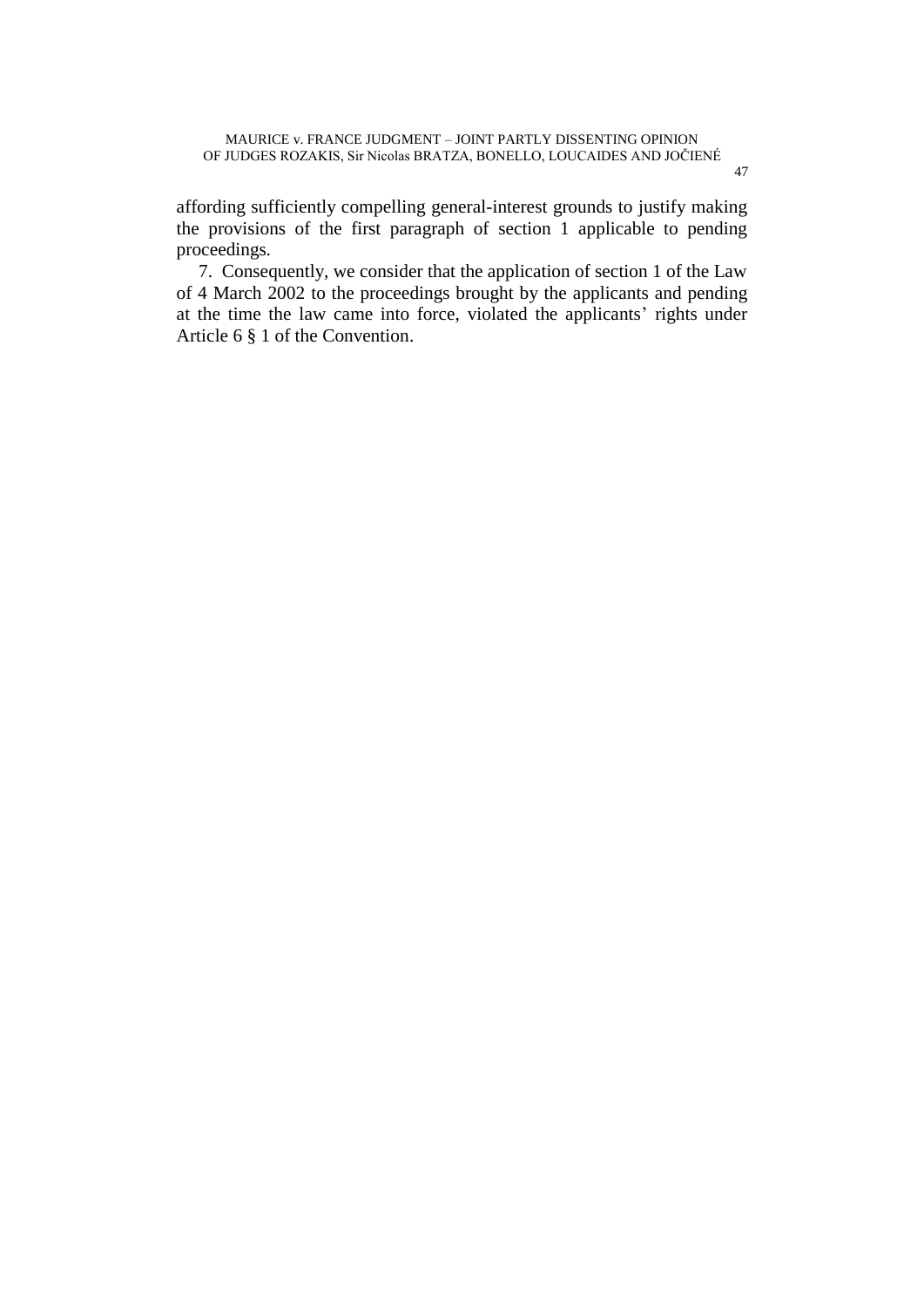## SEPARATE OPINION OF JUDGE BONELLO

1. I voted for the minority's finding that in the present case there has been a violation of both Article 6 § 1 and of Article 1 of Protocol No. 1, for the reasons set out in the joint dissenting opinion which I fully endorse.

2. While agreeing with the reasons of the Court for finding a violation of Article 1 of Protocol No. 1, and with the minority in finding a violation of Article 6 § 1, I would add another set of considerations which influenced my resolution to vote for a double breach.

3. Law no. 303 of 4 March 2002 ("the 2002 Act") bred two consequences which, in my view, were both equally unacceptable. Firstly, it interfered in a manipulative manner with the outcome of an already pending court case, with highly adverse results for the applicants' Convention rights. Secondly, it did this by spawning a new, privileged, immune class of culpable doctors.

4. The 2002 Act peremptorily introduced the novelty of exempting some health professionals or establishments retroactively from the consequences of proved medical error. *All* other medical practitioners and establishments were previously answerable, and still are fully answerable, for the moral and material damage arising from their deficiencies. Professionals and establishments which fail in their function to detect disabilities in the foetus before birth have now been rewarded with a blanket exemption from liability for any material damage arising from their negligence.

5. Before 2002 all doctors in France were equal before the law. Like all other professionals (lawyers, architects, etc.), they were fully liable in negligence. By virtue of the 2002 Act, those who practise prenatal detection are now less equal than others. Their negligence carries a considerably lighter price tag than that of all other professionals. In my book, unequal disposal of equal guilt is no less pernicious than equal disposal of unequal guilt.

6. The internationally accepted norm remains the principle of liability. Every person who has, through malice or negligence, caused harm to others is bound to make good all damage occasioned. The 2002 Act has derogated from this principle. All medical practitioners remain subject to the principle and consequences of liability, except those working in one particular branch of medicine. The 2002 Act has protected the latter in an eminently privileged fortress, totally immune from suits in material damages. I see this discriminatory immunity not so much in the light of Article 14, but rather as another element to factor in when assessing the proportionality of the interference.